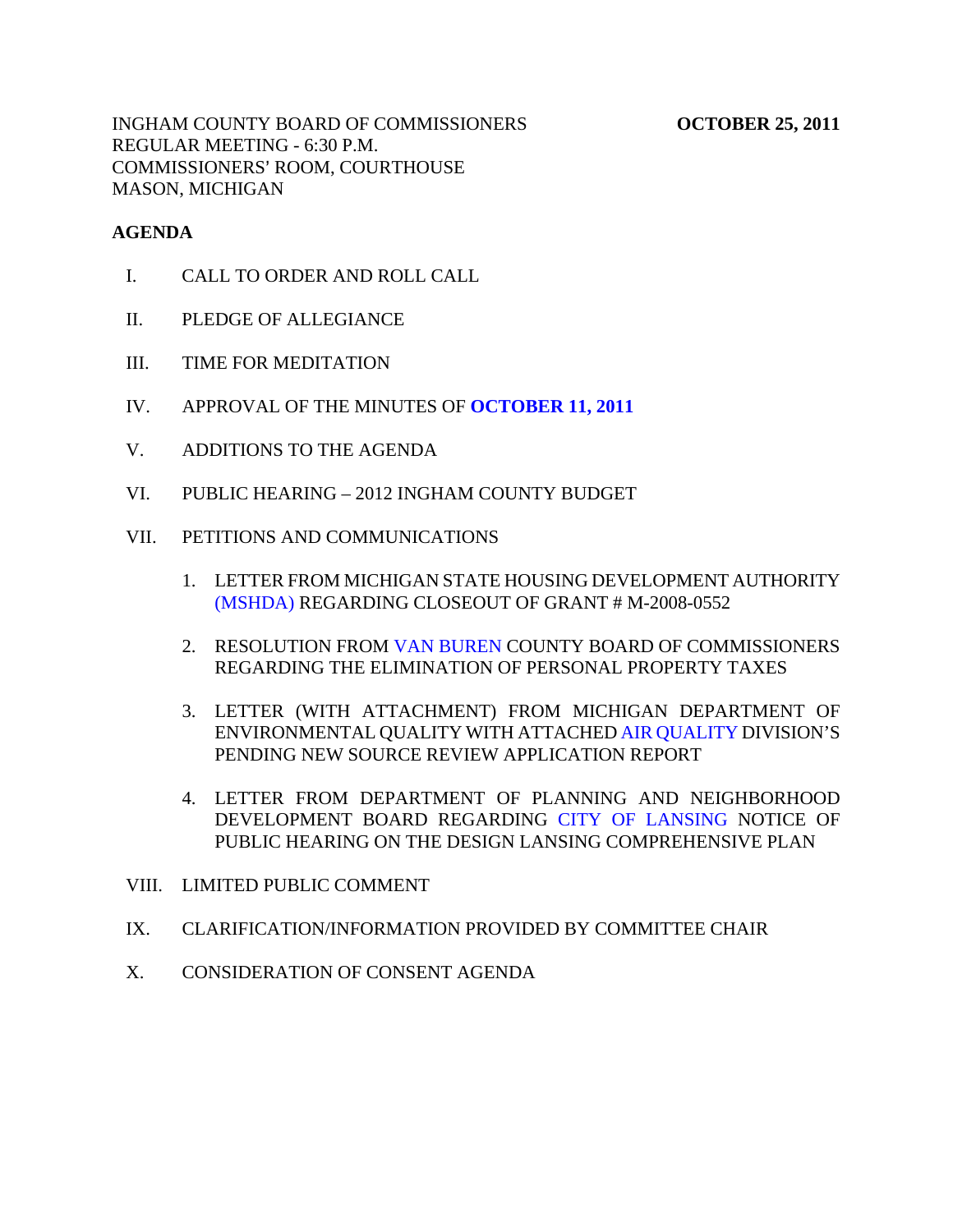#### BOARD OF COMMISSIONERS **PAGE TWO** OCTOBER 25, 2011

- XI. COMMITTEE REPORTS AND RESOLUTIONS
	- 5. COMMISSIONERS VICKERS, SCHAFER, DRAGONETTI AND DOUGAN RESOLUTION ASKING FO[R SHIRLEY RODGERS TO R](#page-46-0)ESIGN FROM THE INGHAM COUNTY ROAD COMMISSION
	- 6. COUNTY SERVICES [COMMITTEE RESOLUTION](#page-47-0) MAKING AN APPOINTMENT TO THE WOMEN'S COMMISSION
	- 7. COUNTY SERVICES AND FINANCE COMMITTEES RESOLUTION TO TRANSFER ALL UNSOLD TAX REVERTE[D PROPERTIES REJECTED BY](#page-48-0)  LOCAL UNITS TO THE INGHAM COUNTY LAND BANK FAST TRACK AUTHORITY
	- 8. COUNTY SERVICES AND FINANCE COMMITTEES RESOLUTION TO ENTER INTO A SETTLEMENT AGREEMENT TO RESOLVE PENDING LITIGATION, AND TO AUTHORIZE THE SIGNING OF DOCUMENTS TO SETT[LE PENDING LITIGATION](#page-49-0)
	- 9. COUNTY SERVICES AND FINANCE COMMITTEES RESOLUTION TO ACCEPT THE RECOMMENDATION OF THE INGHAM COUNTY HEALTH CARE COALITION FOR EMPLOYEE BENEFITS FOR 2012 AND AUTHORIZING [LETTERS OF AGREEMENT WIT](#page-50-0)H BARGAINING UNITS
	- 10. FINANCE COMMITTEE RESOLUTION AUTHORIZING AN INCREASE IN ADMISSION RATES FOR TH[E POTTER PARK ZOO](#page-52-0)
	- 11. FINANCE COMMITTEE INGHAM COUNTY 2012 GENERAL [APPROPRIATIONS RESOLUTI](#page-54-0)ON
	- 12. HUMAN SERVICES COMMITTEE RESOLUTION HONORING DEAN G. [SIENKO, M.](#page-58-0)D.
	- 13. HUMAN SERVICES AND FINANCE COMMITTEES RESOLUTION TO AUTHORIZE AN AGREEMENT WITH T[HE TRI COUNTY R](#page-59-0)EGIONAL PLANNING COMMISSION TO WORK ON THE COMPLETE STREETS INITIATIVE
	- 14. HUMAN SERVICES AND FINANCE C[OMMITTEES RESOLUTION](#page-60-0) TO AUTHORIZE SERVICE CONTRACTS WITH LICENSED DENTISTS FOR 2012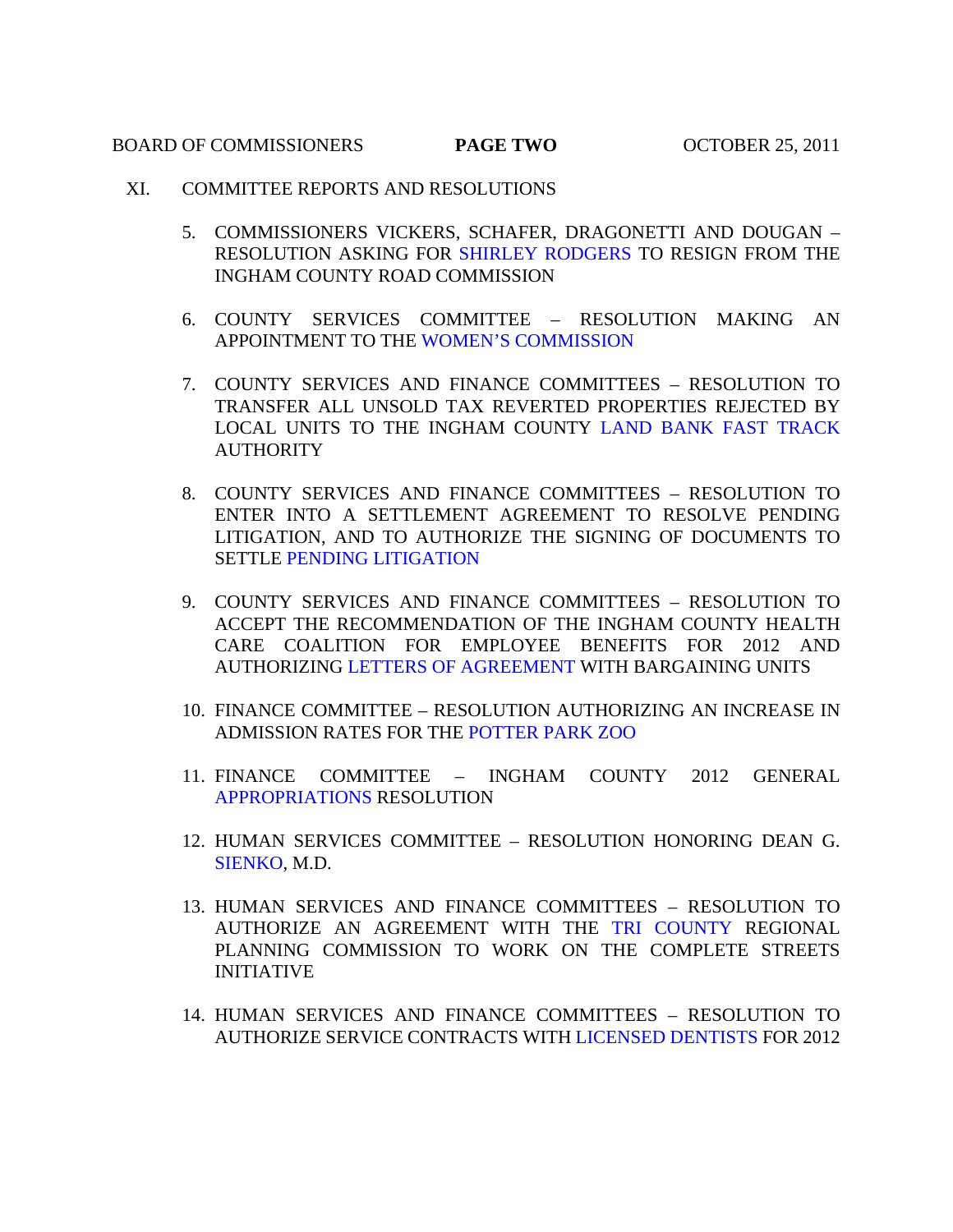#### BOARD OF COMMISSIONERS **PAGE THREE** OCTOBER 25, 2011

- 15. HUMAN SE[RVICES AND FINANCE COMMITTEES RESO](#page-61-0)LUTION TO AUTHORIZE A PROFESSIONAL SERVICES AGREEMENT WITH DENTISTS FOR SERVICES AT THE JAIL
- 16. HUMAN SERVICES [AND FINANCE COMMITTEES](#page-62-0) RESOLUTION TO AMEND THE FEE FOR SPECIAL TRANSITORY FOOD UNIT LICENSE RENEWALS
- 17. HUMAN [SERVICES AND FINANCE](#page-63-0) COMMITTEES RESOLUTION TO APPOINT DR. JOYCE DEJONG TO THE POSITION OF CHIEF MEDICAL EXAMINER AND TO AMEND THE EXISTING AGREEMENT WITH SPARROW HOSPITAL FOR MEDICAL EXAMINER SERVICES
- 18. HUMAN SERVICES, COUNTY SERVICES AND FINANCE COMMITTEES RESOLUTION APPOINTING [THE INGHAM COUNTY HEALTH OFFICER](#page-65-0)
- XII. SPECIAL ORDERS OF THE DAY
- XIII. PUBLIC COMMENT
- XIV. COMMISSIONER ANNOUNCEMENTS
- XV. CONSIDERATION AND ALLOWANCE OF CLAIMS
- XVI. ADJOURNMENT

THE COUNTY OF INGHAM WILL PROVIDE NECESSARY REASONABLE AUXILIARY AIDS AND SERVICES, SUCH AS INTERPRETERS FOR THE HEARING IMPAIRED AND AUDIO TAPES OF PRINTED MATERIALS BEING CONSIDERED AT THE MEETING FOR THE VISUALLY IMPAIRED, FOR INDIVIDUALS WITH DISABILITIES AT THE MEETING UPON FIVE (5) WORKING DAYS NOTICE TO THE COUNTY OF INGHAM. INDIVIDUALS WITH DISABILITIES REQUIRING AUXILIARY AIDS OR SERVICES SHOULD CONTACT THE COUNTY OF INGHAM IN WRITING OR BY CALLING THE FOLLOWING: INGHAM COUNTY BOARD OF COMMISSIONERS, P.O. BOX 319, MASON, MI 48854, 517-676-7200.

## **PLEASE TURN OFF CELL PHONES AND OTHER ELECTRONIC DEVICES OR SET TO MUTE OR VIBRATE TO AVOID DISRUPTION DURING THE MEETING**

## **FULL BOARD PACKETS ARE AVAILABLE AT: www.ingham.org**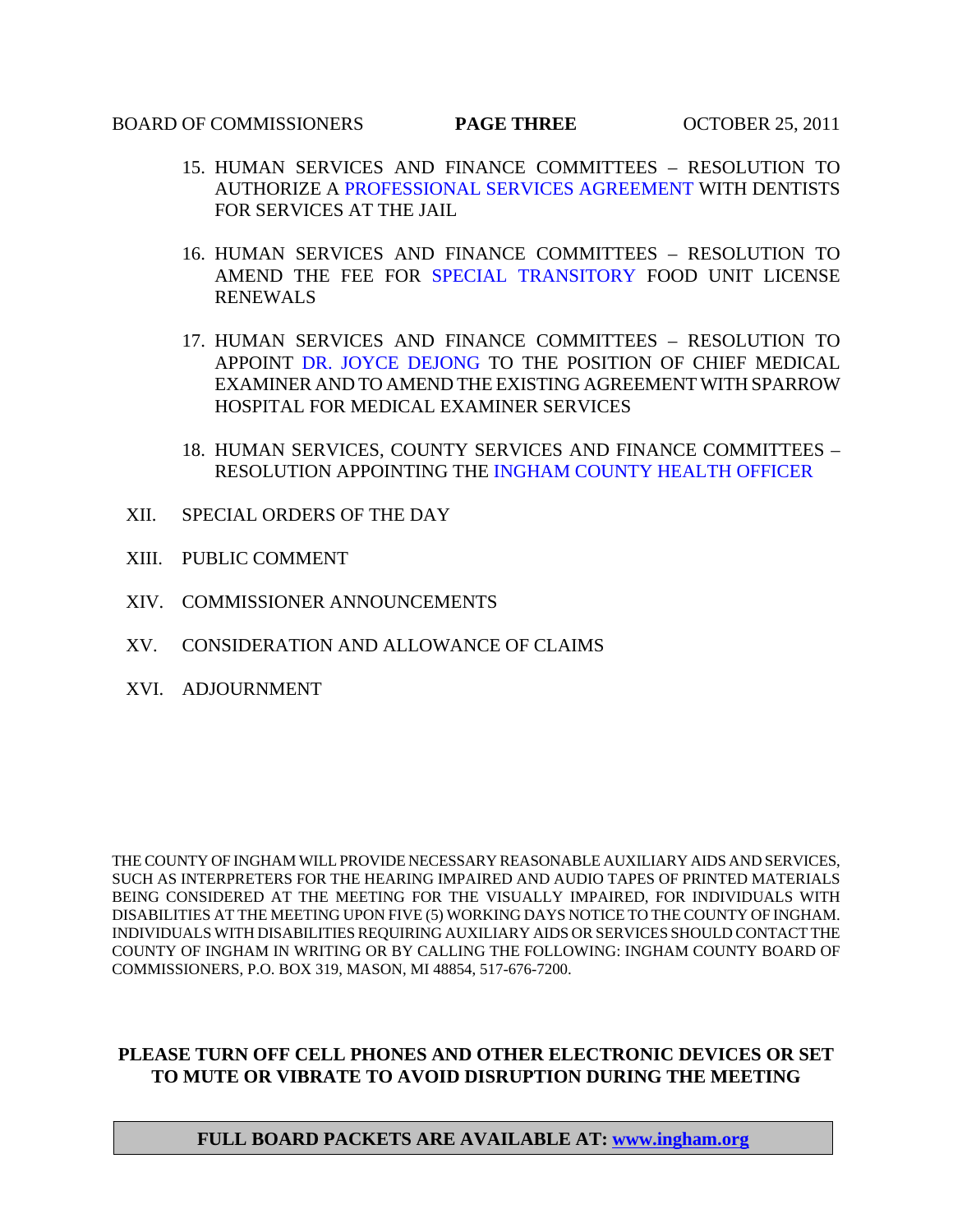Board of Commissioners Room - Courthouse Mason, Michigan - 6:30 p.m. October 11, 2011

# <span id="page-3-0"></span>**CALL TO ORDER:**

Chairperson Grebner called the October 11, 2011, Statutory Annual meeting of the Ingham County Board of Commissioners to order at 6:36 p.m. Roll was called and all Commissioners were present, except Commissioners Schafer, Bahar-Cook and Koenig.

# **PLEDGE OF ALLEGIANCE:**

Chairperson Grebner led the Board in the Pledge of Allegiance and a few moments of silence were observed for meditation.

# **APPROVAL OF THE MINUTES:**

Moved by Commissioner McGrain, supported by Commissioner Celentino, to approve the minutes of the September 27, 2011, meeting as submitted. Motion carried unanimously. Absent: Commissioners Schafer, Bahar-Cook and Koening.

# **ADDITIONS TO THE AGENDA:**

Chairperson Grebner indicated that without objection the following substitutes will be added to the agenda:

Agenda Item No. 13 – Resolution to authorize an agreement with the Ingham County Road Commission for backup transportation services for picking-up, transporting and delivery of strategic National Stockpile Medical Supplies in the event of a public health emergency.

Agenda Item No. 21 – Resolution to authorize a client services agreement with the Michigan Department of Human Services for Refugee Medical Assessment Services.

Agenda Item No. 25 – Resolution authorizing the Ingham County Circuit Court's Family Division to accept an art mural for display in the Veterans Memorial Courthouse/Grady Porter Building.

Chairperson Grebner indicated there would be a late resolution added to the agenda:

Agenda Item No. 30 – Resolution authorizing the appointment of the general public representative to the Ingham County/City of Lansing Community Corrections Advisory Board.

Moved by Commissioner Schor, supported by Commissioner Vickers to add Agenda Item No. 31 – Resolution Honoring Thomas Mitchell. Motion carried unanimously.

Commissioner Koenig arrived at 6:41 p.m.

# **PUBLIC HEARING – FOR COMMUNITY DEVELOPMENT BLOCK GRANT MSC 207024 EDIG JACKSON NATIONAL LIFE/LANSING BOARD OF WATER AND LIGHT INFRASTRUCTURE PROJECT**

Chairperson Grebner opened the public hearing to discuss the Community Development Block Grant 207024 EDIG Jackson National Life/Lansing Board of Water and Light Infrastructure project.

There was brief public comment from Sandra Gower, Economic Development Coordinator.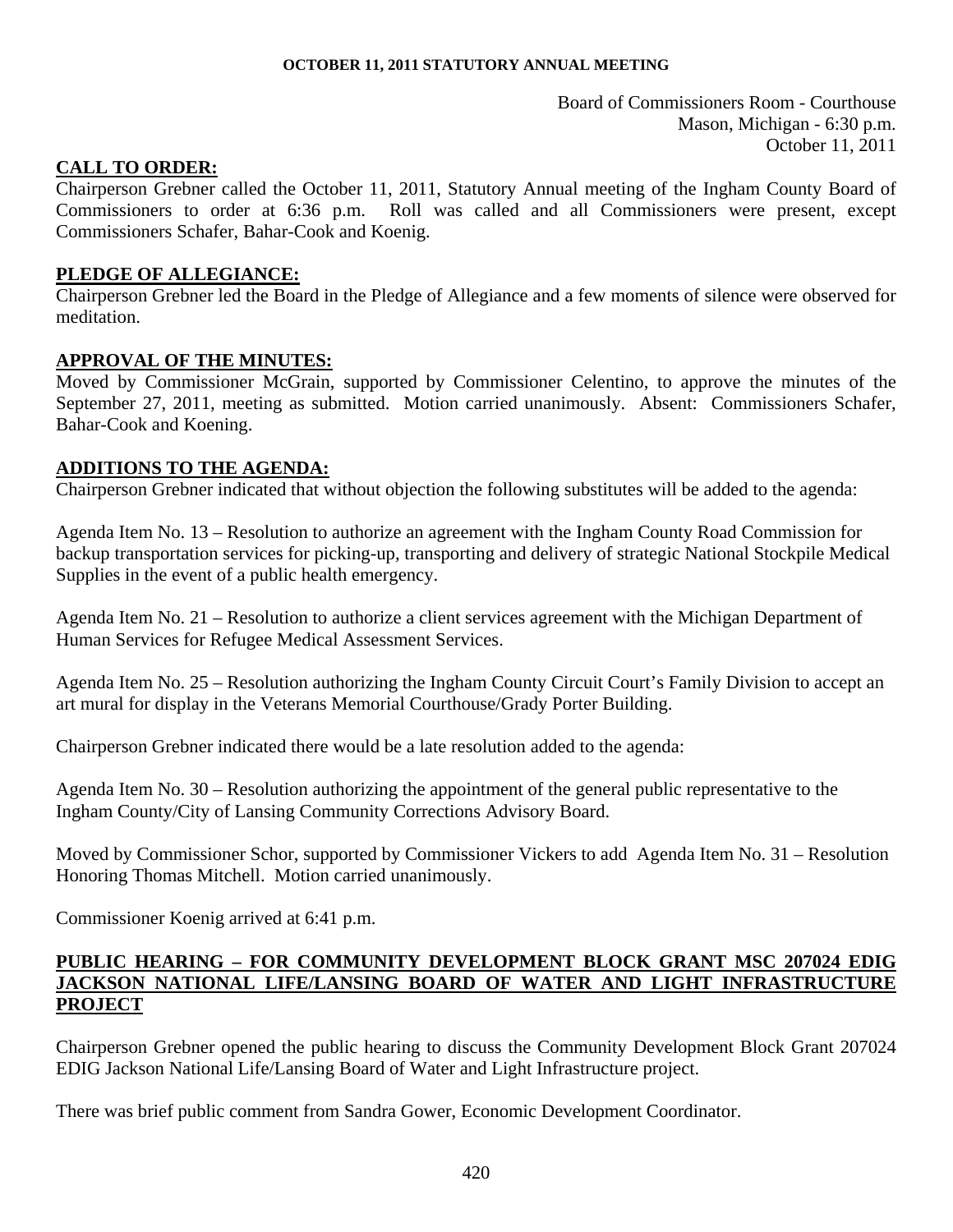# **PETITIONS AND COMMUNICATIONS:**

Letter from Ingham County Clerk Mike Bryanton, regarding appointments to the Ingham County Board of Canvassers. Accepted and placed on file.

Ingham County Controller/Administrator 2010 Annual Report (to be distributed at the meeting). Accepted and placed on file.

# **LIMITED PUBLIC COMMENT:**

Cheryl Fritze addressed the Board with questions regarding the Boards decisions, and in support of Jim Benjamin and the Road Commission.

Daniel Troia, Employee from Ingham County Road Commission, addressed the Board in support of Jim Benjamin and expressed concerns on the decisions made.

Earl Griffes, Leroy Township Trustee, addressed the Board in support of Jim Benjamin.

Commissioner Bahar-Cook arrived at 6:55 p.m.

Suzanne Tuttila addressed the Board as a tax payer with concerns of miss use of tax dollars and in support of Jim Benjamin.

Tom Gamez Jr., employee from Ingham County Road Commission, addressed the Board in support of Jim Benjamin.

There was brief discussion from County Attorney, Peter Cohl regarding statues.

# **CLARIFICATION/INFORMATION PROVIDED BY COMMITTEE CHAIR:**  None

# **CONSIDERATION OF CONSENT AGENDA:**

Moved by Commissioner Vickers, supported by Commissioner De Leon, to adopt a consent agenda consisting of all items, except, 7, 8, 9, 11 and 22. Motion to adopt a consent agenda carried unanimously. Items on the consent agenda were adopted by a unanimous roll call vote. Items voted on separately are so noted in the minutes. Absent: Commissioner Schafer.

# **COMMITTEE REPORTS AND RESOLUTIONS:**

The following resolution was introduced by the County Services Committee:

# **RESOLUTION TO PARTICIPATE IN A REGIONAL BROWNFIELD REDEVELOPMENT COALITION AND JOINT GRANT APPLICATION TO THE UNITED STATES ENVIRONMENTAL PROTECTION AGENCY**

# **RESOLUTION #11-296**

WHEREAS, the mid-Michigan region of Ingham, Clinton and Eaton Counties is host to a variety of previously used and/or contaminated development sites; and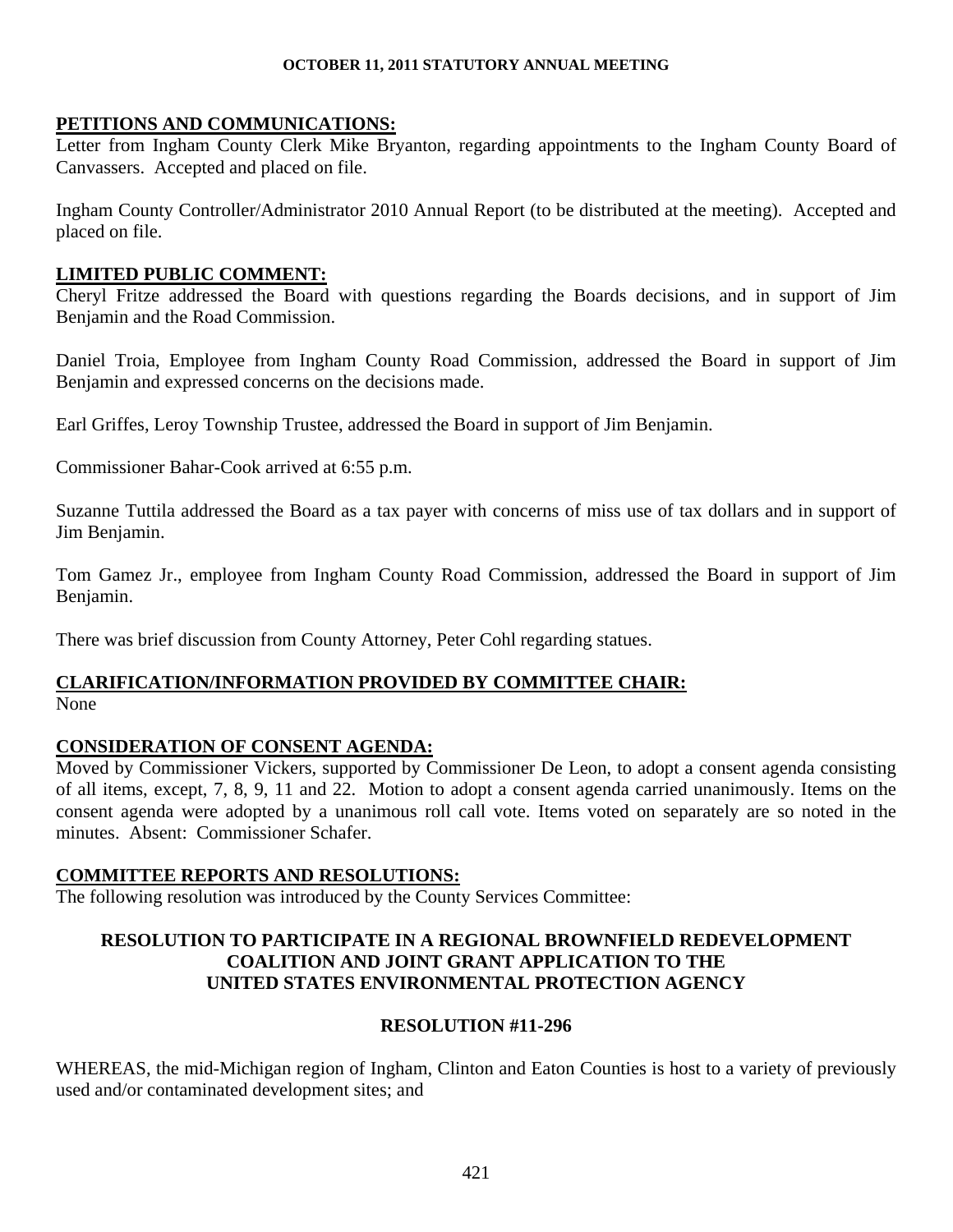WHEREAS, the Counties of Ingham, Clinton and Eaton share many common concerns and challenges in the identification, assessment, and successful redevelopment of previously used and potentially contaminated sites; and

WHEREAS, Ingham County has identified a need to identify, assess, and implement the cleanup and redevelopment or reuse of brownfields in our region in order to encourage economic development; and

WHEREAS, a Regional Brownfield Redevelopment Coalition can improve and expand our regional economy by encouraging and supporting the reuse and redevelopment of existing sites throughout our three county region; and

WHEREAS, participating in the Regional Brownfield Coalition does not preclude or limit the activities of the existing Ingham County Brownfield Redevelopment and Economic Development initiatives, but capitalizes on our cooperation and offers us economies and efficiencies that can enhance our effectiveness on a regional basis.

THEREFORE BE IT RESOLVED, that the Ingham County Board of Commissioners approves participation in a Regional Brownfield Coalition with the Counties of Clinton and Eaton and the Tri-County Regional Planning Commission for the purpose of developing and implementing brownfield site assessment and redevelopment education and projects in our region.

BE IT FURTHER RESOLVED that the Regional Brownfield Coalition through the Tri-County Region Planning Commission will seek grant funding from the United States Environmental Protection Agency under the Brownfield Assessment Program.

## **COUNTY SERVICES: Yeas:** De Leon, Celentino, Vickers, Dragonetti  **Nays**: None **Absent:** Copedge, Schor **Approved 10/4/11**

Adopted as part of the consent agenda.

The following resolution was introduced by the County Services and Finance Committees:

# **RESOLUTION ESTABLISHING USER FEES FOR THE HAWK ISLAND SNOW BOARD HILL AND COMBINATION SNOW BOARD/SNOW TUBING HILL USER FEES**

# **RESOLUTION #11-297**

WHEREAS, a Snow Board Hill is currently being developed and built at Hawk Island County Park utilizing funds set aside in Board of Commissioner Resolution #11-216; and

WHEREAS, this facility is scheduled to open in December of 2011 and Snow Board Hill user fees will offset operational costs; and

WHEREAS, Board of Commissioner Resolution #11-165 authorized the 2012 Snow Tube Hill user fees and the Parks & Recreation Commission recommends the Snow Board user fees be set at a similar rate.

THEREFORE BE IT RESOLVED, the Board of Commissioners establishes Snow Board Hill user fees as follows:

•  $$7.00 - All$  Day Adult Pass (age 13 and up)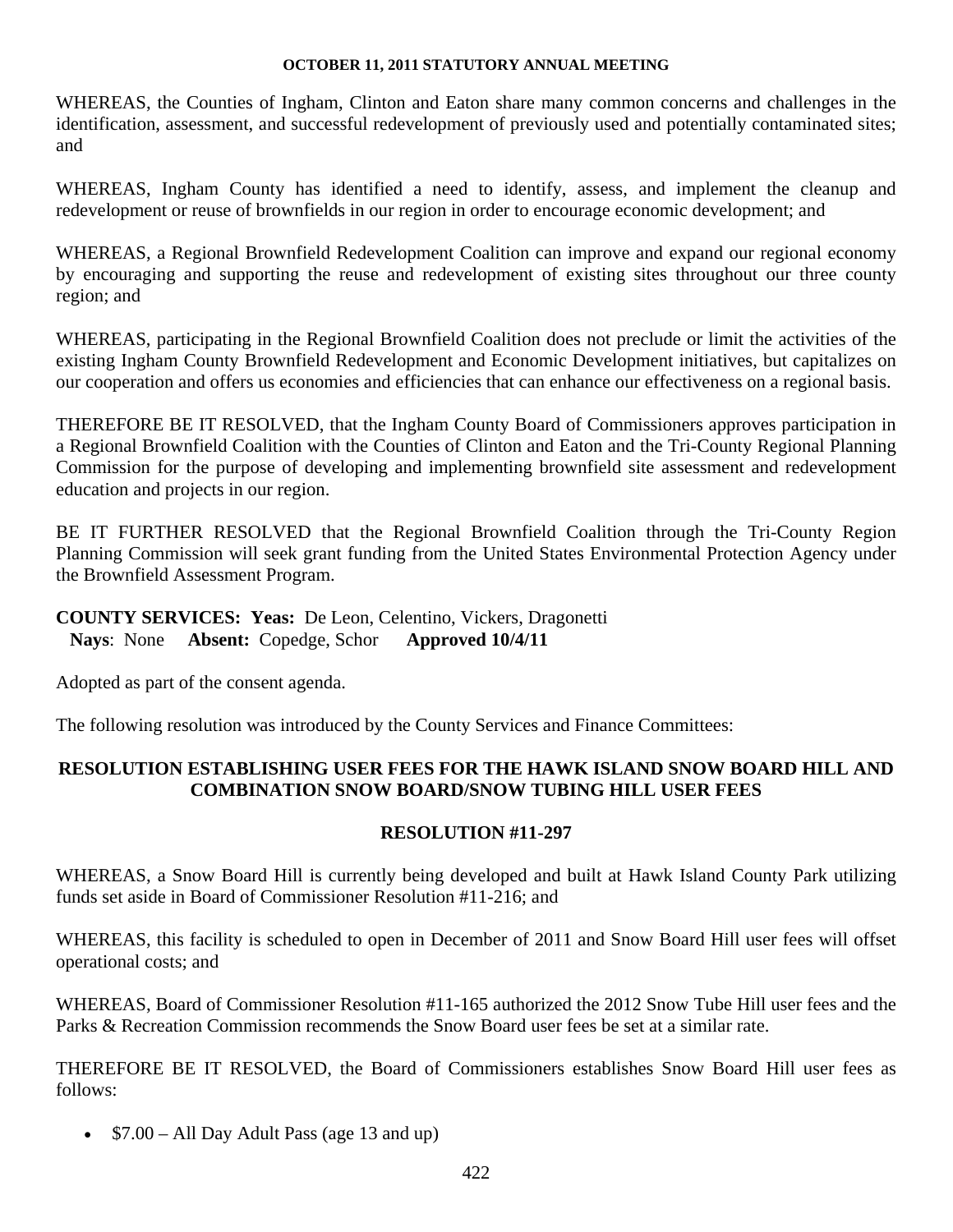- \$5.00 All Day Child's Pass (age 12 and under)
- \$20.00 An All Day Family Pass (2 adults and 2 children) (\$3 for each additional child)
- A Group Rate for groups of 20-100 people at \$5/person
- Non-Operational Rates (Reservation Only) \$250 for 1-50 People for two hours \$350 for 50+ People for two hours \$100 each additional hour

BE IT FURTHER RESOLVED, the Parks & Recreation Commission recommends the Board of Commissioners establish the following combination Snow Board and Snow Tubing Hill user fees:

- \$10.00 for an adult daily pass for use of both the Snow Tube Hill and the Snow Board Hills
- \$7.00 for a child's daily pass for use of both the Snow Tube and the Snow Board Hills
- \$30.00 for a family daily pass for use of both the Snow Tube and the Snow Board Hills

BE IT FURTHER RESOLVED, \$3 for each additional child shall also apply to the snow tubing hill fee schedule.

BE IT FURTHER RESOLVED, the fees established above will become effective November 1, 2011.

**COUNTY SERVICES: Yeas:** De Leon, Celentino, Vickers, Dragonetti  **Nays**: None **Absent:** Copedge, Schor **Approved 10/4/11** 

**FINANCE: Yeas**: Schor, Tsernoglou, Nolan, McGrain, Dougan Nays: None **Absent:** Bahar-Cook **Approved 10/5/11** 

Adopted as part of the consent agenda.

The following resolution was introduced by the County Services and Finance Committees:

# **RESOLUTION AUTHORIZING THE ACCEPTANCE OF A \$944.35 RISK AVOIDANCE PROGRAM (RAP) GRANT AWARD FOR PARKS AND RECREATION ALERT FRISBEES FROM THE MICHIGAN MUNICIPAL RISK MANAGEMENT ASSOCIATION (MMRMA)**

# **RESOLUTION #11-298**

WHEREAS, the Ingham County Parks Department was offered the chance to participate in a grant opportunity with the Michigan Municipal Risk Management Association; and

WHEREAS, the Michigan Municipal Risk Management Association provided Parks and Recreation Alert Frisbees for distribution to Ingham County Parks visitors, indicating a contact phone number to report vandalism or unsafe areas in our parks; and

WHEREAS, the grant funds will reimburse Ingham County Parks Department for 80% of the cost of the Frisbees; and

WHEREAS, distribution of the Alert Frisbees provided our guests the opportunity to provide feedback on our park facilities.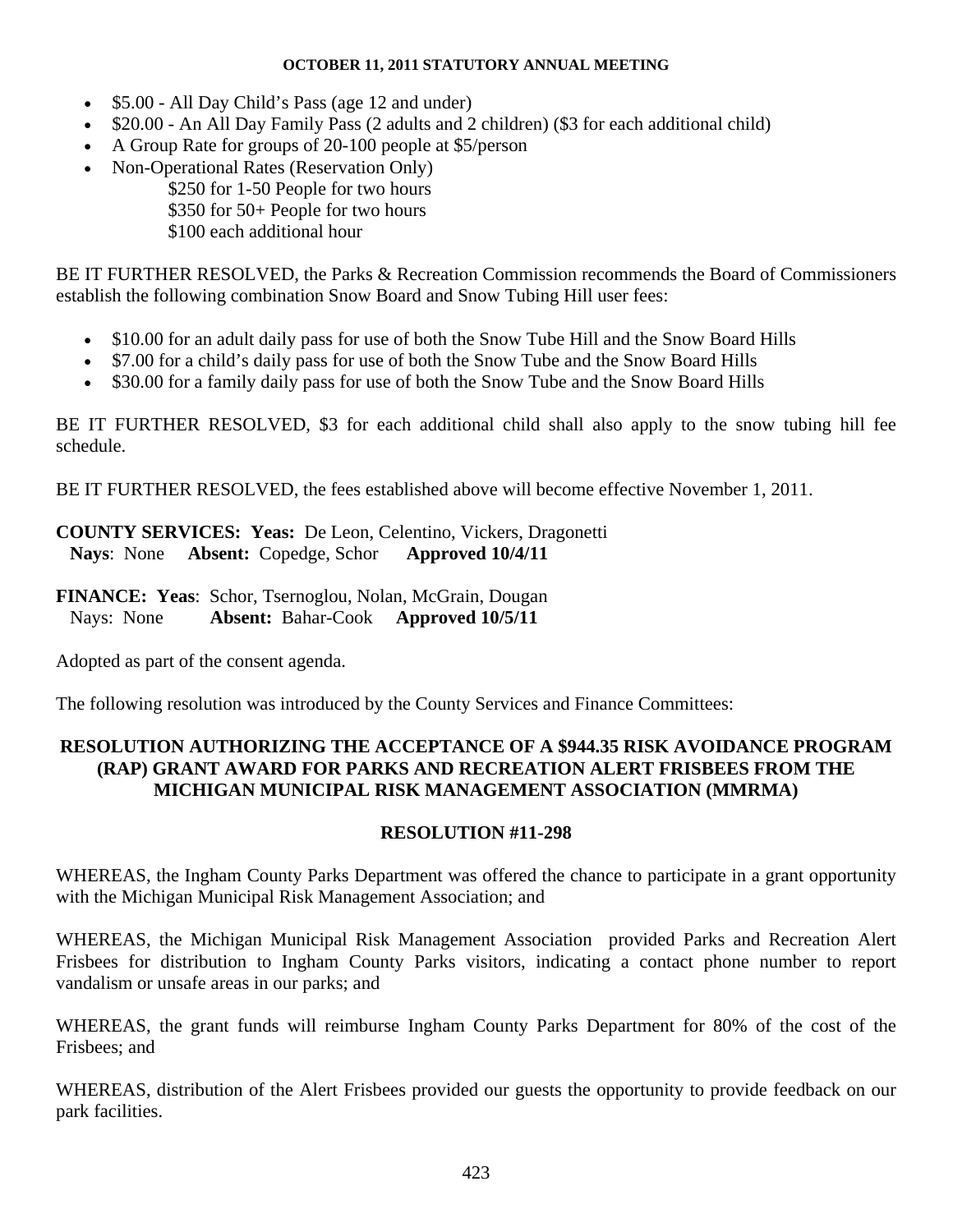THEREFORE BE IT RESOLVED, the Board of Commissioners authorizes the acceptance of grant funds from the Michigan Municipal Risk Management Association in the amount of \$944.35 and extends its appreciation for the opportunity to participate in the Risk Avoidance Program.

**COUNTY SERVICES: Yeas:** De Leon, Celentino, Vickers, Dragonetti **Nays:** None **Absent:** Copedge, Schor

**FINANCE: Yeas**: Schor, Tsernoglou, Nolan, McGrain, Dougan Nays: None **Absent:** Bahar-Cook **Approved 10/5/11** 

Adopted as part of the consent agenda.

The following resolution was introduced by the County Services and Finance Committees:

# **RESOLUTION AUTHORIZING THE ACCEPTANCE OF A \$1,000 RISK AVOIDANCE PROGRAM (RAP) GRANT AWARD FOR A BREAK AWAY SNOW FENCE FROM THE MICHIGAN MUNICIPAL RISK MANAGEMENT ASSOCIATION (MMRMA)**

## **RESOLUTION #11-299**

WHEREAS, the Ingham County Parks Department was offered the chance to participate in a grant opportunity with the Michigan Municipal Risk Management Association; and

WHEREAS, MMRMA awarded the Ingham County Parks Department a Risk Avoidance Program Grant in the amount of \$1,000.00; and

WHEREAS, the grant funds will reimburse the Ingham County Parks Department for one-third the cost of breakaway snow fence for use on park sledding hills; and

WHEREAS, this break away snow fence has been shown to be a safer alternative to the straw bales currently used at the bottom of park sledding hills and will reduce incidents and severity of injury.

THEREFORE BE IT RESOLVED, the Board of Commissioners authorizes the acceptance of the grant funds from the Michigan Municipal Risk Management Association in the amount of \$1,000 and extends its appreciation for the opportunity to participate in the Risk Avoidance Program.

**COUNTY SERVICES: Yeas:** De Leon, Celentino, Vickers, Dragonetti  **Nays**: None **Absent:** Copedge, Schor **Approved 10/4/11** 

**FINANCE: Yeas**: Schor, Tsernoglou, Nolan, McGrain, Dougan Nays: None **Absent:** Bahar-Cook **Approved 10/5/11** 

Adopted as part of the consent agenda.

The following resolution was introduced by the Finance Committee:

## **RESOLUTION AUTHORIZING ADJUSTMENTS TO THE 2011 INGHAM COUNTY BUDGET**

## **RESOLUTION #11-300**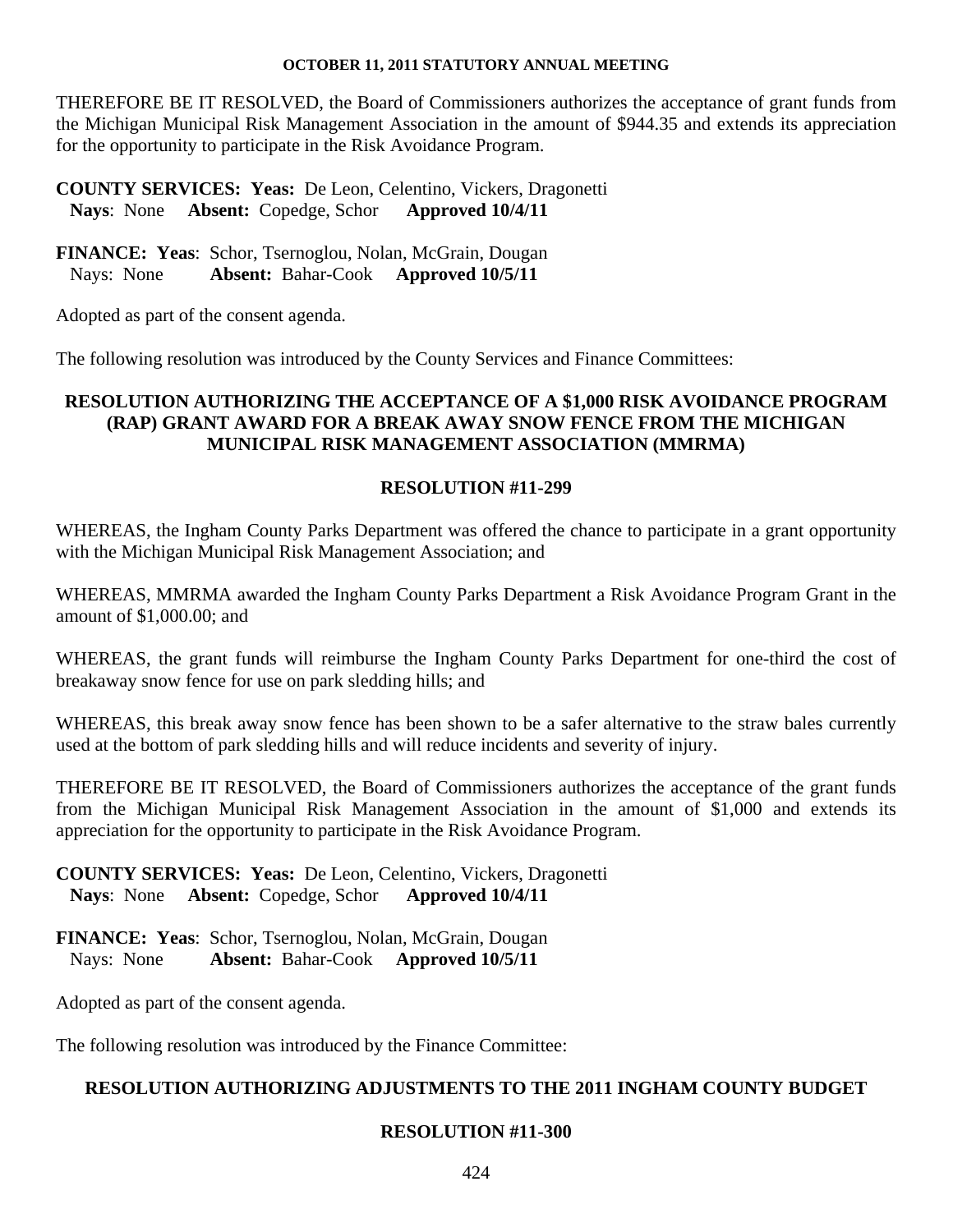WHEREAS, the Board of Commissioners adopted the 2011 Budget on October 26, 2010 and has authorized certain amendments since that time, and it is now necessary to make some adjustments as a result of updated revenue and expenditure projections, fund transfers, reappropriations, accounting and contractual changes, errors and omissions, and additional appropriation needs; and

WHEREAS, the Liaison Committees and the Finance Committee have reviewed the proposed budget adjustments prepared by the Controller's staff and have made adjustments where necessary; and

WHEREAS, Public Act 621 of 1978 requires that local units of government maintain a balanced budget and periodically adjust the budget to reflect revised revenue and expenditure levels.

THEREFORE BE IT RESOLVED, that the Ingham County Board of Commissioners hereby directs the Controller to make the necessary transfers to adjust revenues and expenditures in the following funds, according to the attached schedules:

|             |                                | 2011 BUDGET  | <b>PROPOSED</b> | <b>PROPOSED</b> |
|-------------|--------------------------------|--------------|-----------------|-----------------|
| <b>FUND</b> | <b>DESCRIPTION</b>             | 9/15/11      | <b>CHANGES</b>  | <b>BUDGET</b>   |
|             |                                |              |                 |                 |
| 101         | General Fund                   | \$73,942,078 | \$340,000       | \$74,282,078    |
| 208         | Parks                          | 1,748,334    | $\theta$        | 1,748,334       |
| 215         | Friend of the Court            | 4,988,670    | 72,425          | 5,061,095       |
| 245         | <b>Public Improvements</b>     | 1,923,847    | $\theta$        | 1,923,847       |
| 261         | <b>Emergency Telephone 911</b> | 7,398,256    | 12,012          | 7,410,268       |
| 258         | Potter Park/Zoo                | 4,779,724    | $\theta$        | 4,779,724       |
| 361         | 911 Building Debt              | $\Omega$     | 66,048          | 66,048          |
| 636         | <b>MIS</b>                     | 2,638,263    | 400,000         | 3,038,263       |
| 664         | Mach. & Equip. Revolving       | 1,404,435    | 6,695           | 1,411,130       |

**FINANCE: Yeas**: Schor, Tsernoglou, Nolan, McGrain, Dougan

Nays: None **Absent:** Bahar-Cook **Approved 10/5/11** 

Moved by Commissioner Schor, supported by Commissioner Celentino, to adopt the resolution. Motion carried on a unanimous roll call vote. Absent: Commissioner Schafer.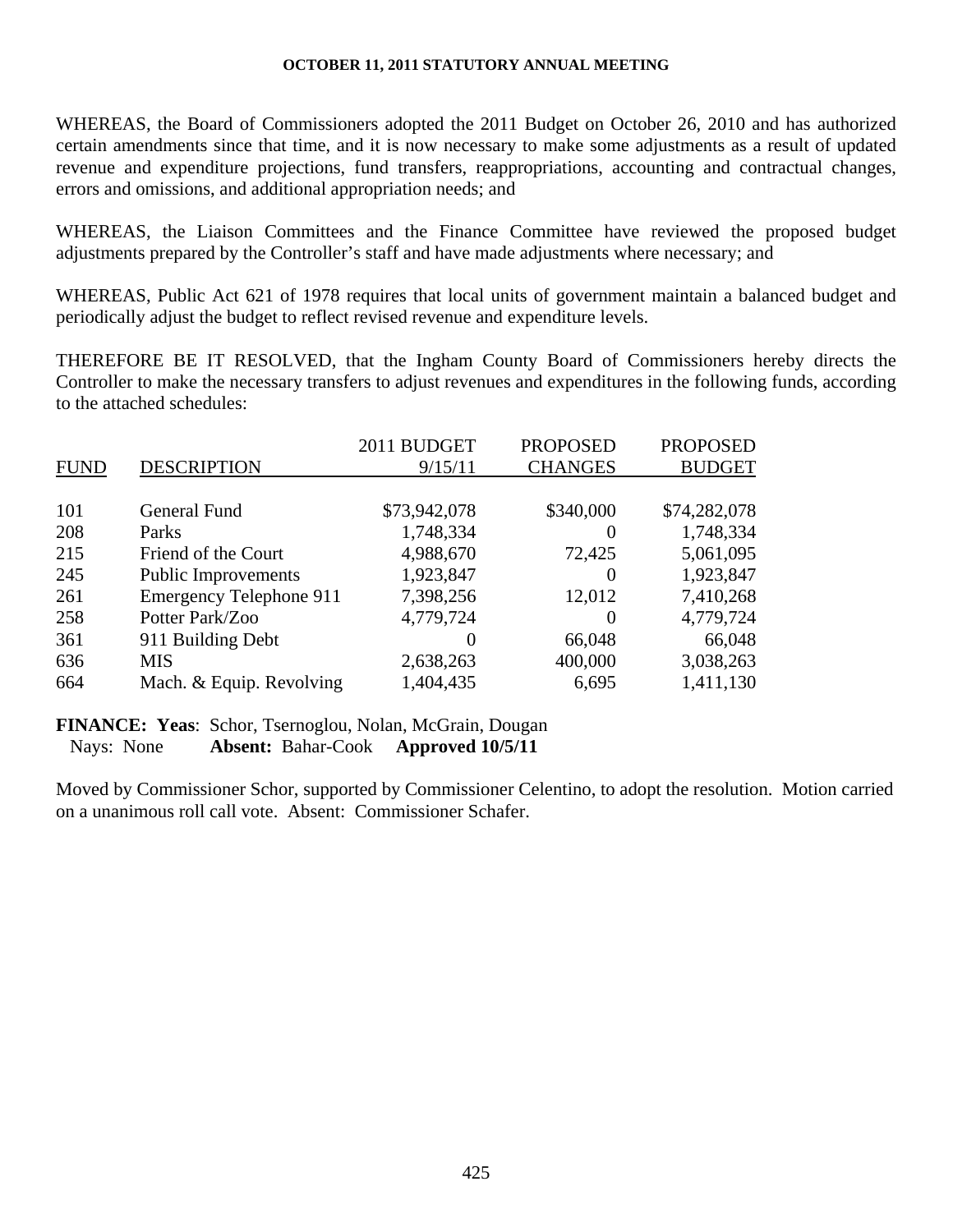# **GENERAL FUND REVENUES**

|                                     | $2011$ Budget $-$<br>9/15/11 | Proposed<br>Changes | 2011 Proposed<br><b>Budget</b> |
|-------------------------------------|------------------------------|---------------------|--------------------------------|
| <b>Tax Revenues</b>                 |                              |                     |                                |
| <b>County Property Tax</b>          | 42,854,424                   | 1,000,000           | 43,854,424                     |
| <b>Property Tax Adjustments</b>     | (450,000)                    |                     | (450,000)                      |
| Delinquent Real Property Tax        | 25,000                       |                     | 25,000                         |
| <b>Unpaid Personal Property Tax</b> | (50,000)                     |                     | (50,000)                       |
| <b>Industrial Facility Tax</b>      | 394,000                      |                     | 394,000                        |
| <b>Trailer Fee Tax</b>              | 15,000                       |                     | 15,000                         |
| <b>Intergovernmental Transfers</b>  |                              |                     |                                |
| Transfer from Rev. Sh. Res. Fund    | 5,180,645                    |                     | 5,180,645                      |
| <b>State Revenue Sharing</b>        | 911,329                      |                     | 911,329                        |
| Convention/Tourism Tax - Liquor     | 1,561,077                    |                     | 1,561,077                      |
| Health and Safety Fund              | 9,754                        |                     | 9,754                          |
| Use of Fund Balance                 | 881,348                      | (288,000)           | 593,348                        |
| <b>Department Generated Revenue</b> |                              |                     |                                |
| <b>Animal Control</b>               | 617,937                      |                     | 617,937                        |
| Circuit Court - Family Division     | 556,092                      |                     | 556,092                        |
| Circuit Court - Friend of the Court | 543,238                      |                     | 543,238                        |
| Circuit Crt - General Trial         | 2,222,915                    | (72,000)            | 2,150,915                      |
| Controller                          | 3,170                        |                     | 3,170                          |
| Cooperative Extension               | 35,000                       |                     | 35,000                         |
| <b>County Clerk</b>                 | 715,450                      |                     | 715,450                        |
| <b>District Court</b>               | 2,526,504                    | (75,000)            | 2,451,504                      |
| Drain Commissioner/Drain Tax        | 364,400                      |                     | 364,400                        |
| <b>Economic Development</b>         | 314,800                      | (25,000)            | 289,800                        |
| Elections                           | 37,150                       |                     | 37,150                         |
| <b>Emergency Operations</b>         | 266,161                      |                     | 266,161                        |
| <b>Equalization /Tax Mapping</b>    | 50,100                       |                     | 50,100                         |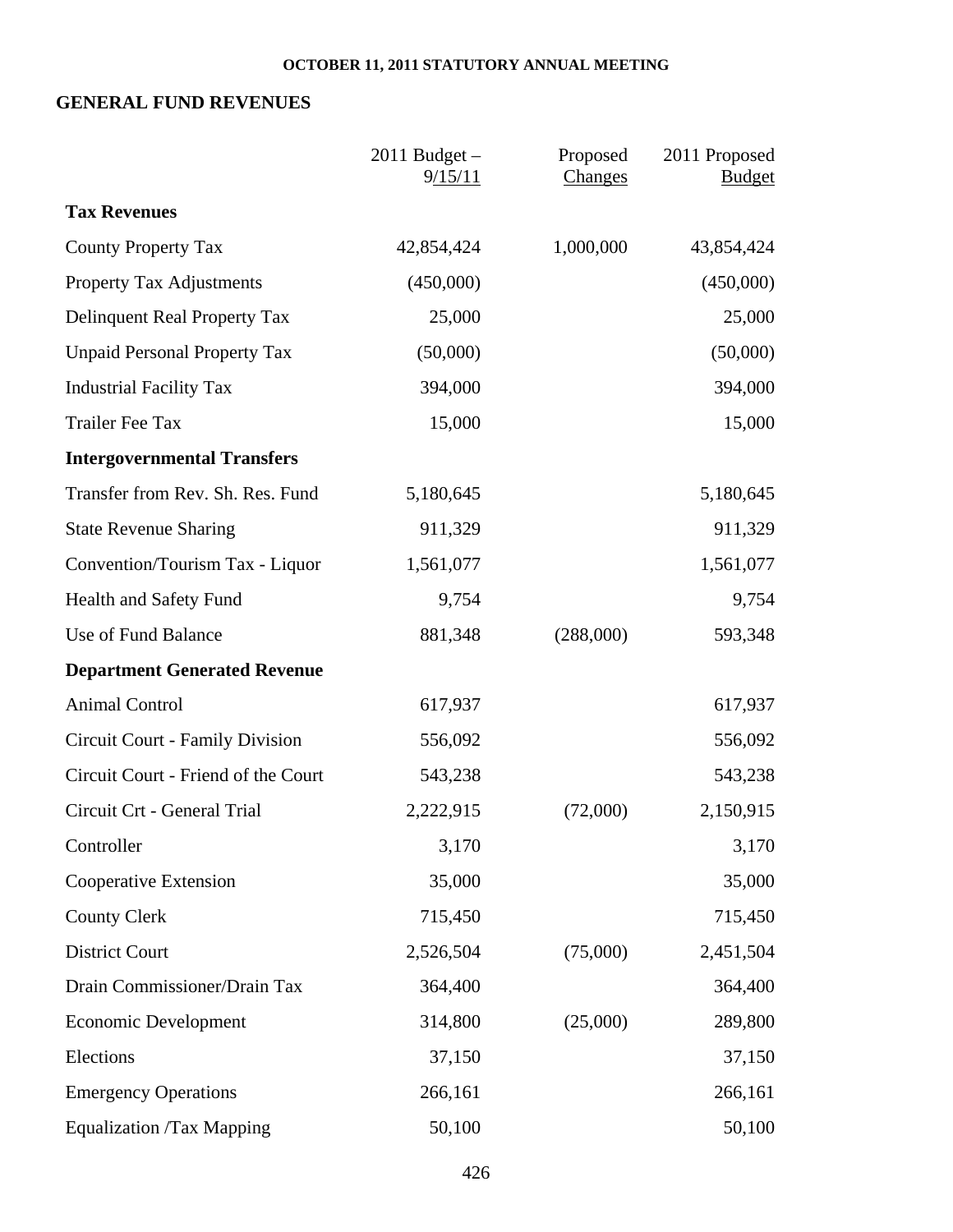| Facilities                          | 147,623    |           | 147,623    |
|-------------------------------------|------------|-----------|------------|
| <b>Human Resources</b>              | 38,686     |           | 38,686     |
| <b>Probate Court</b>                | 277,178    |           | 277,178    |
| <b>Prosecuting Attorney</b>         | 842,200    |           | 842,200    |
| <b>Register of Deeds</b>            | 1,545,567  | (100,000) | 1,445,567  |
| <b>Remonumentation Grant</b>        | 88,319     |           | 88,319     |
| Sheriff                             | 5,711,026  | (100,000) | 5,611,026  |
| Treasurer                           | 5,283,865  |           | 5,283,865  |
| <b>Tri-County Regional Planning</b> | 61,740     |           | 61,740     |
| Veteran Affairs                     | 360,380    |           | 360,380    |
| <b>Total General Fund Revenues</b>  | 73,942,078 | 340,000   | 74,282,078 |

# **GENERAL FUND EXPENDITURES**

|                                     | 2011 Budget -<br>9/15/11 | Proposed<br>Changes | 2011 Proposed<br><b>Budget</b> |
|-------------------------------------|--------------------------|---------------------|--------------------------------|
| <b>Board of Commissioners</b>       | 581,148                  |                     | 581,148                        |
| Circuit Court - General Trial       | 7,681,842                | 240,000             | 7,921,842                      |
| <b>District Court</b>               | 2,357,991                |                     | 2,357,991                      |
| Circuit Court - Friend of the Court | 1,237,959                |                     | 1,237,959                      |
| <b>Jury Board</b>                   | 1,209                    |                     | 1,209                          |
| Probate Court                       | 1,387,956                |                     | 1,387,956                      |
| Circuit Court - Family Division     | 5,068,756                |                     | 5,068,756                      |
| <b>Jury Selection</b>               | 94,669                   |                     | 94,669                         |
| Elections                           | 289,135                  |                     | 289,135                        |
| <b>Financial Services</b>           | 677,544                  |                     | 677,544                        |
| <b>County Attorney</b>              | 412,220                  |                     | 412,220                        |
| <b>County Clerk</b>                 | 616,089                  |                     | 616,089                        |
| Controller                          | 813,159                  |                     | 813,159                        |
| <b>Equalization/Tax Services</b>    | 642,835                  |                     | 642,835                        |
| <b>Human Resources</b>              | 523,514                  |                     | 523,514                        |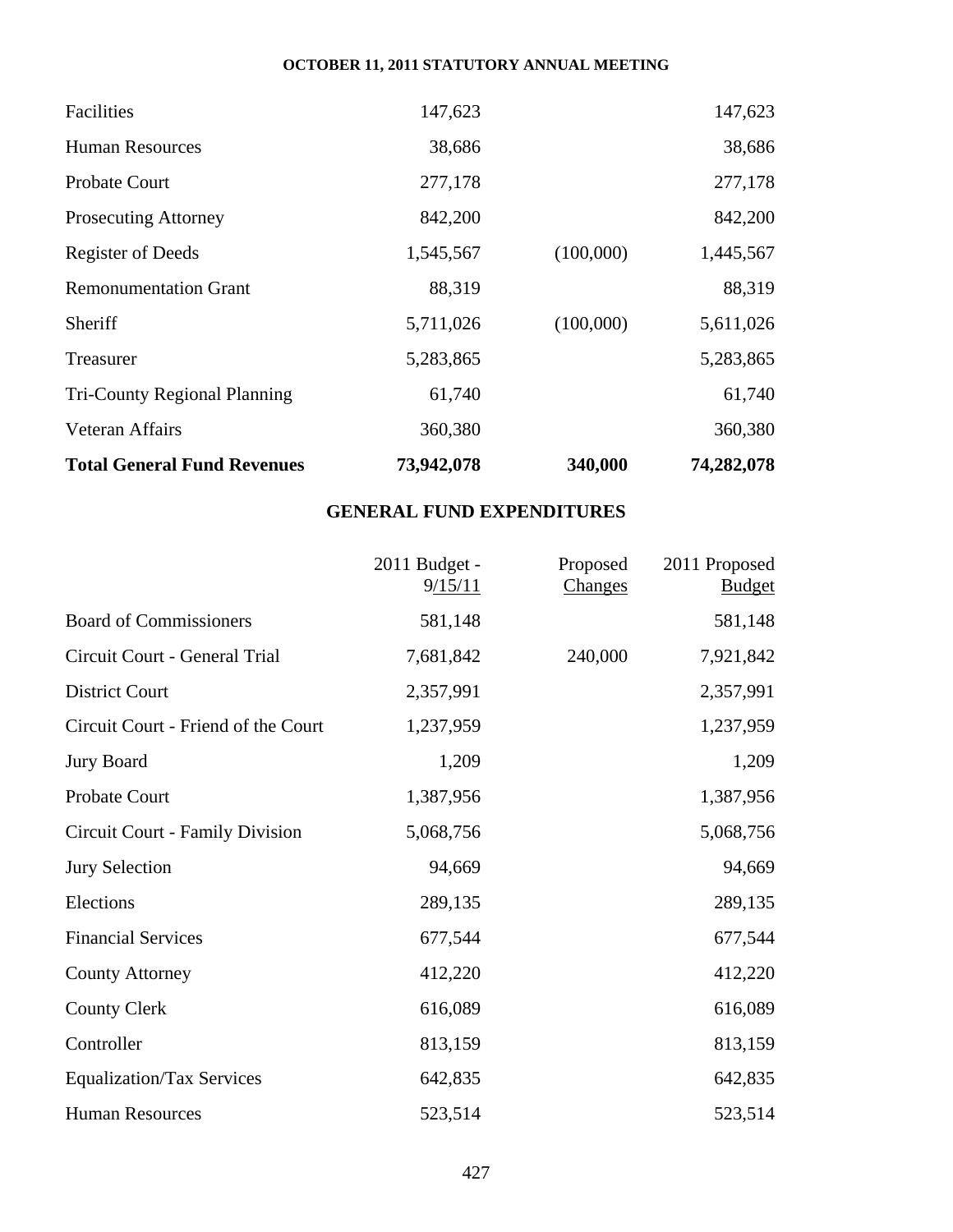| <b>Prosecuting Attorney</b>        | 5,823,815  | 5,823,815             |
|------------------------------------|------------|-----------------------|
| Purchasing                         | 207,933    | 207,933               |
| Facilities                         | 1,975,919  | 1,975,919             |
| <b>Register of Deeds</b>           | 445,560    | 445,560               |
| <b>Remonumentation Grant</b>       | 88,319     | 88,319                |
| Treasurer                          | 568,706    | 568,706               |
| Drain Commissioner                 | 998,116    | 998,116               |
| Economic Development               | 346,323    | 346,323               |
| <b>Community Agencies</b>          | 179,594    | 179,594               |
| <b>Equal Opportunity Committee</b> | 500        | 500                   |
| Women's Commission                 | 500        | 500                   |
| <b>Historical Commission</b>       | 500        | 500                   |
| Tri-County Regional Planning       | 102,900    | 102,900               |
| Jail Maintenance                   | 282,958    | 282,958               |
| Sheriff                            | 17,483,050 | 100,000<br>17,583,050 |
| <b>Community Corrections</b>       | 73,663     | 73,663                |
| Animal Control                     | 1,353,461  | 1,353,461             |
| <b>Emergency Operations</b>        | 369,654    | 369,654               |
| <b>Board of Public Works</b>       | 300        | 300                   |
| Drain Tax at Large                 | 378,000    | 378,000               |
| <b>Health Department</b>           | 11,291,874 | 11,291,874            |
| <b>Medical Examiner</b>            | 419,617    | 419,617               |
| <b>Substance Abuse</b>             | 787,545    | 787,545               |
| <b>Community Mental Health</b>     | 1,866,174  | 1,866,174             |
| Department of Human Services       | 1,752,470  | 1,752,470             |
| Tri-County Aging                   | 76,225     | 76,225                |
| <b>Veterans Affairs</b>            | 444,866    | 444,866               |
| Cooperative Extension              | 606,830    | 606,830               |
| Parks and Recreation               | 1,308,853  | 1,308,853             |
| <b>Contingency Reserves</b>        | 407,022    | 407,022               |
| Legal Aid                          | 20,000     | 20,000                |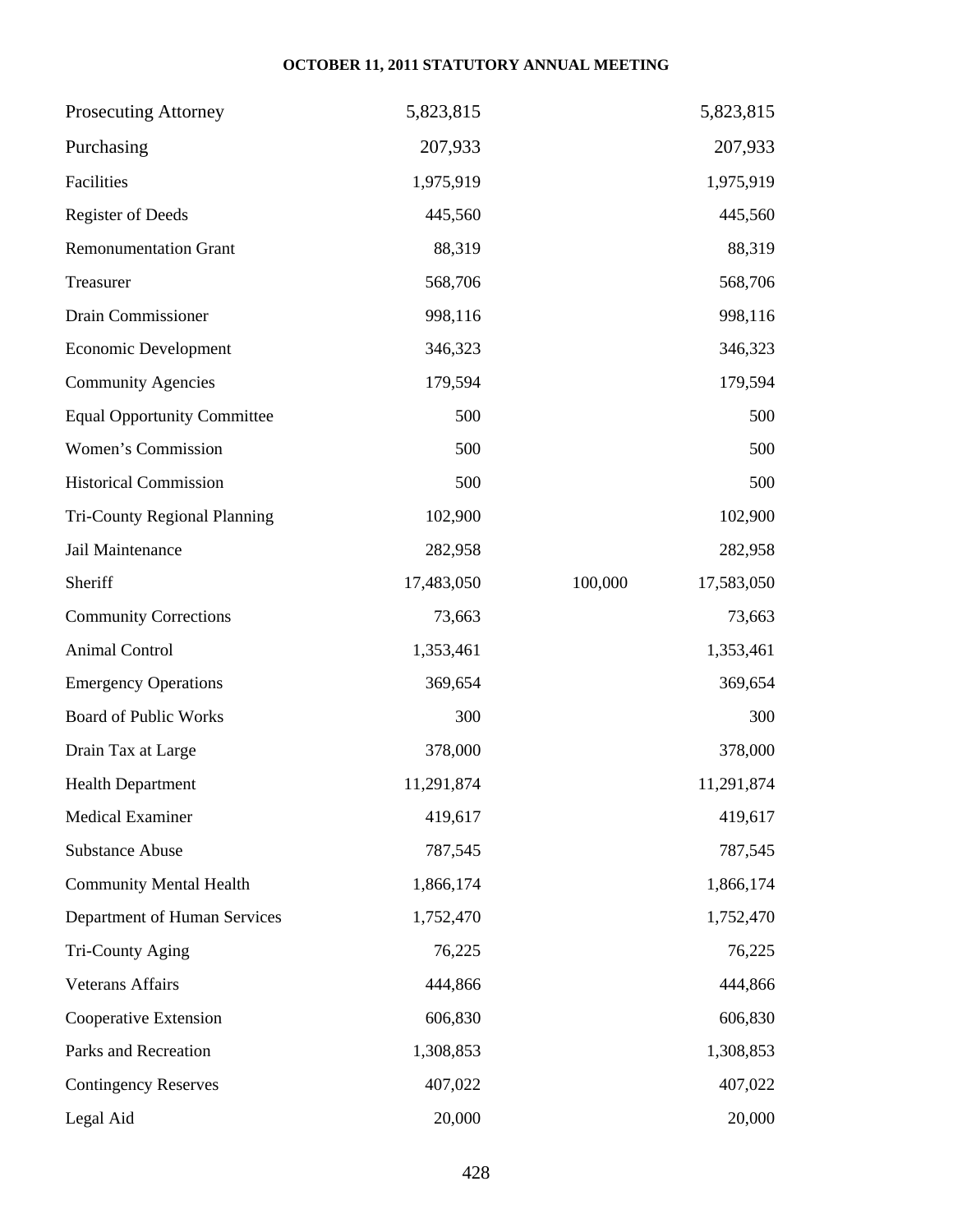| <b>Total General Fund Expenditures</b> | 73,942,078 | 340,000 | 74,282,078 |
|----------------------------------------|------------|---------|------------|
| Capital Improvements                   | 1.861.055  |         | 1,861,055  |
| 2-1-1 Project                          | 33,750     |         | 33.750     |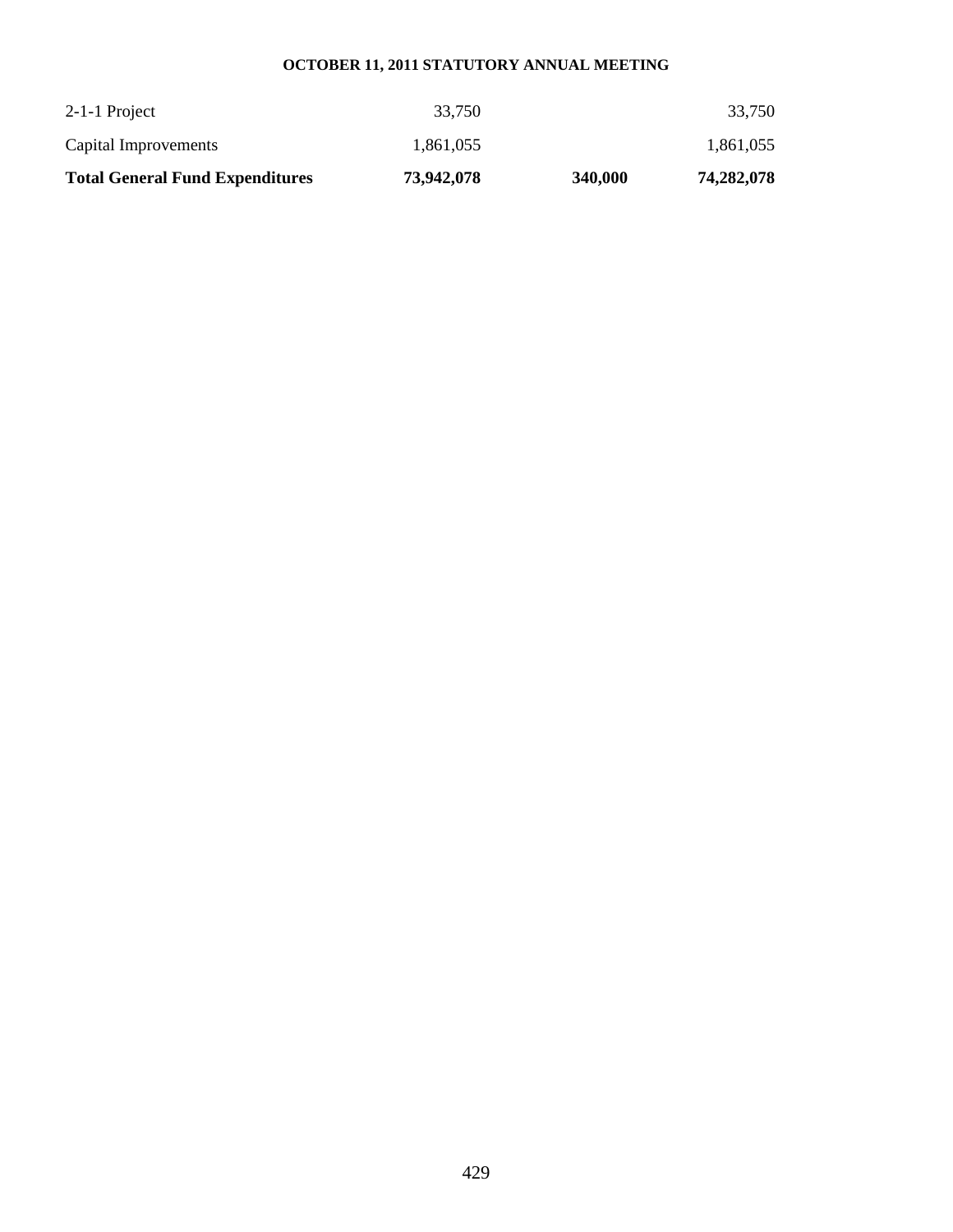# **General Fund Revenues**

| <b>Circuit Court</b>                | Reduce Court of Claims reimbursement \$42,000. Court of Claims expenses were<br>over reported from 2006 through 2010. Remove \$30,000 transfer in from<br>Community Corrections fund. This was a one-time only transfer in 2010, and<br>should not have been budgeted in 2011.                                                                                    |  |  |
|-------------------------------------|-------------------------------------------------------------------------------------------------------------------------------------------------------------------------------------------------------------------------------------------------------------------------------------------------------------------------------------------------------------------|--|--|
| <b>District Court</b>               | Decrease revenue \$75,000 to reflect current revenue projections.                                                                                                                                                                                                                                                                                                 |  |  |
| <b>Register of Deeds</b>            | Decrease revenue \$100,000 to reflect current revenue projections.                                                                                                                                                                                                                                                                                                |  |  |
| Property Tax Revenue                | Increase current year property tax revenue budget \$1,000,000 to reflect actual<br>taxable value from 2011 Equalization Report.                                                                                                                                                                                                                                   |  |  |
| <b>Economic Development</b>         | Reduce revenue \$25,000. The Community Development Block Grant for the<br>Jackson National Life Insurance Company Expansion project initially included<br>\$25,000 for administrative expenses. When the agreement was finalized, the<br>administrative reimbursement was not included, and the County must pay this<br>\$25,000 to the Board of Water and Light. |  |  |
| Sheriff                             | Decrease Sheriff's Services revenue \$100,000. The contract to provide police<br>protection to county parks was discontinued in 2010. Revenue should not have<br>been included in 2011 budget.                                                                                                                                                                    |  |  |
| Use of Fund Balance                 | Decrease use of fund balance \$288,000 to offset net increase in general fund<br>revenue.                                                                                                                                                                                                                                                                         |  |  |
| <b>General Fund Expenditures</b>    |                                                                                                                                                                                                                                                                                                                                                                   |  |  |
| <b>Circuit Court</b>                | Increase attorney fees budget \$240,000 to reflect current expenditure projections.                                                                                                                                                                                                                                                                               |  |  |
| Sheriff                             | Increase utilities budget \$100,000 to reflect current expenditure projections.                                                                                                                                                                                                                                                                                   |  |  |
| <b>Non-General Fund Adjustments</b> |                                                                                                                                                                                                                                                                                                                                                                   |  |  |
| Parks<br>(F208)                     | Transfer funds for Jail Alternative Sentencing Program (JASP) from Parks temporary<br>salaries line item to Friend of the Court to allow funds to be matched by Cooperative<br>Reimbursement grant. (\$15,132)                                                                                                                                                    |  |  |
| Friend of the Court<br>(F215)       | Transfer funds for Jail Alternative Sentencing Program (JASP) from Parks and Zoo<br>temporary salaries line items (\$24,142) to Friend of the Court to allow funds to be<br>matched by Cooperative Reimbursement grant (\$48,283) for a total JASP budget of<br>\$72,425.                                                                                         |  |  |
| (F245)                              | Public Improvements Transfer excess fund balance from MIS fund to Public Improvements fund to be<br>allocated to the Network Maintenance account (\$200,000) and the Law and Order Fund<br>for Technology (\$200,000). Transfer funds from the Law and Order Fund for                                                                                             |  |  |

Improvement Committee account (\$1,600).

Technology to cover Ingham County's 2011 contribution to the Technology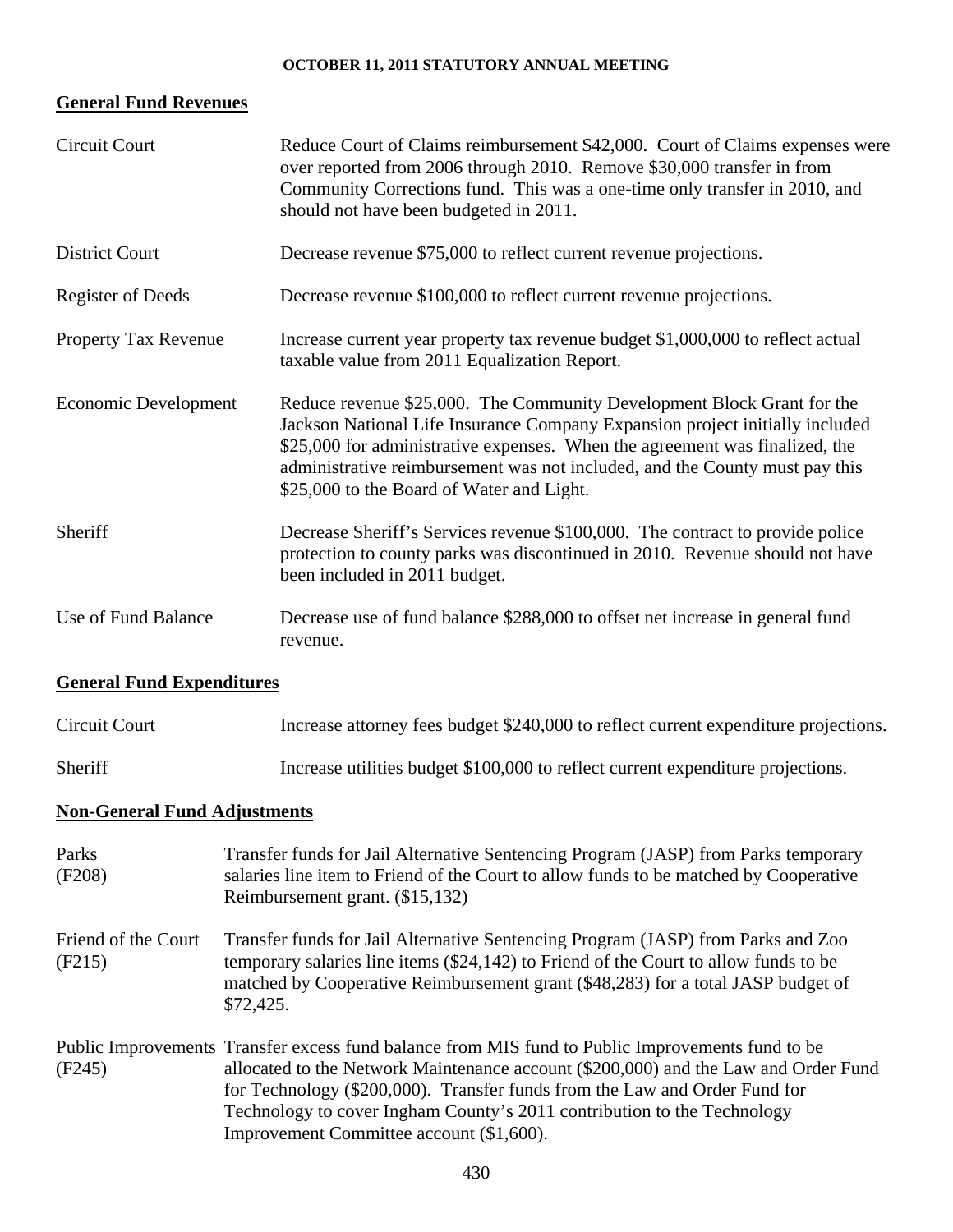| (F261)                       | Emerg. Phone – 911 Increase transfer out to 911 Building Debt fund to pay for county portion of<br>Consolidated 911 Dispatch Center debt service. (\$12,012)                                                                                                                                                                                                                                                                          |
|------------------------------|---------------------------------------------------------------------------------------------------------------------------------------------------------------------------------------------------------------------------------------------------------------------------------------------------------------------------------------------------------------------------------------------------------------------------------------|
| Potter Park/Zoo<br>(F258)    | Transfer funds for Jail Alternative Sentencing Program (JASP) from Zoo temporary<br>salaries line item to Friend of the Court to allow funds to be matched by Cooperative<br>Reimbursement grant. (\$9,010)                                                                                                                                                                                                                           |
| 911 Building Debt<br>(F361)  | Add debt service budget for Consolidated 911 Dispatch Center (\$66,048). Funding in<br>the amount of \$12,012 will come from proceeds of the Emergency Telephone Dispatch<br>Services – 911 Fund. The remaining \$54,036 will be reimbursed from Federal tax credit<br>receipts.                                                                                                                                                      |
| <b>MIS</b><br>(F636)         | Transfer excess fund balance from MIS fund to Public Improvements fund to be allocated<br>to the Network Maintenance account (\$200,000) and the Law and Order Fund for<br>Technology (\$200,000).                                                                                                                                                                                                                                    |
| Mach./Eqp. Revolv.<br>(F664) | Increase CIP upgrade funds to purchase the following equipment: one replacement laptop<br>$(\$1,500)$ and the increased cost for 5 PCs to be purchased instead of thin client computers<br>(\$1,400) for the Health Department, one replacement laptop for Animal Control (\$1,400),<br>one replacement laptop for Veterans Affairs (\$1,500), and one PC for the Youth Center<br>for viewing new video surveillance cameras (\$895). |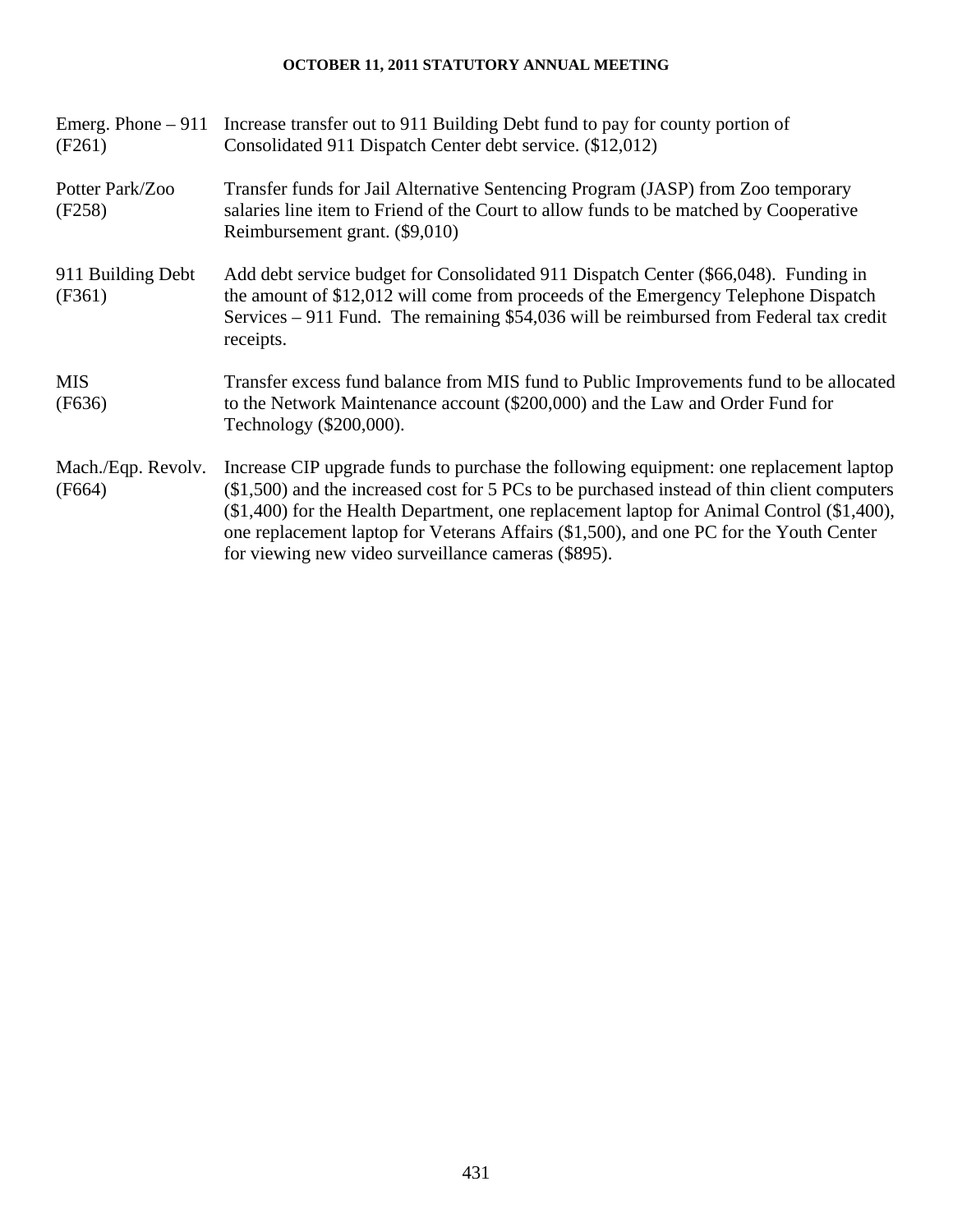The following resolution was introduced by the Finance Committee:

# **RESOLUTION TO PROVIDE FUNDING FOR LOW INCOME TAX PREPARATION**

# **RESOLUTION #11-301**

WHEREAS, the Asset Independence Coalition (AIC), under the umbrella of the Power of We Consortium (Ingham County Human Services Collaborative), coordinates a Volunteer Income Tax Assistance (VITA) income tax preparation program for low and moderate income citizens; and

WHEREAS, the group has successfully assisted thousands of low and moderate income taxpayers and helped achieve refunds of over \$10,000,000, including almost \$2,000,000 from the Earned Income Tax Credit; and

WHEREAS, these efforts continue to need a part-time coordinator position hosted and administered by the United Way at an estimated annual cost of \$25,000; and

WHEREAS, the request for this base funding is being made to the Counties of Clinton, Eaton and Ingham and the City of Lansing; and

WHEREAS, these efforts assist the economic condition of low and moderate income citizens, and income tax refunds to this group of citizens facilitates payment of delinquent property taxes owed to Ingham County.

THEREFORE BE IT RESOLVED, that the County Board of Commissioners authorizes funding for the AIC's VITA coordination efforts of \$11,000 from the Delinquent Tax Administration Fund (516-25601).

BE IT FURTHER RESOLVED, that the County Controller/Administrator is directed to make all necessary budget adjustments consistent with this resolution to strengthen the capacity within Ingham County for low and moderate income tax preparation assistance and asset building.

BE IT FURTHER RESOLVED, that the Board Chairperson and County Clerk are authorized to sign any necessary contracts upon approval as to form by the County Attorney.

BE IT FURTHER RESOLVED, that a copy of this Resolution shall be forwarded to all local taxing authorities in Ingham County.

**COUNTY SERVICES: Yeas:** De Leon, Celentino

 **Nays**: Vickers, Dragonetti **Absent:** Copedge, Schor Failed **10/4/11** 

**FINANCE: Yeas**: Schor, Tsernoglou, Nolan, McGrain, Dougan Nays: None **Absent:** Bahar-Cook **Approved 10/5/11** 

Moved by Commissioner Schor, supported by Commissioner De Leon, to adopt the resolution.

Moved by Commissioner Schor, supported by Commissioner De Leon, to amend the resolution as follows: "THEREFORE BE IT RESOLVED, that the County Board of Commissioners authorizes funding for the AIC's VITA coordination efforts of \$11,000 from the Delinquent Tax Administration Fund (516-25601) **to enhance services for Ingham County residents".**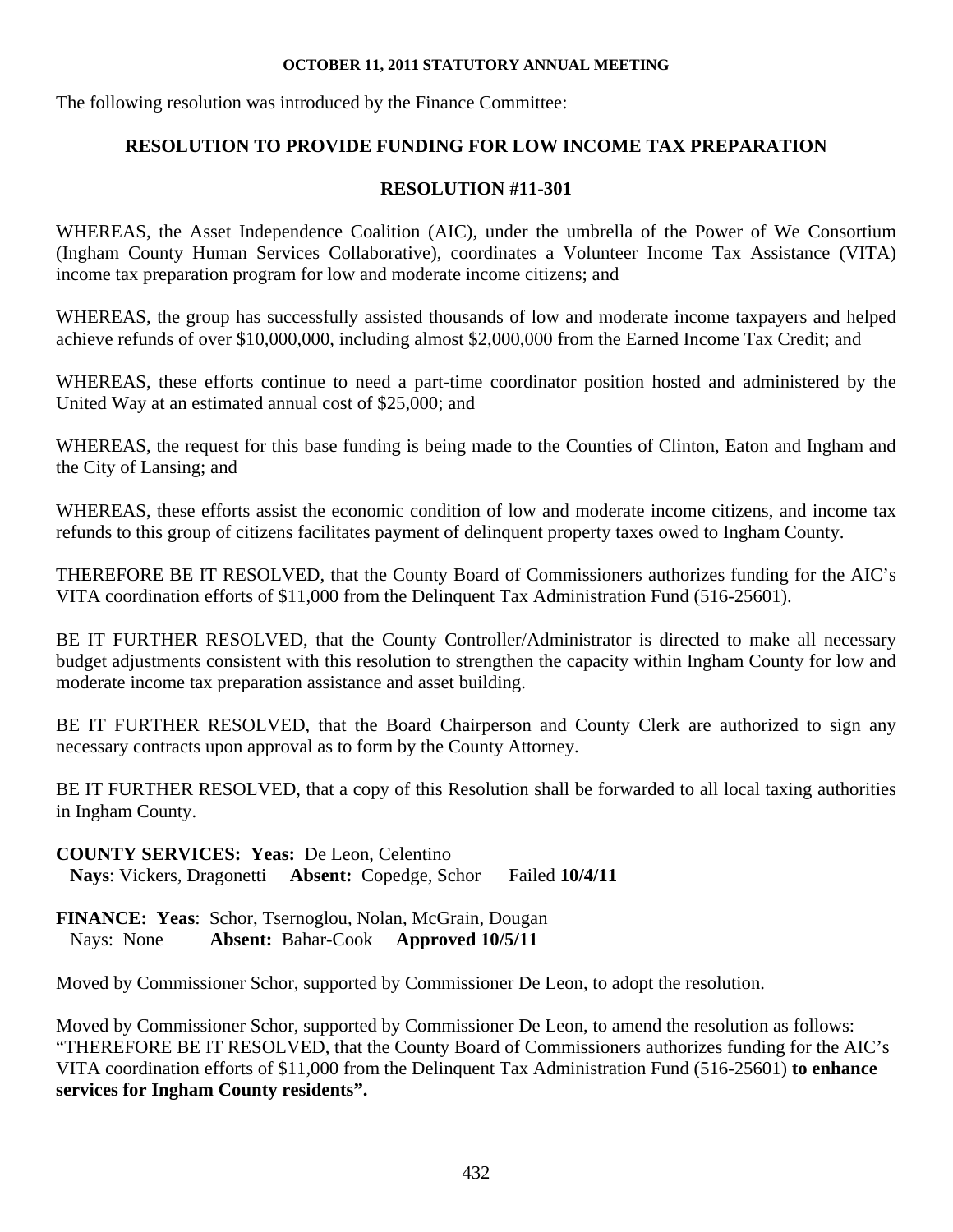This was considered a friendly amendment. Motion carried with Commissioners Vickers and Dragonetti voting no all others voting yes. Absent: Commissioner Schafer.

The following resolution was introduced by the Finance Committee:

# **RESOLUTION TO PROVIDE UNITED WAY 211 WITH FUNDING FOR TAX FORECLOSURE PREVENTION EFFORTS**

## **RESOLUTION #11-302**

WHEREAS, the economic pressure caused by real estate tax and mortgage foreclosure is expected to be severe throughout 2012 and beyond; and

WHEREAS, the United Way operates a 211 call center to assist citizens with a variety of needs, including foreclosure prevention services; and

WHEREAS, the County Treasurer works with the United Way, City of Lansing and the non-profit community to coordinate and increase the local capacity for foreclosure prevention response; and

WHEREAS, the County Treasurer and the real estate tax foreclosure process drives significant call volume to 211 from tax delinquent parcels; and

WHEREAS, the need exists for additional brochures and call center staff hours to respond to the real estate tax foreclosure referrals to 211.

THEREFORE BE IT RESOLVED, that the County Board of Commissioners authorizes funding of \$5,000 to the United Way for 211 services from the Delinquent Tax Administration Fund (516-25601).

BE IT FURTHER RESOLVED, that the County Controller/Administrator is directed to make all necessary budget adjustments consistent with this resolution to strengthen the capacity within Ingham County for Mortgage Foreclosure Prevention efforts.

BE IT FURTHER RESOLVED, that the Ingham County Board of Commissioners authorizes the Board Chairperson and the County Clerk to sign any necessary contract documents that are consistent with this resolution and approved as to form by the County Attorney.

## **COUNTY SERVICES: Yeas:** De Leon, Celentino

 **Nays**: Vickers, Dragonetti **Absent:** Copedge, Schor Failed **10/4/11** 

**FINANCE: Yeas**: Schor, Tsernoglou, Nolan, McGrain, Dougan Nays: None **Absent:** Bahar-Cook **Approved 10/5/11** 

Moved by Commissioner Schor, supported by Commissioner De Leon, to adopt the resolution. Motion carried with Commissioners Vickers and Dragonetti voting no all other voting yes. Absent: Commissioner Schafer.

The following resolution was introduced by the Finance Committee:

# **RESOLUTION HONORING TED STATON, CITY MANAGER FOR THE CITY OF EAST LANSING**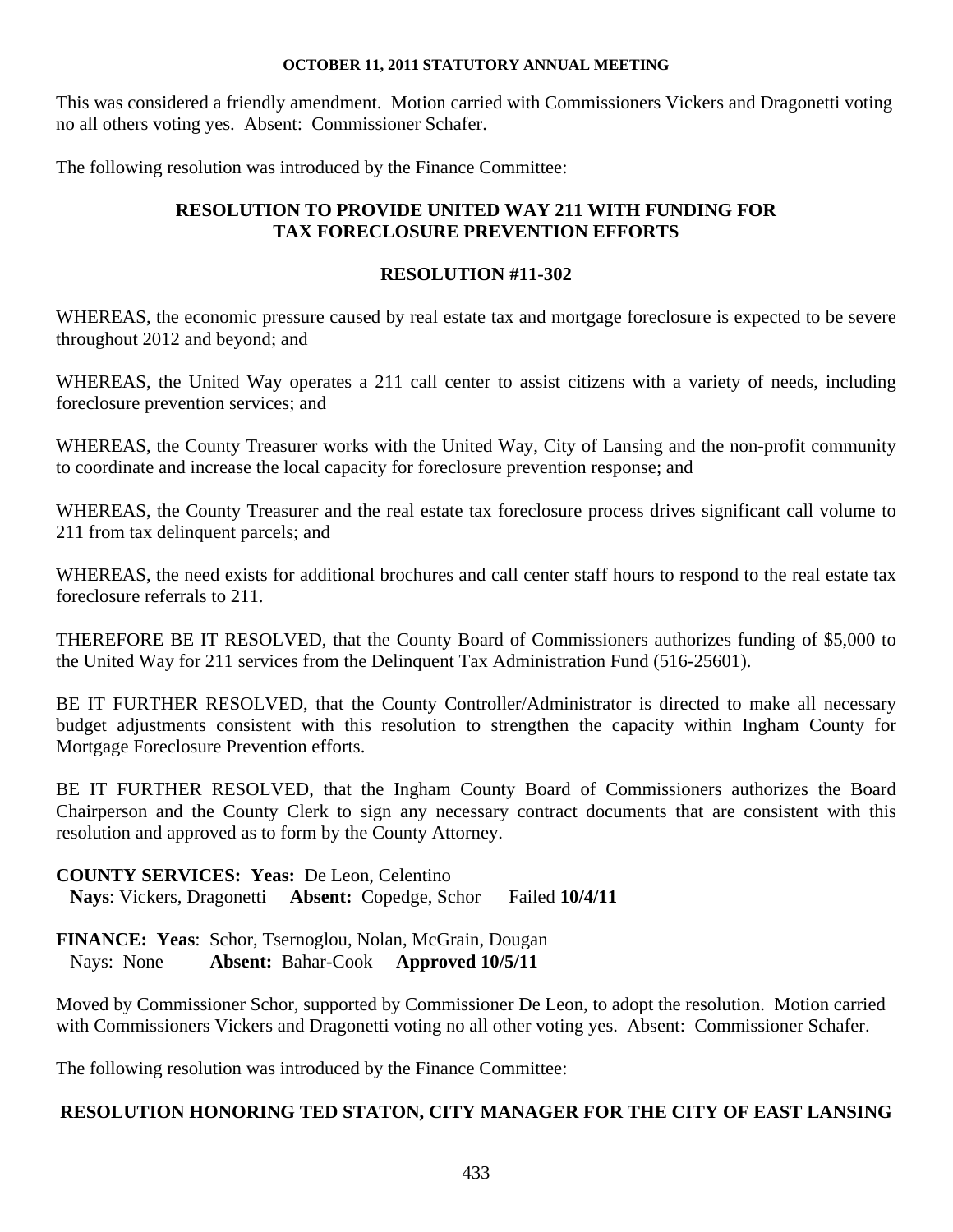# **RESOLUTION #11-303**

WHEREAS, prior to becoming the Manager of the City of East Lansing, Ted Staton served in a number of senior administrative positions with the City of Dayton, Ohio, including Director of the Department of Public Works, the Office of Management and Budget and the Dayton International Airport; and

WHEREAS, Ted was credited with building the largest financial reserves in the history of local government in Ohio and obtaining for Dayton the prestigious designation as an All-America City, he concluded his tenure in Dayton serving as Assistant City Manager, a position he held for five years; and

WHEREAS, Ted Staton began serving as the Manager of the City of East Lansing in April of 1995, where he has spearheaded a dramatic redirection of the City; and

WHEREAS, under his leadership, the City of East Lansing has experienced unprecedented expansion and economic development, transforming it from a typical Midwest college town to a key regional anchor; and

WHEREAS, in Ted's 16 years as City Manager, East Lansing's land area increased by nearly one third and the value of land and property in the City more than doubled, while the City has seen a population growth of more than 4%; and

WHEREAS, under Ted's leadership, over \$25 million of new recreation facilities and trails have been developed, and East Lansing's art and music festivals have become regional destinations, further cementing East Lansing's role as a cultural anchor; and

WHEREAS, during his tenure, the City has secured three bond rating upgrades most recently by Fitch Investor Services in 2010 which ranked East Lansing AAA, a reflection of the targeted approach to long-term strategic and fiscal planning spearheaded by Ted Staton; and

WHEREAS, with three decades in public management, Ted's work has been recognized nationally in the highly acclaimed Reinventing Government Series by David Osborn and Pete Plastrik; in March 2003, he was given the prestigious Outstanding Service Award by the Michigan Municipal League; in 2006, he was honored by the Michigan Local Government Management Association (MLGMA) with an Outstanding Leadership Award; in 2009 his peers selected him to serve as President of the organization; and

WHEREAS, Ted is also a two-time recipient of awards from the American Society of Public Administration, honoring his distinguished work in the field of local government management, in 2010, he received the John M. Patriarche Distinguished Service Award from the MLGMA – the organization's highest honor for career achievement; and

WHEREAS, Ted is leaving his position to become City Manager of the City of Upper Arlington, Ohio.

THEREFORE BE IT RESOLVED, that the Ingham County Board of Commissioners hereby honor Ted Staton for more than 16 years of dedicated service as City Manager for the City of East Lansing.

BE IT FURTHER RESOLVED, that the Board extends its sincere appreciation to Ted for the many contributions he has made on behalf of the citizens of Ingham County and for the legacy of accomplishments he will leave behind.

**FINANCE: Yeas**: Schor, Tsernoglou, Nolan, McGrain, Dougan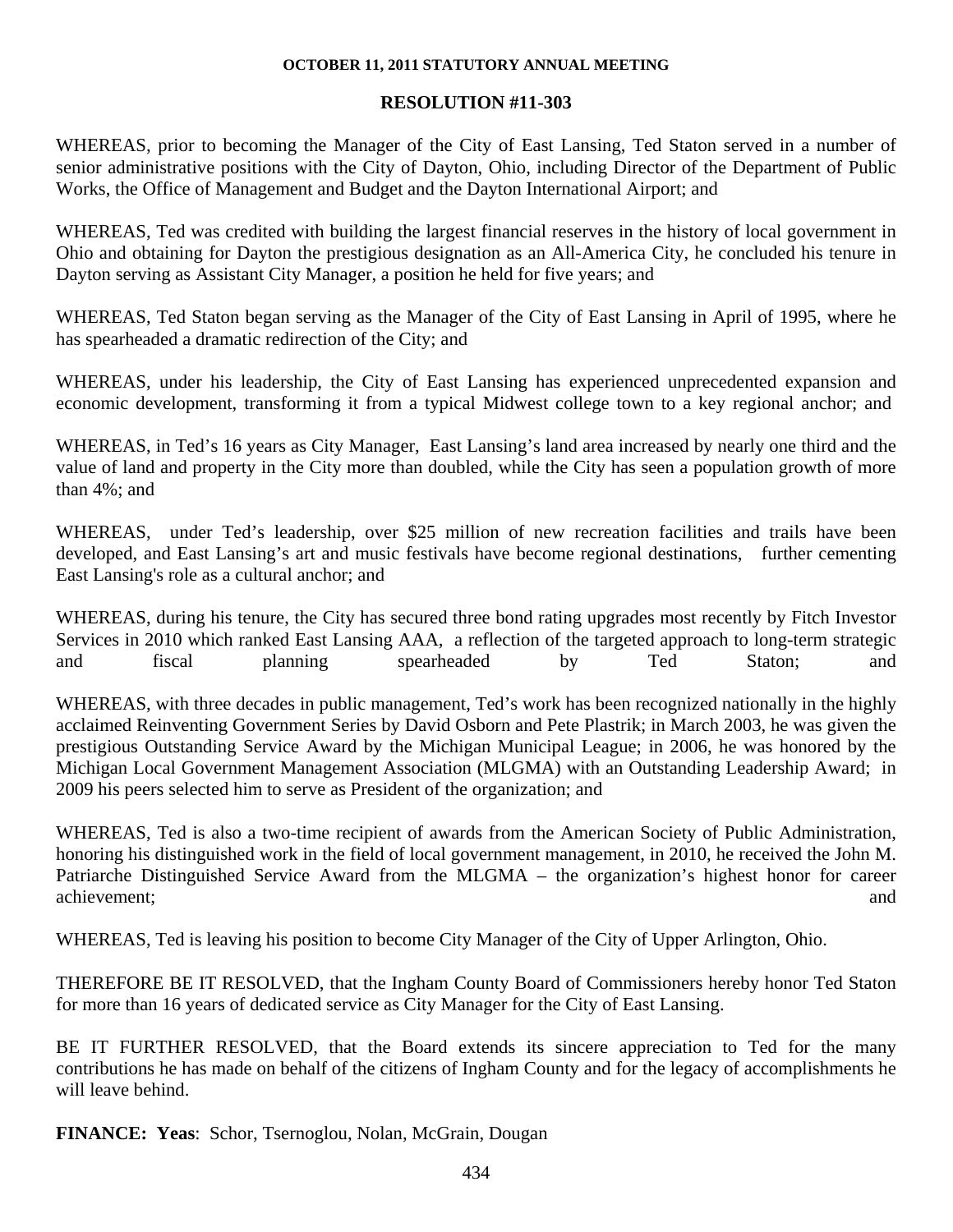Nays: None **Absent:** Bahar-Cook **Approved 10/5/11** 

Adopted as part of the consent agenda.

The following resolution was introduced by the Finance Committee:

# **RESOLUTION TO APPROVE THE 2011 APPORTIONMENT REPORT**

# **RESOLUTION #11-304**

WHEREAS, State Law requires that the Board of Commissioners approve on or before October 31<sup>st</sup> of each year the annual Apportionment Report stating millages to be apportioned and spread on taxable valuations of real and personal property within the county.

THEREFORE BE IT RESOLVED, that the attached statement of taxable valuations and millages apportioned to the various units in Ingham County for the year 2011 is hereby approved.

**FINANCE: Yeas**: Schor, Tsernoglou, Nolan, McGrain, Dougan Nays: None **Absent:** Bahar-Cook **Approved 10/5/11** 

Moved by Commissioner Schor, supported by Commissioner McGrain, to adopt the resolution. Motion carried on a unanimous roll call vote. Absent: Commissioner Schafer.

The following resolution was introduced by the Human Services Committee:

# **RESOLUTION MAKING AN APPOINTMENT TO THE COMMUNITY HEALTH CENTER BOARD**

# **RESOLUTION #11-305**

WHEREAS, a vacancy exists on the Community Health Center Advisory Board; and

WHEREAS, the Community Health Center Advisory Board recommends the appointment of Mary Ellen Zeineh; and

WHEREAS, the Human Services Committee concurs with their recommendation.

THEREFORE BE IT RESOLVED, that the Ingham County Board of Commissioners hereby appoints

Mary Zeineh, 2252 Tecumseh River Road, Lansing, 48906

to the Community Health Center Board to a term expiring December 31, 2012.

**HUMAN SERVICES: Yeas:** Tennis, McGrain, Koenig, Nolan, Vickers, Dougan Nays: None **Absent**: None **Approved 10/3/11** 

Adopted as part of the consent agenda.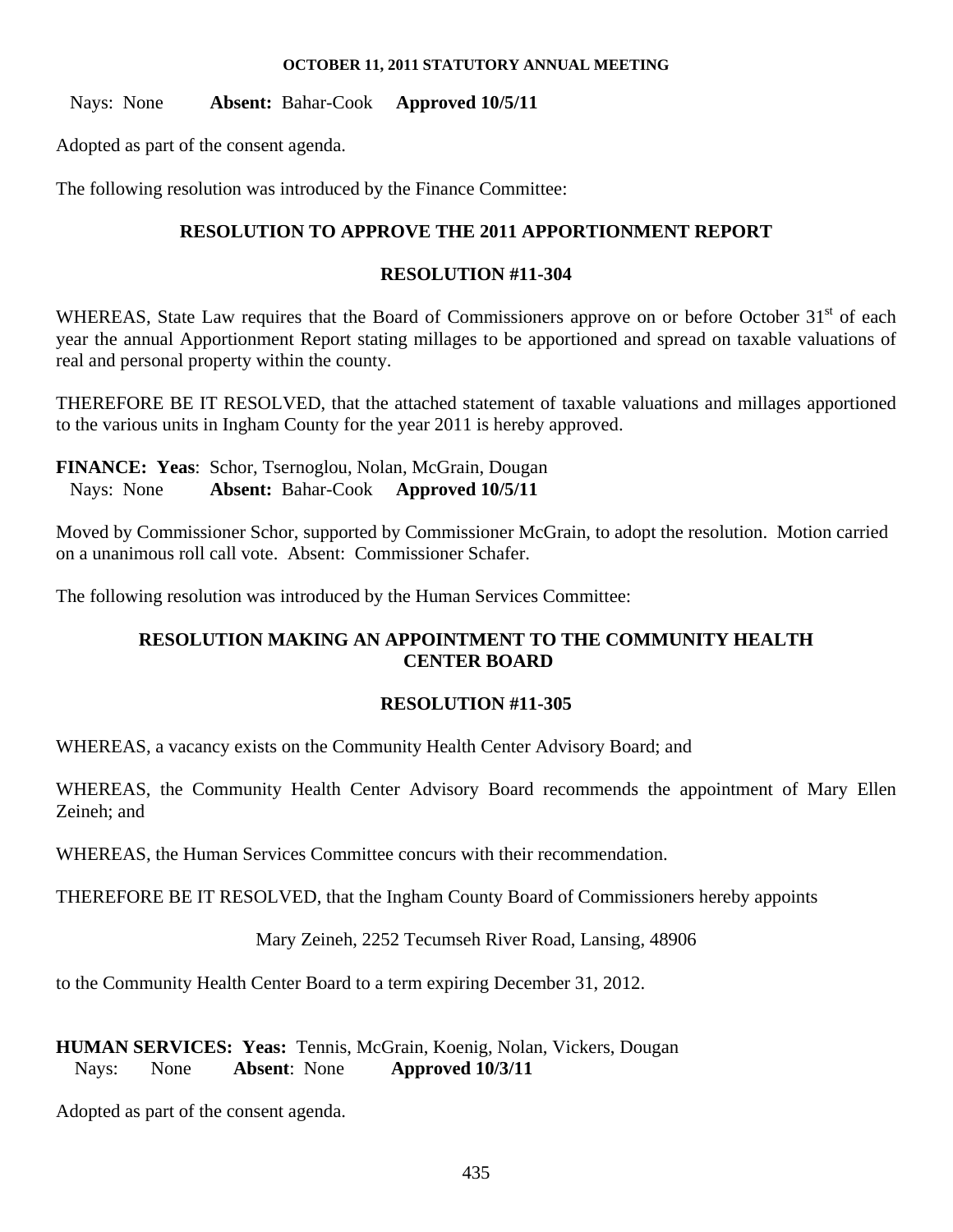The following resolution was introduced by the Human Services Committee:

# **RESOLUTION TO AUTHORIZE AN AGREEMENT WITH THE INGHAM COUNTY ROAD COMMISSION FOR BACKUP TRANSPORTATION SERVICES FOR PICKING-UP, TRANSPORTING AND DELIVERY OF STRATEGIC NATIONAL STOCKPILE MEDICAL SUPPLIES IN THE EVENT OF A PUBLIC HEALTH EMERGENCY**

#### **RESOLUTION #11-306**

WHEREAS, the Ingham County Health Department Emergency Preparedness division is responsible for the maintenance and revision of the Health Department's Emergency Operations Plans; and

WHEREAS, the Ingham County Health Department is responsible for assuring the delivery of medical supplies and pharmaceuticals from the Strategic National Stockpile (SNS) from the local Distribution Node (DN) to predesignated Neighborhood Emergency Help Center/Dispensing Sites (NEHC/DS) or Points of Dispensing (PODs) in the event it is requested for a public health emergency; and

WHEREAS, the Ingham County Health Department is responsible for assuring the pick-up of the SNS in the event the State of Michigan is unable to provide delivery to the Ingham County DN location; and

WHEREAS, the Ingham County Health Department Emergency Preparedness division has identified Ingham County Facilities as the primary agency to provide vehicles and availability of staff and the Ingham County Road Commission as the secondary agency to provide vehicles and availability of staff for transportation of SNS supplies; and

WHEREAS, the Ingham County Health Department Emergency Preparedness division would like to enter into agreement with the Ingham County Road Commission, as a secondary source, for use of their vehicles and availability of their staff to transport Strategic National Stockpile (SNS) supplies in the event of a large-scale public health emergency or terrorist event; and

WHEREAS, the County shall bear the risk of loss or damage to the medical supplies being transported. The Agency shall bear the risk of loss or damage to the vehicles and equipment used.

THEREFORE BE IT RESOLVED, that the Ingham County Board of Commissioners authorizes a memorandum of agreement with the Ingham County Road Commission for use of their vehicles and availability of their staff to transport SNS supplies in the event of a large-scale public health emergency.

BE IT FURTHER RESOLVED, the agreement will be in effect for ten (10) years, effective the date of execution.

BE IT FURTHER RESOLVED, Ingham County Facilities will be the primary agency to provide vehicles and availability of staff and the Ingham County Road Commission will be the secondary agency to provide vehicles and availability of staff for transportation of SNS supplies.

BE IT FURTHER RESOLVED, that the Chairperson of the Board of Commissioners and the Health Officer are authorized to sign the agreement after approval as to form by the County Attorney**.**

**HUMAN SERVICES: Yeas:** Tennis, McGrain, Koenig, Nolan, Vickers, Dougan Nays: None **Absent**: None **Approved 10/3/11**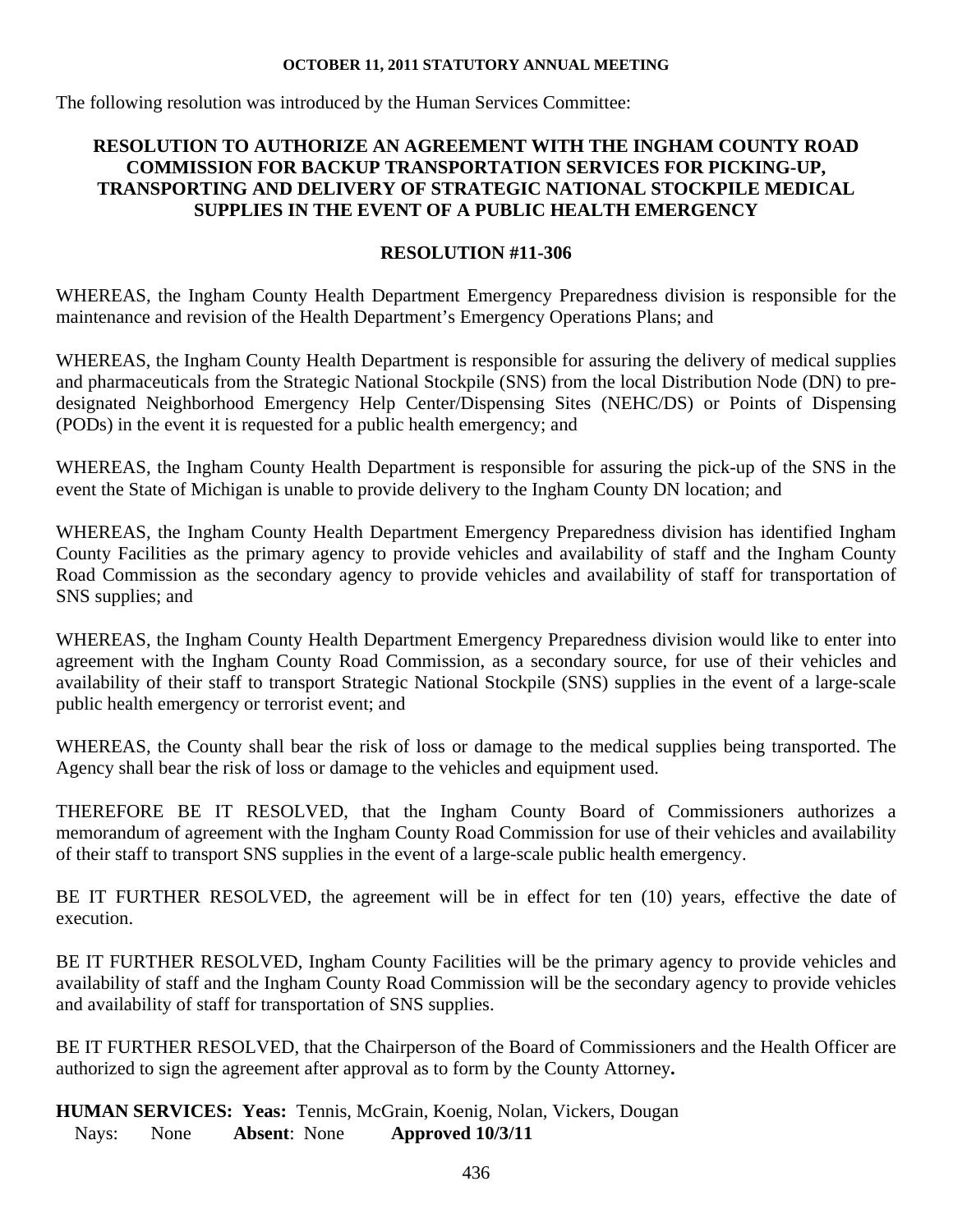Adopted as part of the consent agenda.

The following resolution was introduced by the Human Services Committee:

# **RESOLUTION RECOGNIZING THE FOOD BANK COUNCIL OF MICHIGAN AS A LOCAL NONPROFIT ORGANIZATION FOR THE PURPOSE OF OBTAINING CHARITABLE GAMING LICENSES**

# **RESOLUTION #11-307**

WHEREAS, the Food Bank Council of Michigan has asked to be recognized as a nonprofit organization in the community to become considered a qualified organization under provisions of the Traxler-McCauley-Law-Bowman Bingo Act, MCL 432.101 *et seq*; and

WHEREAS, the Food Bank Counsel of Michigan seeks this recognition for purposes of obtaining licenses to conduct charitable gaming in accordance with the Bingo Act; and

WHEREAS, one of the steps in the licensing process under the Bingo Act is to have a resolution adopted by the local governmental subdivision in which the organization conducts its activities; and

WHEREAS, the Food Bank Council of Michigan is requesting that the Ingham County Board of Commissioners approve this Resolution recognizing it as an organization that conducts it activities in Ingham County.

THEREFORE BE IT RESOLVED, the Ingham County Board of Commissioners recognizes the Food Bank Council of Michigan as a local nonprofit organization who conducts its activities in Ingham County for the purpose of obtaining charitable gaming licenses.

BE IT FURTHER RESOLVED, that the County Clerk and the Chairperson of the Board of Commissioners are hereby authorized to sign any necessary documents consistent with this resolution, on behalf of the County after approval as to form by the County Attorney.

**HUMAN SERVICES: Yeas:** Tennis, McGrain, Koenig, Nolan, Vickers, Dougan Nays: None **Absent**: None **Approved 10/3/11** 

Adopted as part of the consent agenda.

The following resolution was introduced by the Human Services and Finance Committees:

# **RESOLUTION RESCINDING RESOLUTION #11-256 AND AUTHORIZING AN AMENDED 2011-2012 AMERICORPS GRANT**

# **RESOLUTION #11-308**

WHEREAS, on August 23, 2011, the Board of Commissioners authorized an AmeriCorps grant (Resolution #11-256) from the Department of Human Services, on behalf of the Michigan Community Service Commission (MCSC), in the amount of \$145,125 for a time period of October 1, 2011 through September 30, 2012; and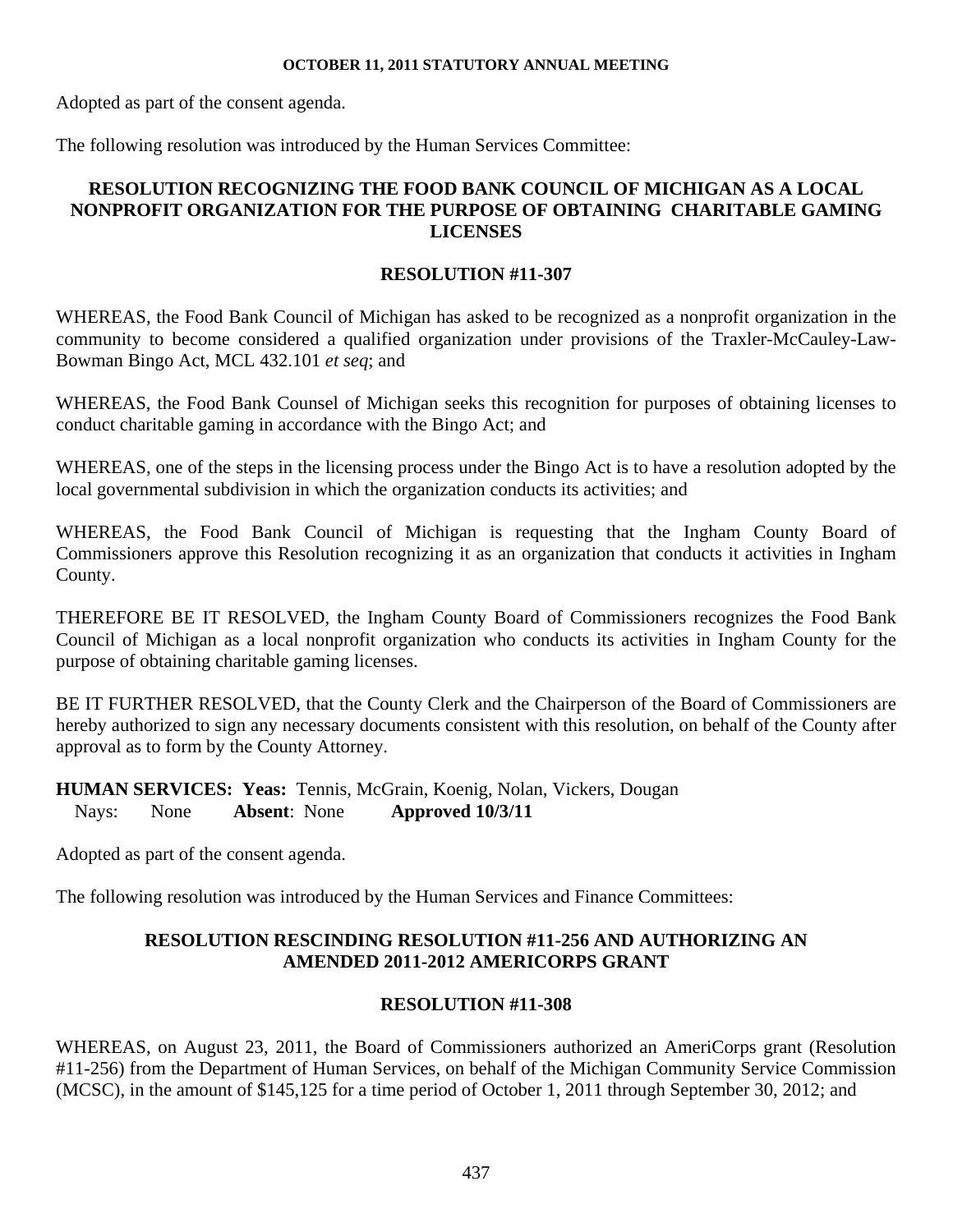WHEREAS, on September 15, 2011, the Health Department, on behalf of the Power of We Consortium, received an offer of available additional funding from the MCSC in the amount of \$26,900, for a total of \$172,025; and

WHEREAS, this additional funding will allow the placement of two additional FTE AmeriCorps members working in Ingham County agencies; and

WHEREAS, a minimum non-federal 24% local match of cash and/or in-kind contributions is required; and

WHEREAS, increasing the size of the AmeriCorps Project increases overall cost effectiveness while better serving community needs; and

WHEREAS, the Health Officer has recommended that the Board of Commissioners accept the AmeriCorps grant award at its increased amount.

THEREFORE BE IT RESOLVED, that Resolution #11-256 is hereby rescinded and that the Board of Commissioners accepts an amended AmeriCorps grant of \$172,025 and authorizes a grant agreement with the Michigan Department of Human Services for the time period of October 1, 2011 through September 30, 2012.

BE IT FURTHER RESOLVED, that a non-federal match of \$85,884 (33%) is authorized with \$4,665 cash match being provided from 5% salary/fringe for the Power of We Consortium Coordinator, \$9,941 from indirect costs, and the remainder obtained through cash contributions from each of the AmeriCorps host sites selected through a Request for Proposal process.

BE IT FURTHER RESOLVED, that the Controller/Administrator is authorized to make any necessary amendments to the Health Department's budget.

BE IT FURTHER RESOLVED, that the Board Chairperson is authorized to sign any grant award documents, and any host site and member agreements, after review by the county attorney.

**HUMAN SERVICES: Yeas:** Tennis, McGrain, Koenig, Nolan, Vickers, Dougan Nays: None **Absent**: None **Approved 10/3/11** 

**FINANCE: Yeas**: Schor, Tsernoglou, Nolan, McGrain, Dougan Nays: None **Absent:** Bahar-Cook **Approved 10/5/11**

Adopted as part of the consent agenda.

The following resolution was introduced by the Human Services and Finance Committees:

# **RESOLUTION TO AUTHORIZE SIGNERS OF FORMS 855A AND 855B**

# **RESOLUTION #11-309**

WHEREAS, the Ingham County Health Department Community Health Center Network (ICHD CHCN) became a Federally Qualified Health Center (FQHC) under section 330e of the Public Health Services Act in March 2009; and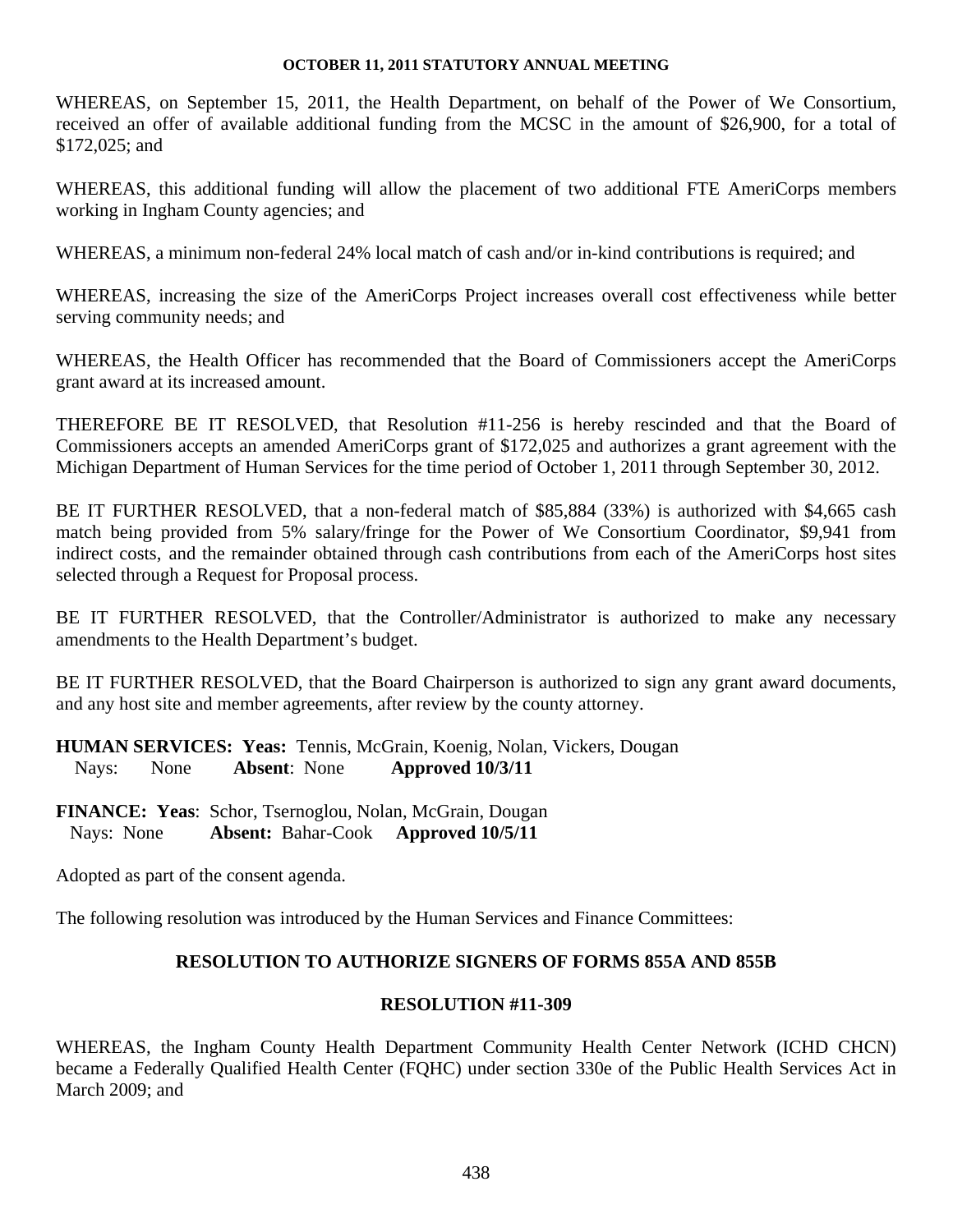WHEREAS, as an FQHC, the ICHD CHCN can obtain enhanced reimbursement through Medicaid and Medicare. Forms 855A and 855B must be completed and filed every time the ICHD CHCN establishes, changes, or terminates a health center location; and

WHEREAS, if the ICHD CHCN does not file Form 855A or 855B when needed, it will lose its ability to obtain enhanced reimbursement; and

WHEREAS, for this reason, the Health Officer recommends that the following positions be authorized to sign forms 855A and 855B:

- Health Officer
- Community Health Center Network Deputy Health Officer/Chief Executive Officer
- Health Department Chief Financial Officer
- Community Health Center Chief Operating Officer

THEREFORE BE IT RESOLVED, that the Ingham County Board of Commissioners authorizes the following persons to sign Forms 855A and 855B:

- Health Officer
- Community Health Center Network Deputy Health Officer/Chief Executive Officer
- Health Department Chief Financial Officer
- Community Health Center Chief Operating Officer

# **HUMAN SERVICES: Yeas:** Tennis, McGrain, Koenig, Nolan, Vickers, Dougan Nays: None **Absent**: None **Approved 10/3/11**

**FINANCE: Yeas**: Schor, Tsernoglou, Nolan, McGrain, Dougan Nays: None **Absent:** Bahar-Cook **Approved 10/5/11** 

Adopted as part of the consent agenda.

The following resolution was introduced by the Human Services and Finance Committees:

# **RESOLUTION TO ENTER INTO A MICHIGAN GROUNDWATER STEWARDSHIP PROGRAM (MGSP) CLEAN SWEEP PROGRAM AGREEMENT WITH THE MICHIGAN DEPARTMENT OF AGRICULTURE**

## **RESOLUTION #11-310**

WHEREAS, Ingham County Health Department has operated a Household Hazardous Waste Collection Program since 1985; and

WHEREAS, the Health Department has had a MGSP Clean Sweep Program Agreement with the Michigan Department of Agriculture since 2001; and

WHEREAS, each year the Agreement has allowed the Health Department to be reimbursed for costs associated with the collection, transportation and disposal of pesticides; and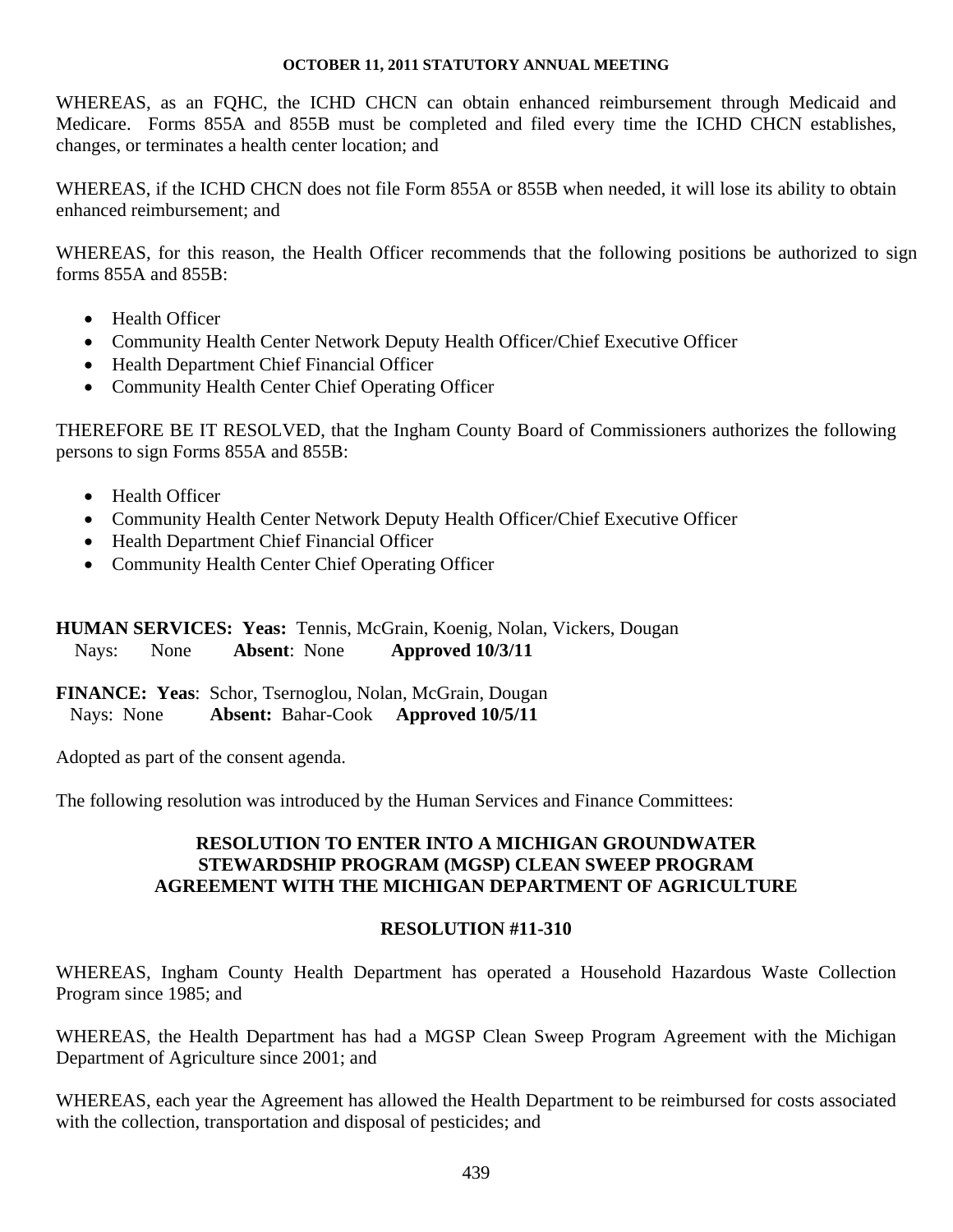WHEREAS, the Michigan Department of Agriculture has proposed to enter into a new agreement with the Health Department; and

WHEREAS, the Michigan Department of Agriculture shall pay the Health Department up to \$15,000 for costs associated with the collection, transportation and disposal of pesticides; and

WHEREAS, the term of the Agreement shall be October 1, 2011 through September 30, 2012; and

WHEREAS, the Health Department's 2012 budget anticipates a continuation of these services and funds; and

WHEREAS, the Health Officer has recommended that the Board of Commissioners authorizes a MGSP Clean Sweep Program Agreement with the Michigan Department of Agriculture.

THEREFORE BE IT RESOLVED, that the Ingham County Board of Commissioners authorizes an Agreement with the Michigan Department of Agriculture.

BE IT FURTHER RESOLVED, that the Michigan Department of Agriculture shall reimburse the Health Department up to \$15,000 for costs associated with the collection, transportation and disposal of pesticides.

BE IT FURTHER RESOLVED, that the term of the agreement shall be October 1, 2011 through September 30, 2012.

BE IT FURTHER RESOLVED, that the Board Chairperson is authorized to sign the Agreement after review by the County Attorney.

**HUMAN SERVICES: Yeas:** Tennis, McGrain, Koenig, Nolan, Vickers, Dougan Nays: None **Absent**: None **Approved 10/3/11** 

**FINANCE: Yeas**: Schor, Tsernoglou, Nolan, McGrain, Dougan

Nays: None **Absent:** Bahar-Cook **Approved 10/5/11** 

Adopted as part of the consent agenda.

The following resolution was introduced by the Human Services and Finance Committees:

# **RESOLUTION TO ADOPT THE EXPLANATION OF FEE SCHEDULE ESTABLISHMENT AND SCHEDULE OF DISCOUNTS RATIONALE POLICY**

# **RESOLUTION #11-311**

WHEREAS, in March 2009, the Ingham County Health Department became a Federally Qualified Health Center under section 330e of the Public Health Services Act; and

WHEREAS, as a Federally Qualified Health Center the ICHD is required to develop a schedule of fees consistent with locally prevailing rates or charges and should be designed to cover reasonable costs of the operation; and

WHEREAS, the Ingham County Health Department Community Health Center Board of Directors as the Ingham County Board of Commissioners co-applicant board has approved the adoption of the Explanation of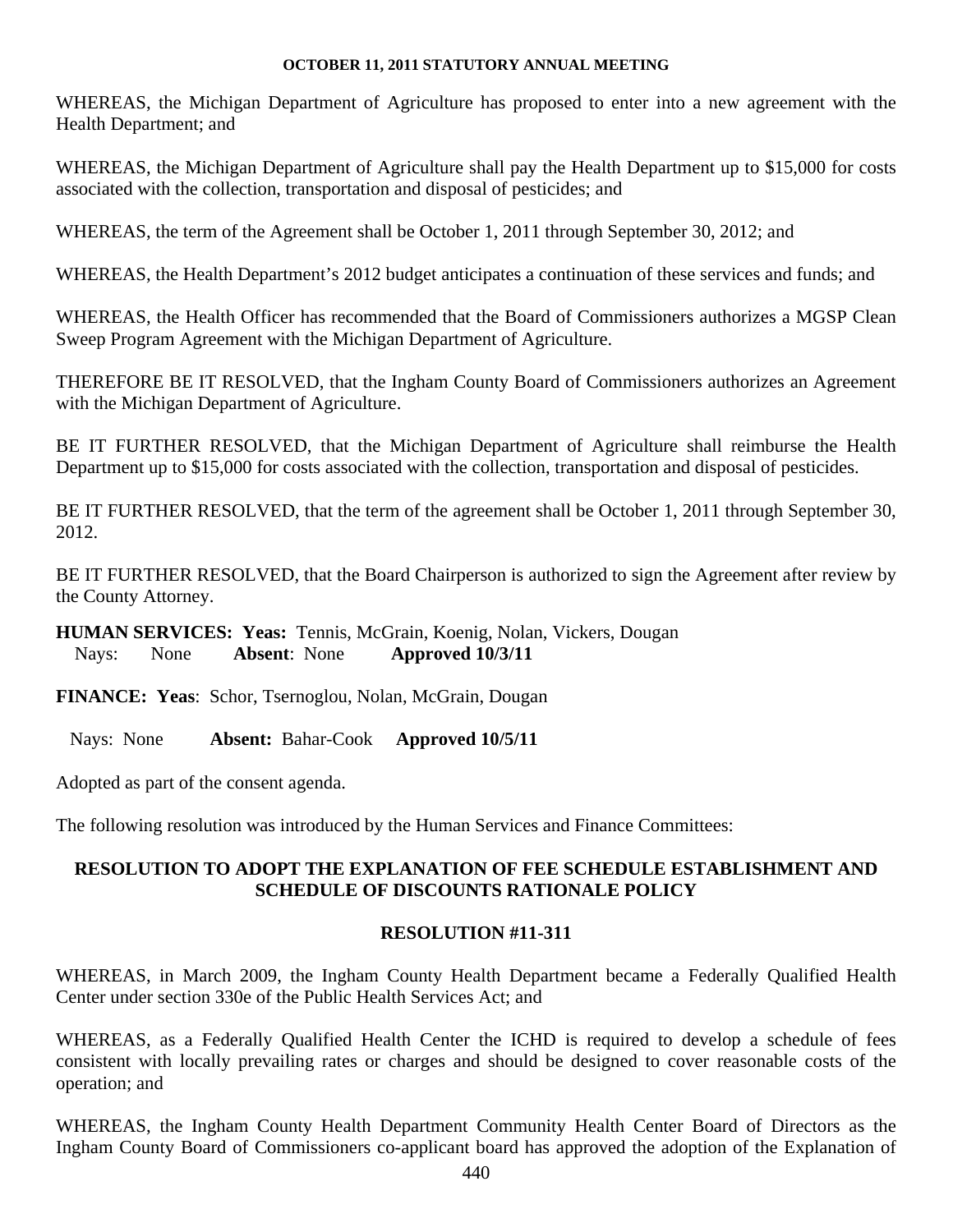Fee Schedule Establishment and Schedule of Discounts Rationale policy, which establishes the methodology for establishing an annual schedule of fees; and

WHEREAS, this policy ensures that no one will be denied service; and

WHEREAS, this policy guarantees that no one will be turned over to a collection agency for non-payment; and

WHEREAS, the Health Officer also recommends that the Board of Commissioners adopt the Explanation of Fee Schedule Establishment and Schedule of Discounts Rationale policy.

THEREFORE BE IT RESOLVED, that the Ingham County Board of Commissioners adopts the attached Explanation of Fee Schedule Establishment and Schedule of Discounts Rationale policy.

**HUMAN SERVICES: Yeas:** Tennis, McGrain, Koenig, Nolan, Vickers, Dougan Nays: None **Absent**: None **Approved 10/3/11** 

**FINANCE: Yeas**: Schor, Tsernoglou, Nolan, McGrain, Dougan Nays: None **Absent:** Bahar-Cook **Approved 10/5/11** 

Adopted as part of the consent agenda.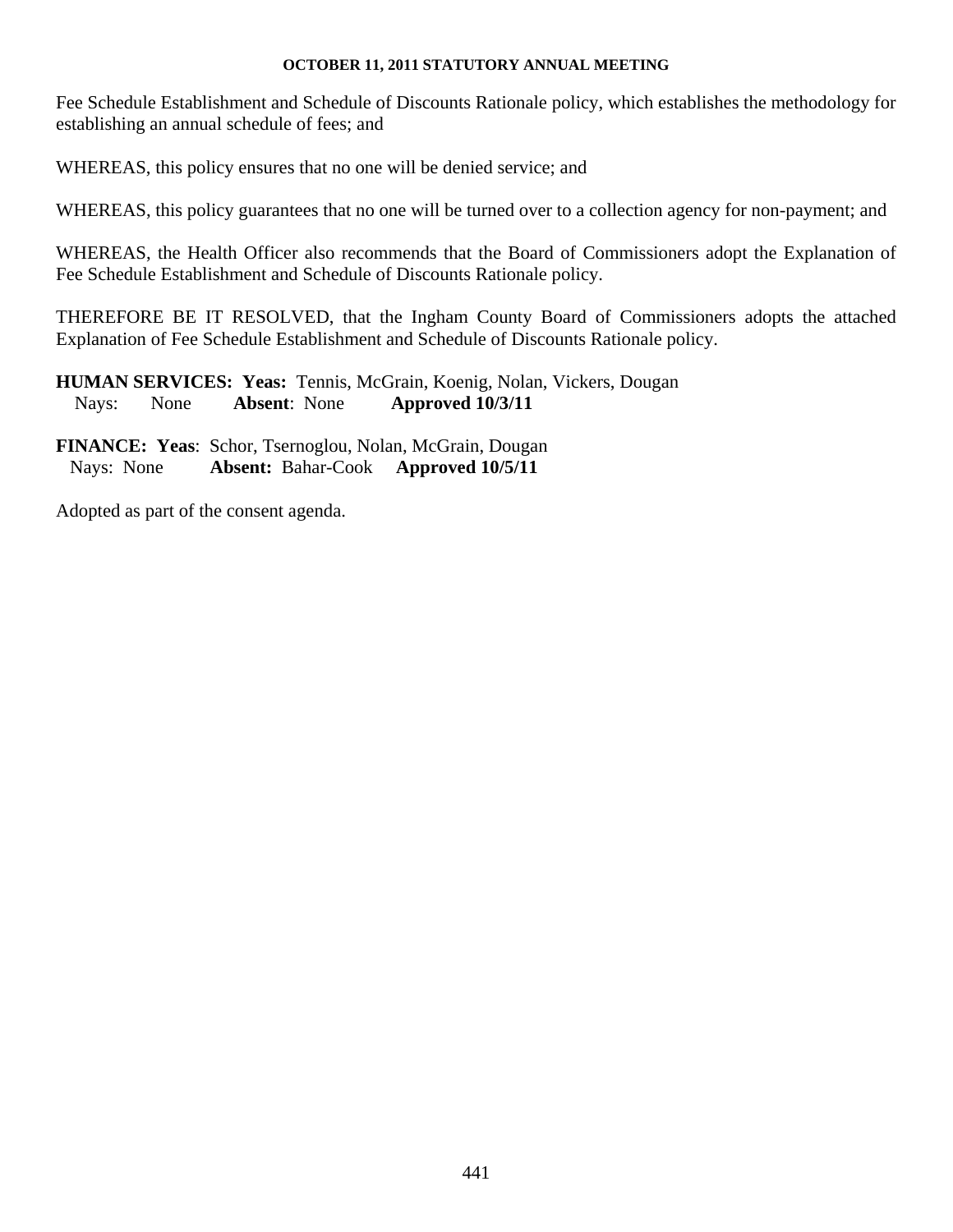

| <b>Health Department</b><br><b>Community Health Care Services – Community Health Centers</b> |                                                                                                                              |                                                                           |  |
|----------------------------------------------------------------------------------------------|------------------------------------------------------------------------------------------------------------------------------|---------------------------------------------------------------------------|--|
|                                                                                              | Policy #:<br><b>Effective Date:</b>                                                                                          |                                                                           |  |
|                                                                                              | Last                                                                                                                         |                                                                           |  |
|                                                                                              | <b>Rev/Revised:</b>                                                                                                          |                                                                           |  |
|                                                                                              | <b>Next Review:</b>                                                                                                          |                                                                           |  |
|                                                                                              |                                                                                                                              |                                                                           |  |
|                                                                                              | <b>Attachments:</b>                                                                                                          |                                                                           |  |
| <b>Signature</b>                                                                             | Date                                                                                                                         |                                                                           |  |
|                                                                                              |                                                                                                                              |                                                                           |  |
|                                                                                              |                                                                                                                              |                                                                           |  |
|                                                                                              |                                                                                                                              |                                                                           |  |
|                                                                                              | <b>Explanation of Fee Schedule Establishment</b><br>and Schedule of Discounts Rationale<br><b>ICHD Deputy Health Officer</b> | Lymson<br>Policy approved by the Community Health Center Board 08/16/2011 |  |

# **POLICY:**

FQHC operations are required to develop a schedule of fees consistent with locally prevailing rates or charges and should be designed to cover reasonable costs of the operation.

## **PURPOSE:**

As both a Federally Qualified Health Center and a Title X (Family Planning) operation, the Community Health Center operations of the Health Department are required to ensure access to care by establishing a schedule of discounts for persons unable to pay a full fee, including nominal or no fees for services provided to the poorest of the populations served. For the FQHC services a schedule of discounts must be available to those uninsured persons whose incomes are below 200 percent of the Federal Poverty Level (FPL). Similarly, the Title X program requires a schedule of discounts be available for uninsured persons whose incomes are below 250 percent of the FPL; including a full discount of charges for uninsured persons that have an income at or below 100 percent of the FPL.

## **DEFINITIONS/SUPPORTIVE DATA:**

- A. Definitions Not applicable.
- B. Supportive Data Not Applicable

#### **PROCEDURE:**

- A. In order to comply with both the FQHC and Title X requirements two separate schedules of discounts based on family size and family income will be established at 25 percent FPL increments.
- B. For the FQHC services a nominal flat visit fee of \$10 will be applied for services provided to those individuals at or below 100 percent of the FPL. The schedule of discounts for the FQHC will increase by an additional \$5 for each increased income category with a maximum fee of \$30.00. For the FQHC schedule of discounts there are five categories  $(A - E)$ . The flat visit rate will be all inclusive, thereby enabling consistency from one medical visit to the next, unless an individual acquires insurance or if an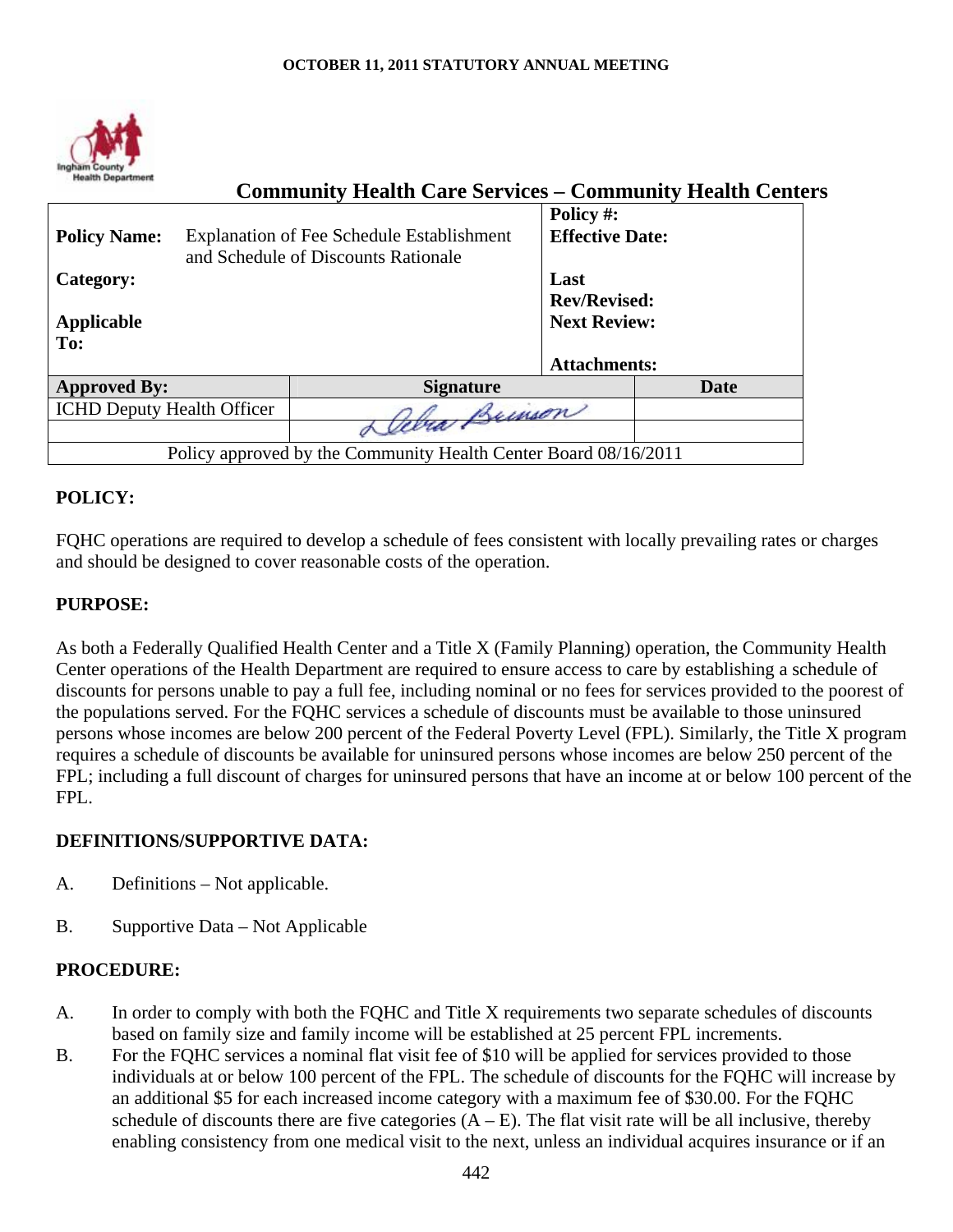individual's family income changes. In the event the actual total charges are less than the visit fee, the actual charges will be collected. If an individual is determined to have a family income greater than 200 percent of the FPL the payment of the full standard fee charges is required. This schedule of discounts is applicable to both medical and dental FQHC services.

- C. The schedule of discounts for Title X services will be \$0 charge for those individuals at or below 100 percent of the FPL (required by program) – this is Category A on the schedule of discounts. For those individuals between 101 percent and 250 percent of the FPL, Title X services will be discounted according to the schedule with an increase of 25 percent of the charges for each increased income category. If an individual is determined to have a family income greater than 250 percent of the Federal Poverty Guideline the payment of the full standard fee charges is required.
- D. This policy establishes all Ingham Community Health Center standard medical procedural charges (except family planning supplies and medications) at 115 percent of the Michigan Blue Cross and Blue Shield (BCBSM) Traditional Fee Screen as published by BCBSM by procedural code.
- E. In those situations where BCBSM does not have a fee screen associated with the procedural code as well as Family Planning supplies and medications, 135 percent of the Michigan Medicaid Fee Schedule published by Michigan Department of Community Health Center will be used.
- F. This policy establishes all Community Health standard dental procedures, performed in the Community Health Center Dental Operations at 115 percent of Delta Dental allowable fee schedule.
- G. Federal, State and specific Program guidelines will supersede the methods described above for setting fees.

# **LOCATION:**

Location of Policy: s:\hr\b&r\policies\explaination of schedule of fees and discounts2010.doc

#### **Policy Status:**

| Date           |  |                                                                                                                     |  |  |
|----------------|--|---------------------------------------------------------------------------------------------------------------------|--|--|
|                |  | <b>Reviewed</b> / $\Box$ Review $\Box$ Review $\Box$ Review $\Box$ Review $\Box$ Review $\Box$ Review $\Box$ Review |  |  |
| <b>Revised</b> |  | $\Box$ Revised $\Box$ Revised $\Box$ Revised $\Box$ Revised $\Box$ Revised $\Box$ Revised $\Box$ Revised            |  |  |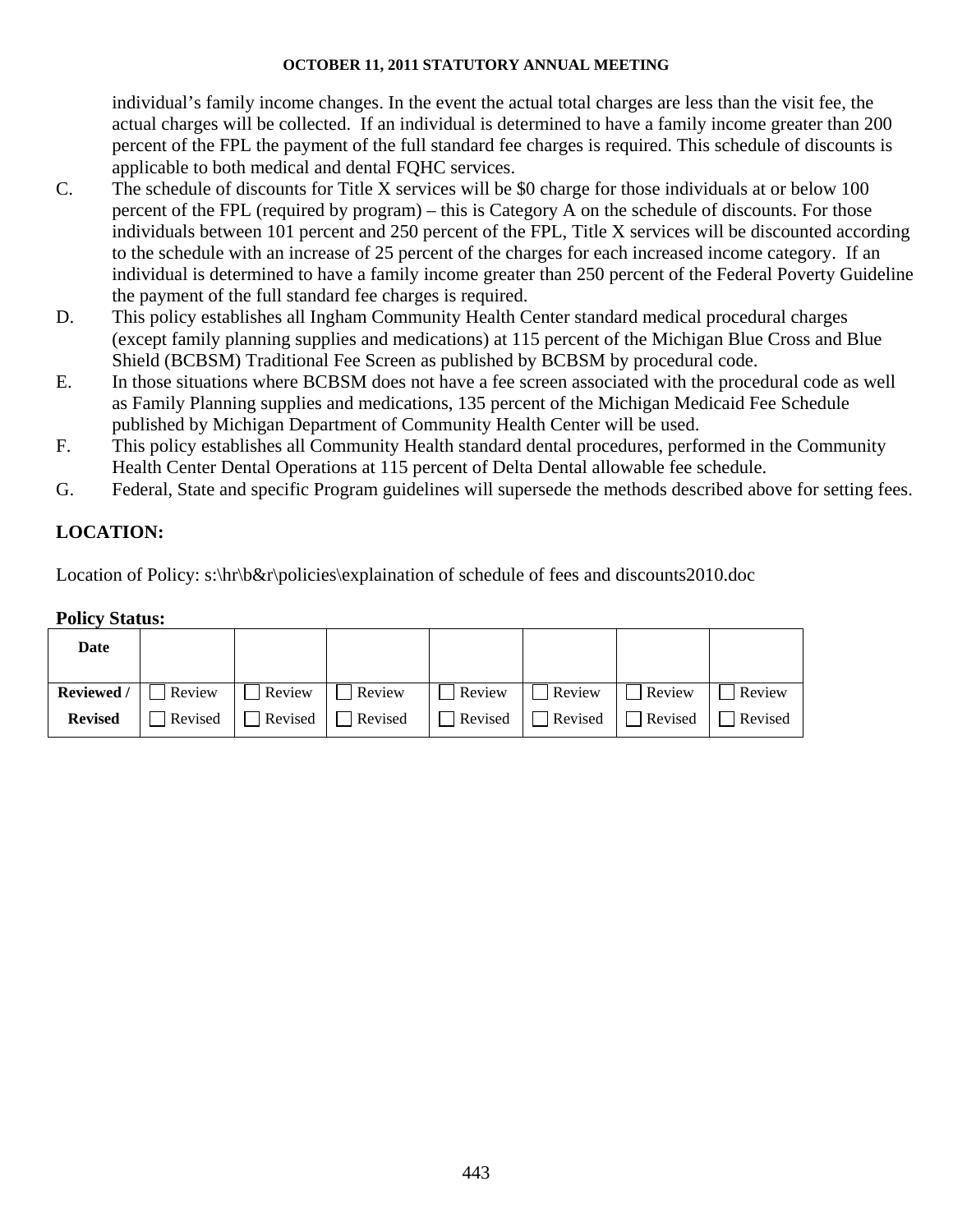The following resolution was introduced by the Human Services and Finance Committees:

# **RESOLUTION TO AUTHORIZE AGREEMENTS WITH THE GREAT LAKES HEALTH INFORMATION EXCHANGE**

## **RESOLUTION #11-312**

WHEREAS, the HITECH Act makes incentive payments available to health care providers who adopt electronic health records systems and use them to exchange health information; and

WHEREAS, in order to receive incentive payments, providers must meet standards defined by the Office of the National Coordinator for Health Information Technology (ONC) known as "meaningful use"; and

WHEREAS, the Great Lakes Health Information Exchange (GLHIE) is the entity designated by the Michigan Health Information Network (MiHIN) to enable health care providers in Mid Michigan to exchange data and receive incentive payments; and

WHEREAS, the Ingham County Health Department has a seat on the Board of Directors of GLHIE and pays a fee to participate in public health research activities and obtain research data through GLHIE; and

WHEREAS, under their agreements with HRSA (#09-233) the Ingham County Community Health Centers are required to adopt electronic health records and meet meaningful use standards; and

WHEREAS, the Ingham County Board of Commissioners approved the acquisition of a NextGen electronic health records system (#10-275) which is now being installed; and

WHEREAS, in order to receive incentive payments providers must begin exchanging health information and meet meaningful use standards in 2012; and

WHEREAS, in order to obtain licenses to exchange health data through GLHIE the Board must authorize three agreements with GLHIE: 1) a Registration Agreement, 2) a Subscription Agreement, and a Data Exchange Agreement; and

WHEREAS, the term of the data exchange agreement is three years from the date of execution; and

WHEREAS, Board dues are and research fees totaling \$65,000 are due to GLHIE for 2011; and

WHEREAS, the fee for licenses to exchange data through GLHIE is \$14,967; and

WHEREAS, GLHIE has obtained a grant from MiHIN which has been used to waive the license fee and will defray \$10,000 of the cost of creating interfaces between the NextGen electronic health record system and GLHIE.

THEREFORE, BE IT RESOLVED, that the Ingham County Board of Commissioners authorizes three agreements with GLHIE: 1) a Registration Agreement, 2) a Subscription Agreement, and a Data Exchange Agreement.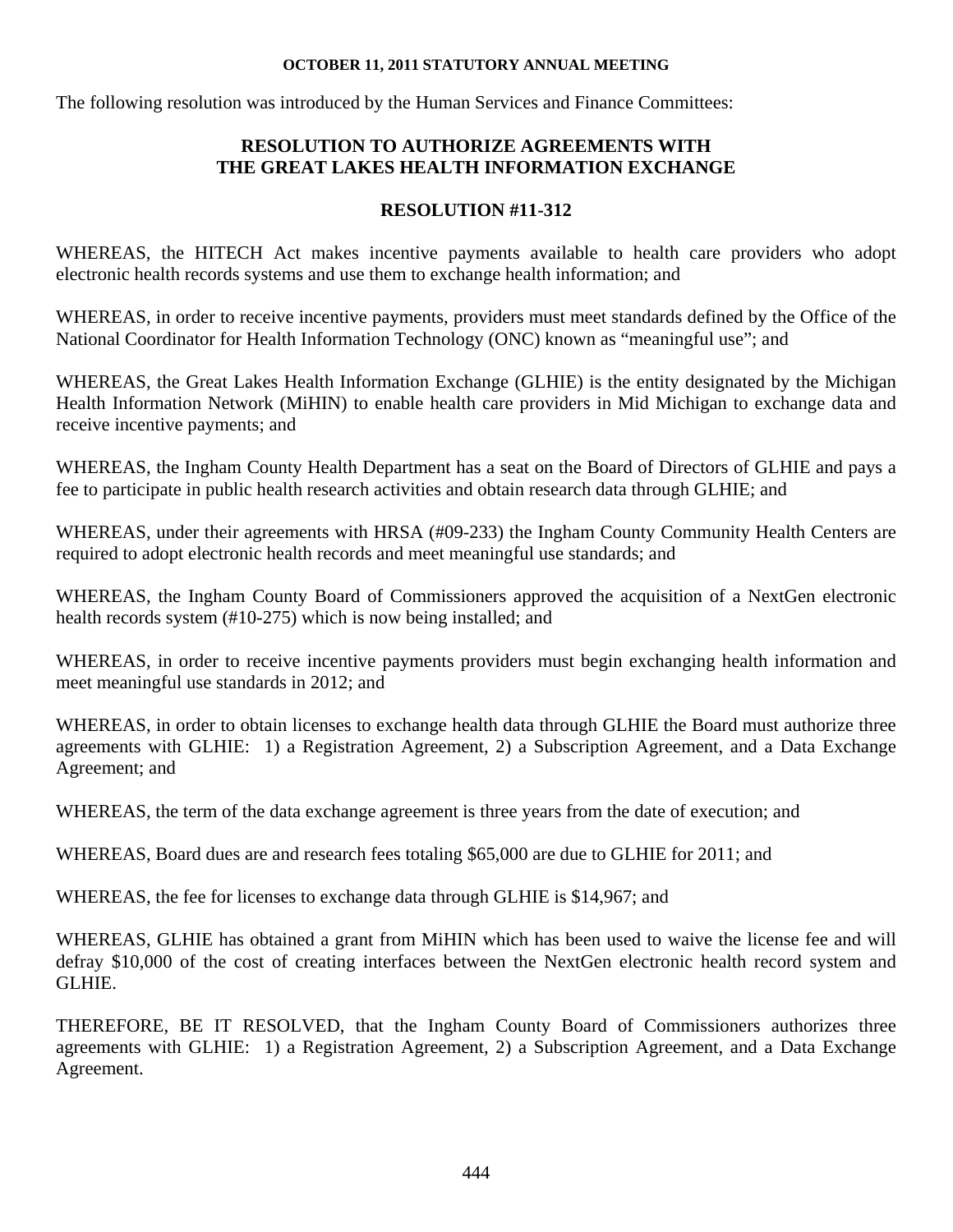BE IT FURTHER RESOLVED, that the term of the Subscription and Data Exchange Agreements shall be three years from the date of execution and the Registration Agreement is authorized as a one time agreement to initiate the process of licensing providers to exchange health information through GLHIE.

BE IT FURTHER RESOLVED, that the Board of Commissioners authorizes payment of GLHIE fees and dues up to \$80,000 per year for each year.

BE IT FURTHER RESOLVED, that the Health Department is authorized to accept \$10,000 to defray the cost of building an interface between its electronic health records system and GLHIE.

BE IT FURTHER RESOLVED, that the Board Chairperson is authorized to sign the agreements after review by the County Attorney.

**HUMAN SERVICES: Yeas:** Tennis, McGrain, Koenig, Nolan, Vickers, Dougan Nays: None **Absent**: None **Approved 10/3/11** 

**FINANCE: Yeas**: Schor, Tsernoglou, Nolan, McGrain, Dougan Nays: None **Absent:** Bahar-Cook **Approved 10/5/11** 

Adopted as part of the consent agenda.

The following resolution was introduced by the Human Services and Finance Committees:

# **RESOLUTION TO AUTHORIZE A LEAD ABATEMENT SUBCONTRACT WITH ENVIRONMENTAL TESTING & CONSULTING, INC.**

# **RESOLUTION #11-313**

WHEREAS, the Ingham County Health Department has operated a Lead Abatement Grant Program, funded by the Michigan Department of Community Health (MDCH) and the Department of Housing and Urban Development (HUD), for several years; and

WHEREAS, continued funding for the Lead Abatement Program was included in the Health Department's 2011-2012 Comprehensive Plan Budget and Contract Agreement (CPBC) Agreement; and

WHEREAS, the current subcontractor who conducts inspection and risk assessments for the Lead Abatement Program, Environmental Testing & Consulting, Inc., a part of ETC Environmental Services, Inc. was selected by competitive proposal in 2009; and

WHEREAS, the Health Department re-entered into contract with Environmental Testing & Consulting, Inc. for the period of October 1, 2010 through September 30, 2011 to provide inspections services for between 35-45 pre-qualified homes for the purpose of identifying lead hazards as part of the MDCH/HUD grant requirements and authorized by resolution #10-401

WHEREAS, Environmental Testing & Consulting, Inc. has agreed not to raise their rates for the current year; and

WHEREAS, the Health Officer recommends that the Board of Commissioners authorize a subcontract with Environmental Testing & Consulting, Inc.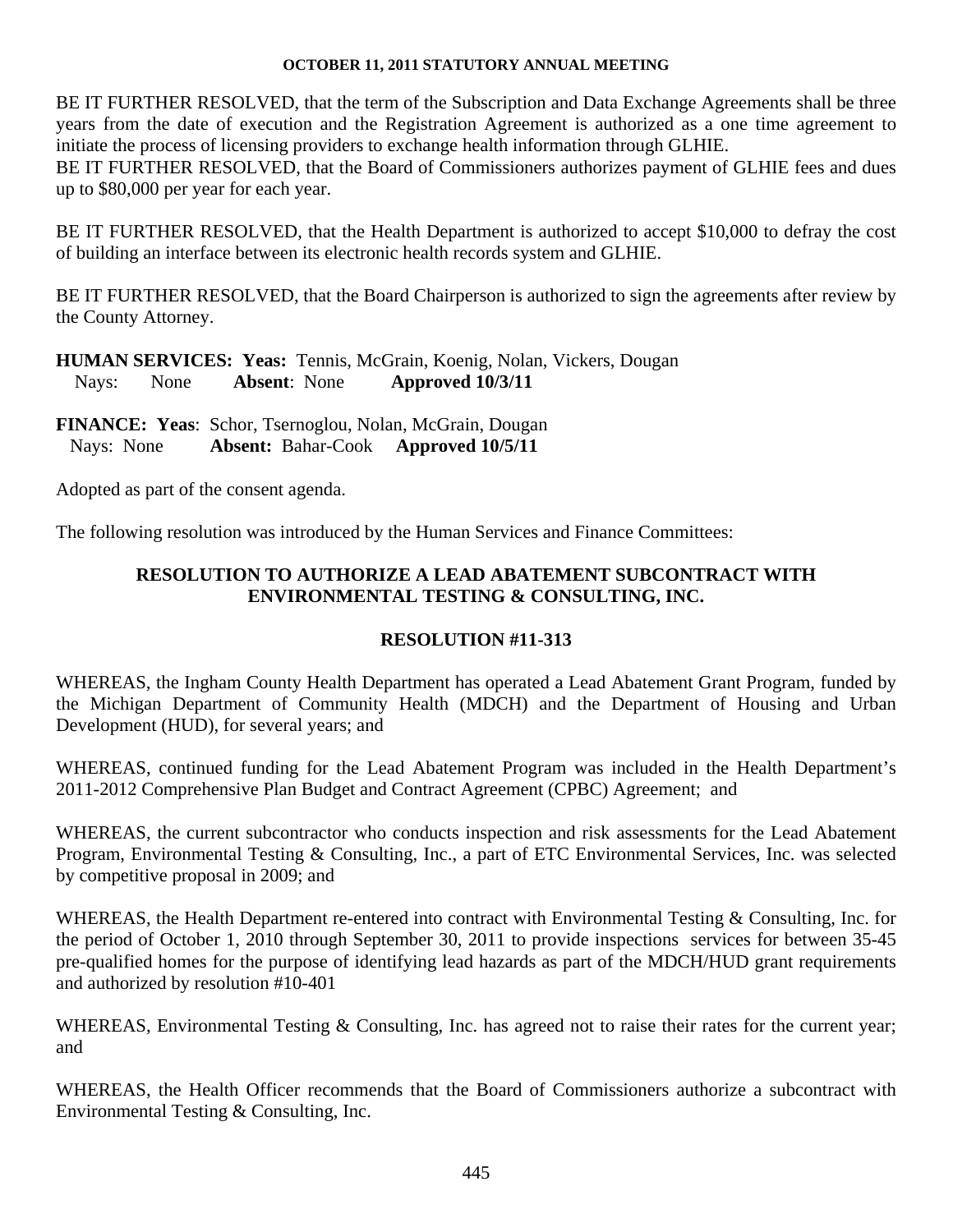THEREFORE BE IT RESOLVED, the Ingham County Board of Commissioners authorizes entering into a subcontract with Environmental Testing & Consulting, Inc. for \$16,600, to provide inspection services for between 35-40 pre-qualified houses for the purpose of identifying lead hazards as part of the MDCH/HUD grant requirements.

BE IT FURTHER RESOLVED, that the Ingham County Board of Commissioners authorizes a subcontract for the period of October 1, 2011 through September 30, 2012.

BE IT FURTHER RESOLVED, that the Board Chairperson is authorized to sign the subcontract after review by the County Attorney.

 **HUMAN SERVICES: Yeas:** Tennis, McGrain, Koenig, Nolan, Vickers, Dougan Nays: None **Absent**: None **Approved 10/3/11** 

**FINANCE: Yeas**: Schor, Tsernoglou, Nolan, McGrain, Dougan Nays: None **Absent:** Bahar-Cook **Approved 10/5/11**

Adopted as part of the consent agenda.

The following resolution was introduced by the Human Services and Finance Committees:

# **RESOLUTION TO AUTHORIZE A CLIENT SERVICES AGREEMENT WITH THE MICHIGAN DEPARTMENT OF HUMAN SERVICES FOR REFUGEE MEDICAL ASSESSMENT SERVICES**

# **RESOLUTION #11-314**

WHEREAS, since FY 2001-2002, Ingham County has had a Client Services Contract with the Michigan Department of Human Services (formerly the Michigan Family Independence Agency); and

WHEREAS, under the agreement, Ingham County conducts health assessments of refugees, within 30 days of arrival in the United States, and the assessments include a comprehensive health assessment, an age appropriate physical examination, a number of laboratory tests, immunizations, TB services, and community referrals when appropriate for further evaluation; and

WHEREAS, the Michigan Department of Human Services has presented an agreement for the term of November 1, 2011 through September 30, 2012, with a maximum annual allowable amount of \$1,145,700; and

WHEREAS, the Health Officer has advised that the Health Department will be reimbursed based on services rendered during an assessment and that the procedural fee screens sufficiently cover the cost of providing these services; and

WHEREAS, the Health Officer has advised that the funds generated from the refugee screening services are included as revenue in the Department's 2012 adopted budget and has recommended that the Board of Commissioners authorize the agreement; and

WHEREAS, the Ingham County Community Health Center Board of Directors, as the co-applicant board, approves the execution of a client services agreement with the Michigan Department of Human Services.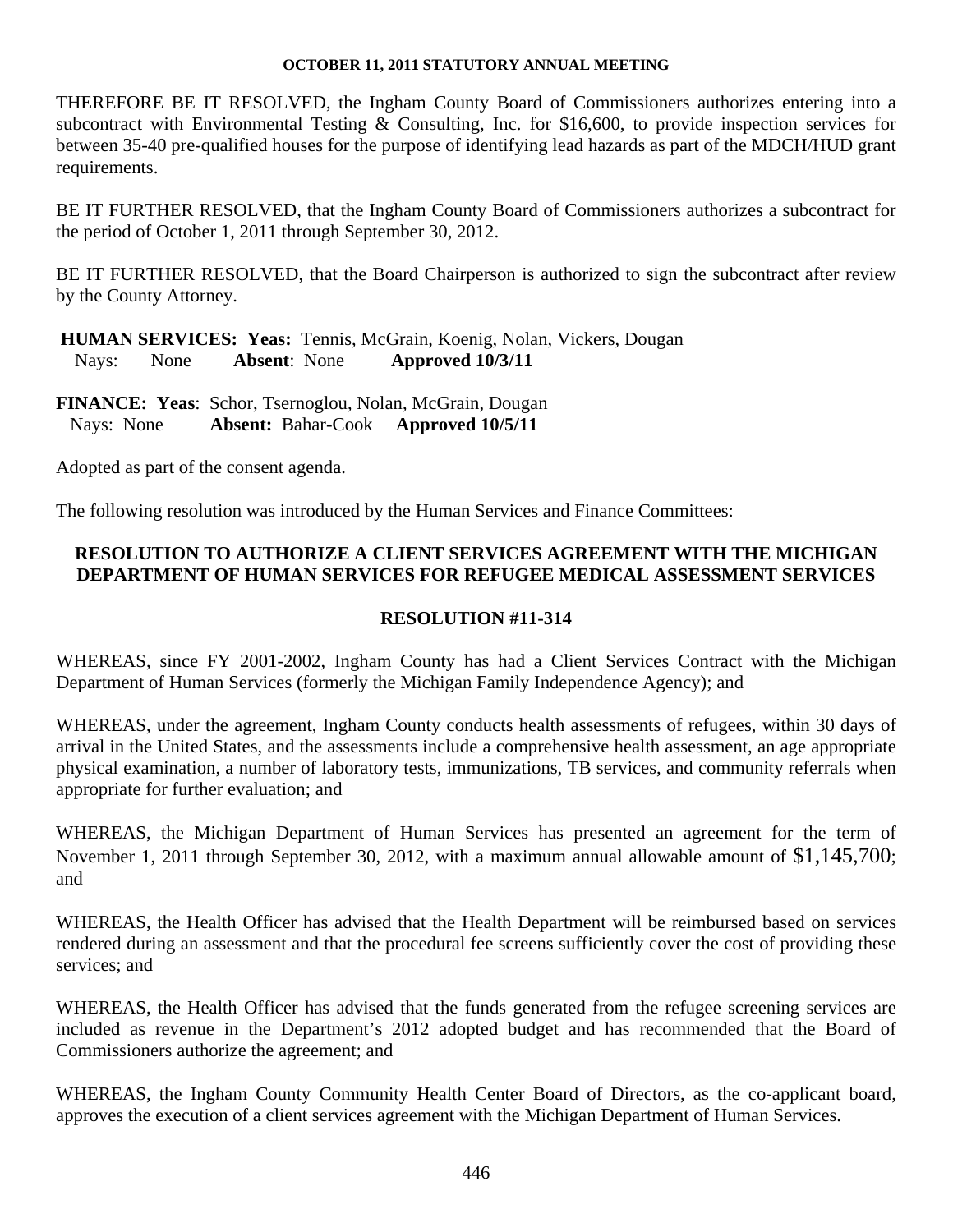THEREFORE BE IT RESOLVED, that the Ingham County Board of Commissioners authorizes execution of a client services agreement with the Michigan Department of Human Services for Refugee Medical Assessment Services, with a maximum allowable amount of **\$**1,145,700, for the period of November 1, 2011 through September 30, 2012.

BE IT FURTHER RESOLVED, that the County Clerk and the Chairperson of the Board of Commissioners are hereby authorized to sign the necessary contract documents on behalf of the County after approval as to form by the County Attorney.

**COUNTY SERVICES: Yeas:** De Leon, Celentino, Vickers, Dragonetti  **Nays**: None **Absent:** Copedge, Schor **Approved 10/4/11** 

**FINANCE: Yeas**: Schor, Tsernoglou, Nolan, McGrain, Dougan **Nays:** None **Absent:** Bahar-Cook **Approved 10/5/11** 

Adopted as part of the consent agenda.

The following resolution was introduced by the Human Services and Finance Committees:

# **RESOLUTION TO AUTHORIZE ACCEPTANCE OF THE AFFORDABLE CARE ACT GRANTS FOR SCHOOL BASED HEALTH CENTERS CAPITAL PROGRAM**

# **RESOLUTION #11-315**

WHEREAS, Ingham County currently operates four child and adolescent health center programs as part of its Community Health Center Network; and

WHEREAS, the Ingham County Health Department responded to a competitive grant opportunity in January 2012 to conduct alteration and renovation projects at both the Willow Health Center and the Otto Community Health Center and to upgrade and replace equipment at each of its child and adolescent health center programs; and

WHEREAS, the U.S. Department of Health and Human Services, Health Resources and Services Administration provided a Notice of Grant Award in the amount of \$499,599.00 for the period of July 1, 2011 through June 30, 2013; and

WHEREAS, the Notice of Grant Award approves the following projects: Alteration and Renovation of Willow Health Center, Alteration and Renovation of Otto Community Health Center and an Equipment Project.

WHEREAS, the Ingham County Community Health Center Board, as the Board of Commissioners' Federally Qualified Health Center Co-applicant Board, has reviewed and recommends the acceptance of this School Based Health Center Capital Grant award.

THEREFORE BE IT RESOLVED, that the Board of Commissioners authorize and accept this federal assistance award in the amount of \$499,599.00 to support the alteration and renovation of Otto Community Health Center and Willow Health Center and to purchase equipment for these health centers and its School Wellness Program.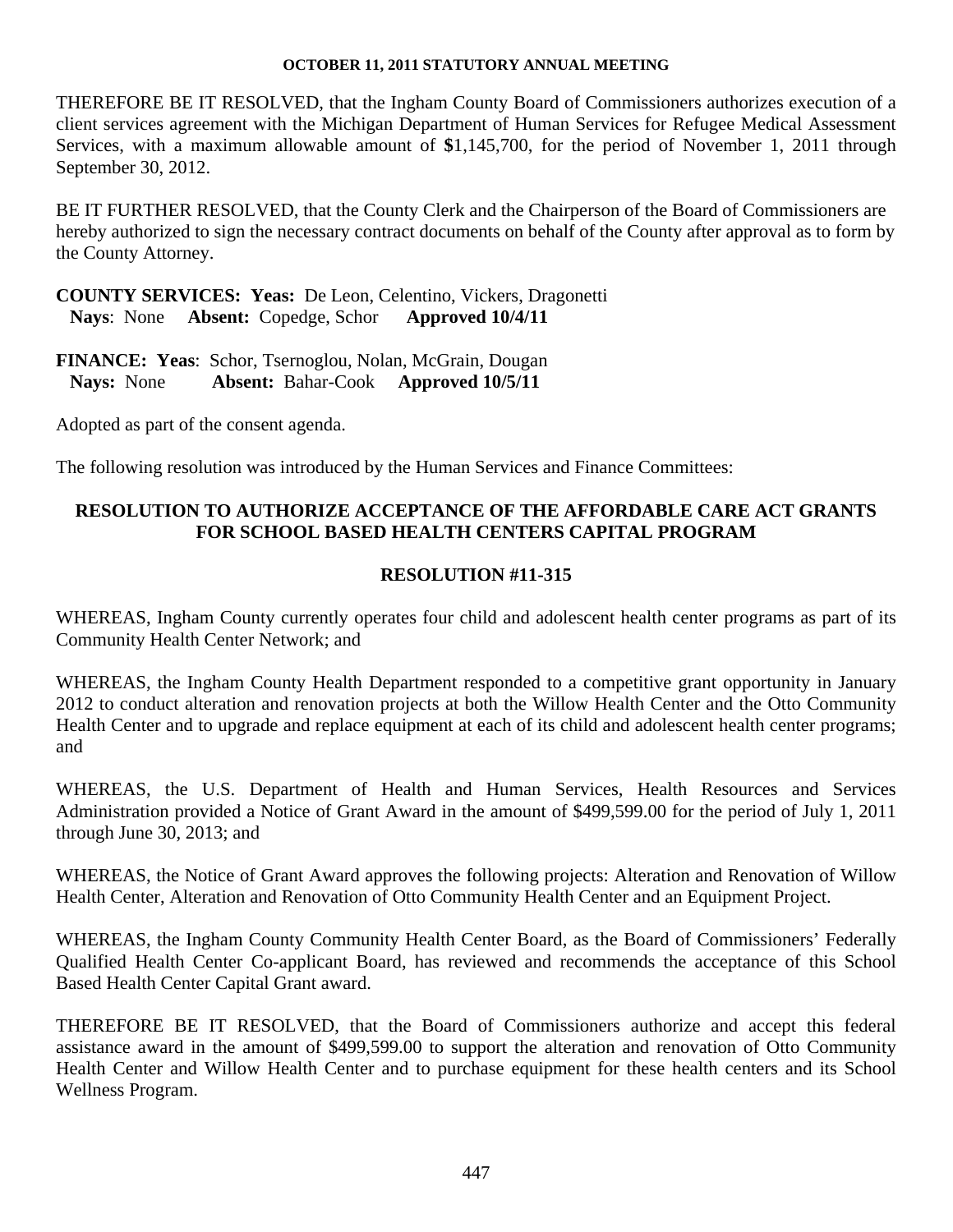BE IT FURTHER RESOLVED, that the Controller/Administrator is authorized to make the necessary budget adjustments, and the Purchasing Department is authorized to issue any necessary purchase orders or purchase items needed.

BE IT FURTHER RESOLVED, that the County Clerk and the Chairperson of the Board of Commissioners are hereby authorized to sign the necessary grant award documents on behalf of the County after approval as to form by the County Attorney.

**HUMAN SERVICES: Yeas:** Tennis, McGrain, Koenig, Nolan, Vickers, Dougan Nays: None **Absent**: None **Approved 10/3/11** 

**FINANCE: Yeas**: Schor, Tsernoglou, Nolan, McGrain, Dougan Nays: None **Absent:** Bahar-Cook **Approved 10/5/11** 

Moved by Commissioner Tennis, supported by Commissioner De Leon, to adopt the resolution.

Moved by Commissioner Tennis, supported by Commissioner De Leon to amend the resolution as follows: "WHEREAS, the Ingham County Health Department responded to a competitive grant opportunity in January **2011** to conduct alteration and renovation projects at both the Willow Health Center and the Otto Community Health Center and to upgrade and replace equipment at each of its child and adolescent health center programs; and"

This was considered a friendly amendment. Motion carried unanimously. Absent: Commissioner Schafer.

The following resolution was introduced by the Human Services and Finance Committees:

# **RESOLUTION TO AUTHORIZE ACCEPTANCE OF THE SERVICE AREA COMPETITION GRANT AWARD FROM THE U.S. DEPARTMENT OF HEALTH AND HUMAN SERVICES**

## **RESOLUTION #11-316**

WHEREAS, the Ingham County Health Department responded to a competitive federal grant opportunity in December 2010 to receive continued funding for its Community Health Center Network; and

WHEREAS, the Ingham County Health Department has long served as a safety net primary care provider for Ingham County's uninsured and underinsured with over 25,000 individuals currently finding a health care home within the County's Community Health Center Network; and

WHEREAS, the United States Department of Health and Human Services has provided a Notice of Grant Award in the amount of up to \$597,252 from 3/1/11-10/31/11 and then up to \$904,751 per year for the remaining four years to support the continued operations of the ICHD's Community Health Center Network; and

WHEREAS, the Ingham County Health Department proposes to use this federal assistance in support of primary care, dental, mental health, substance abuse, and supportive services for Ingham County's uninsured and underinsured; and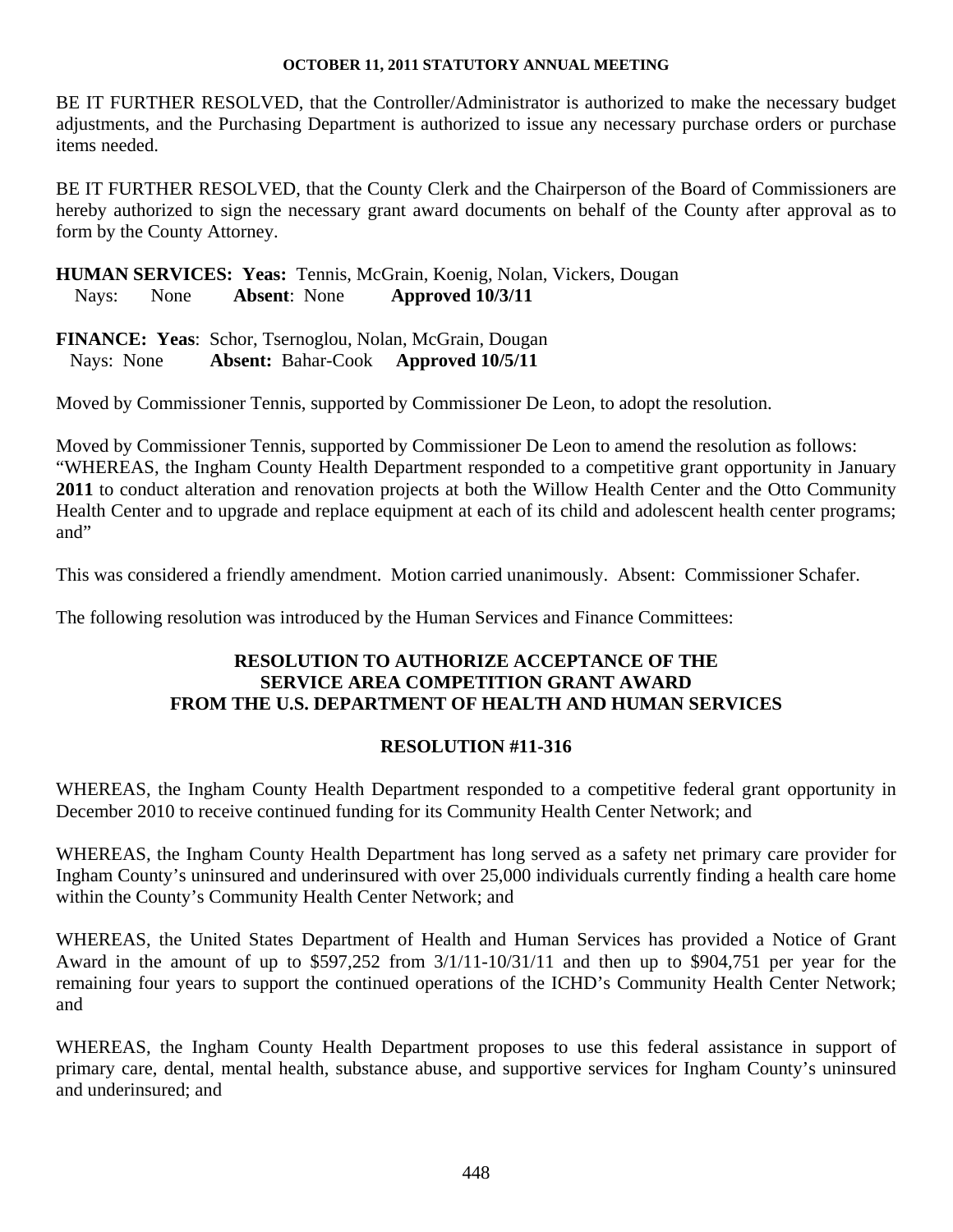WHEREAS, the Ingham County Community Health Center Board, as the Board of Commissioners FQHC Coapplicant Board, has reviewed and recommends the acceptance of this Service Area Competition Federal Assistance Award; and

WHEREAS, the Health Officer recommends that the Board of Commissioners authorizes and accepts this federal assistance award in the amount of up to \$597,252 from 3/1/11-10/31/11 and up to \$904,751 per year for the remaining four years to support the continued operations of the ICHD's Community Health Center Network.

THEREFORE BE IT RESOLVED, that the Board of Commissioners accepts up to \$597,252 from 3/1/11- 10/31/11 and up to \$904,751 per year for the remaining four years to support the continued operations of the ICHD's Community Health Center Network.

BE IT FURTHER RESOLVED, that the County Clerk and the Chairperson of the Board of Commissioners are hereby authorized to sign the necessary contract documents on behalf of the County after approval as to form by the County Attorney.

**HUMAN SERVICES: Yeas:** Tennis, McGrain, Koenig, Nolan, Vickers, Dougan Nays: None **Absent**: None **Approved 10/3/11** 

**FINANCE: Yeas**: Schor, Tsernoglou, Nolan, McGrain, Dougan Nays: None **Absent:** Bahar-Cook **Approved 10/5/11** 

Adopted as part of the consent agenda.

The following resolution was introduced by the Human Services, County Services and Finance Committees:

# **RESOLUTION AUTHORIZING A GRANTEE AGREEMENT BETWEEN THE CITY OF LANSING AND INGHAM COUNTY PUBLIC HEALTH DEPARTMENT FOR LEAD HAZARD REDUCTION SERVICES**

# **RESOLUTION #11-317**

WHEREAS, lead in homes containing lead-based paint remains a significant public health threat; and

WHEREAS, the Ingham County Health Department has operated a lead hazard reduction program in Ingham County for several years; and

WHEREAS, the City of Lansing has applied for and received funds for lead hazard reduction from the United States Government under Title I of the Housing and Community Development Act of 1974, as amended (HCD Act), Public Law 93-383; and

WHEREAS, the City of Lansing wishes to enter into an agreement with the Ingham County Health Department for lead hazard reduction services for eligible families through June of 2012; and

WHEREAS, the amount of the proposed agreement is up to \$50,000 for remediation of 10 housing units; and

WHEREAS, the Department currently has a .75 FTE Sanitarian II designated as Lead Coordinator performing lead abatement services; and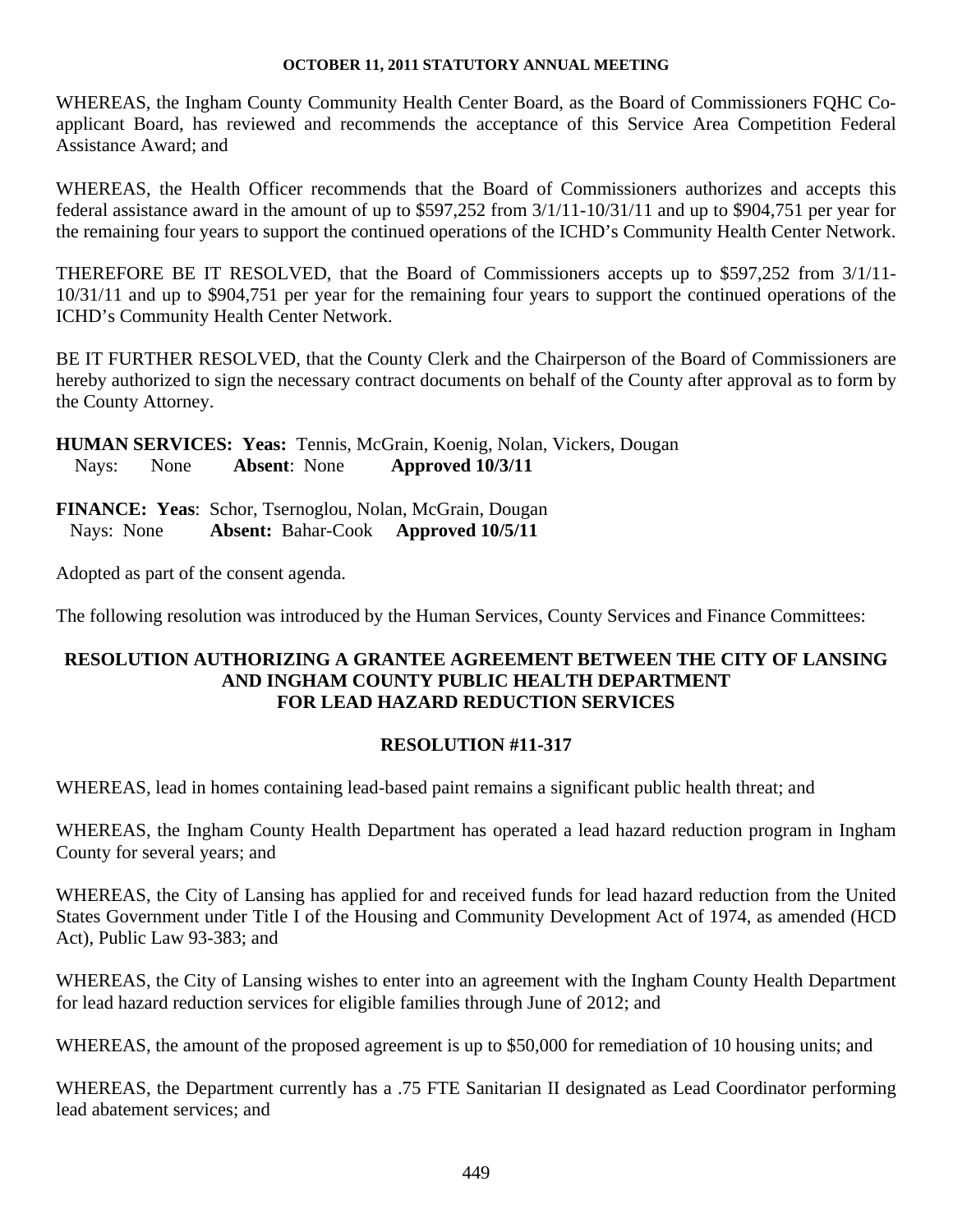WHEREAS, the delivery of the services under the proposed agreement will require .25 FTE of a Sanitarian II position; and

WHEREAS, applying the hourly rate noted in the County fee schedule, the amount of the agreement is sufficient to cover the cost of a .25 FTE Sanitarian II.

THEREFORE BE IT RESOLVED, that the Ingham County Board of Commissioners authorizes entering into an agreement with the City of Lansing for lead hazard reduction services.

BE IT FURTHER RESOLVED, that the amount of the agreement is for up to \$50,000.

BE IT FURTHER RESOLVED, that the term of the agreement is from July 1, 2011 through June 30, 2012

BE IT FURTHER RESOLVED, that the Sanitarian II position designated as Lead Coordinator (Position # 601052, ICEA, PRO 8) shall become 1.0 FTE for the term of the agreement.

BE IT FURTHER RESOLVED, that the Controller/Administrator is authorized to amend the Health Department's budget.

BE IT FURTHER RESOLVED, that the Board Chairperson is authorized to sign the agreement after review by the County Attorney.

**HUMAN SERVICES: Yeas:** Tennis, McGrain, Koenig, Nolan, Vickers, Dougan Nays: None **Absent**: None **Approved 10/3/11** 

**COUNTY SERVICES: Yeas:** De Leon, Celentino, Vickers, Dragonetti  **Nays**: None **Absent:** Copedge, Schor **Approved 10/4/11** 

**FINANCE: Yeas**: Schor, Tsernoglou, Nolan, McGrain, Dougan Nays: None **Absent:** Bahar-Cook **Approved 10/5/11** 

Adopted as part of the consent agenda.

The following resolution was introduced by the Judiciary and Finance Committees:

# **RESOLUTION AUTHORIZING THE INGHAM COUNTY CIRCUIT COURT'S FAMILY DIVISION TO ACCEPT TO ACCEPT ART MURAL FOR DISPLAY IN THE VETERANS MEMORIAL COURTHOUSE/GRADY PORTER BUILDING**

# **RESOLUTION #11-318**

WHEREAS, the Arts Council of Greater Lansing received a \$10,000 grant from the Laura J. Musser Fund in Minneapolis, Minnesota for the Lansing Area Mural Program (LAMP); and

WHEREAS, the Lansing Area Mural Program employed two Lansing-based professional muralists, Erika Magers and Brian Snyder, to lead mural making classes for youth at the Black Child and Family Institute, Southside Community Center, Ingham County Youth Center, and the Ingham Academy; and

WHEREAS, a total of 185 youth participated in painting murals, many of whom are under the jurisdiction of the Ingham County Circuit Court Family Division or are otherwise considered "at risk" youth; and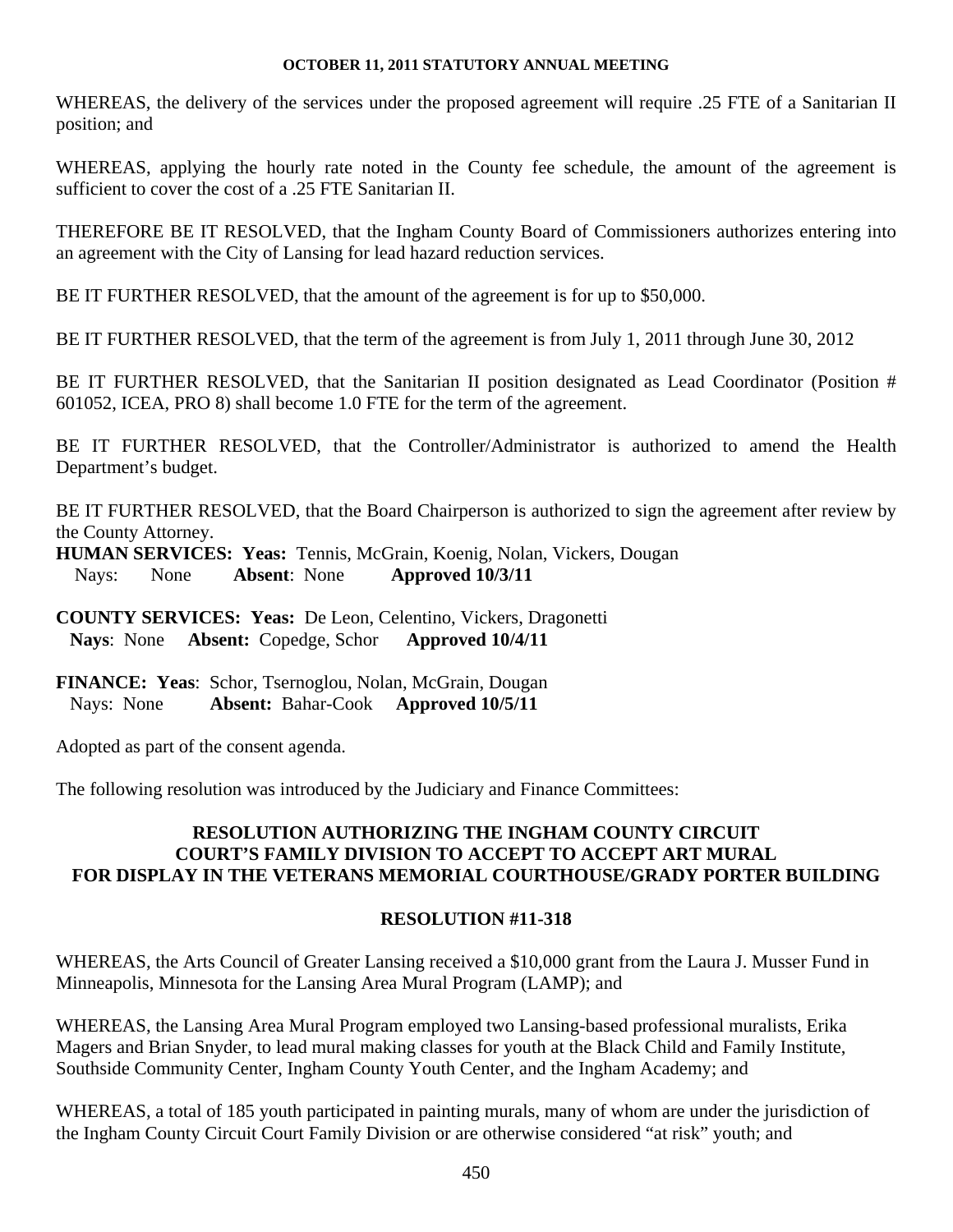WHEREAS, as part of the grant, the Arts Council of Greater Lansing would like to gift one of the murals, titled "Nonviolence", to Ingham County; and

WHEREAS, the Ingham County Circuit Court Family Division is requesting the mural be displayed in the Veterans Memorial Courthouse/Grady Porter Building; and

WHEREAS, there are no costs associated with this gift to Ingham County.

THEREFORE BE IT RESOLVED, that the Ingham County Board of Commissioners expresses their appreciation to Leslie Donaldson and Katie Robiadek of the Arts Council of Greater Lansing, to Erika Majors and Brian Snyder, Professional Muralists, and to all the youth who shared their artistic talent to create the "Nonviolence" mural.

BE IT FURTHER RESOLVED, that the Ingham County Board of Commissioners authorizes entering into the gift agreement with the Arts Council of Greater Lansing and to display the "Nonviolence" mural in the Veterans Memorial Courthouse/Grady Porter Building.

BE IT FURTHER RESOLVED, the Ingham County Board of Commissioners authorizes the Board Chairperson to sign any necessary gift agreement documents subject to the approval as to form by the County Attorney.

**JUDICIARY: Yeas:** Bahar-Cook, Holman, Tennis, Tsernoglou **Nays:** None **Absent:** Koenig, Schafer **Approved 10/8/11**

**FINANCE: Yeas**: Schor, Tsernoglou, Nolan, McGrain, Dougan **Nays:** None **Absent:** Bahar-Cook **Approved 10/5/11** 

Adopted as part of the consent agenda.

The following resolution was introduced by the Judiciary and Finance Committees:

# **RESOLUTION AUTHORIZING ACCEPTANCE OF A MICHIGAN DRUG COURT GRANT FOR THE INGHAM COUNTY FAMILY DEPENDENCY TREATMENT COURT**

# **RESOLUTION #11-319**

WHEREAS, the Michigan Drug Court Grant program, administered by the State Court Administrative Office, has awarded a grant in the amount of \$53,000 to the Ingham County Circuit Court's Family Dependency Treatment Court for purposes of eliminating barriers to treatment as well as continuing funding a position; and

WHEREAS, the Family Dependency Treatment Court handles cases involving parents of children petitioned to the Court for abuse and or neglect and the parent's primary issue is substance abuse; and

WHEREAS, the barriers affected with this grant will include transportation, rewards and incentives, therapeutic parenting time, substance testing, cognitive behavioral therapy, relapse prevention programming; and

WHEREAS, the grant award also includes money to continue the funding of a Family Dependency Treatment Court Program Assistant who will work with the Coordinator and Case Managers of the program to ensure the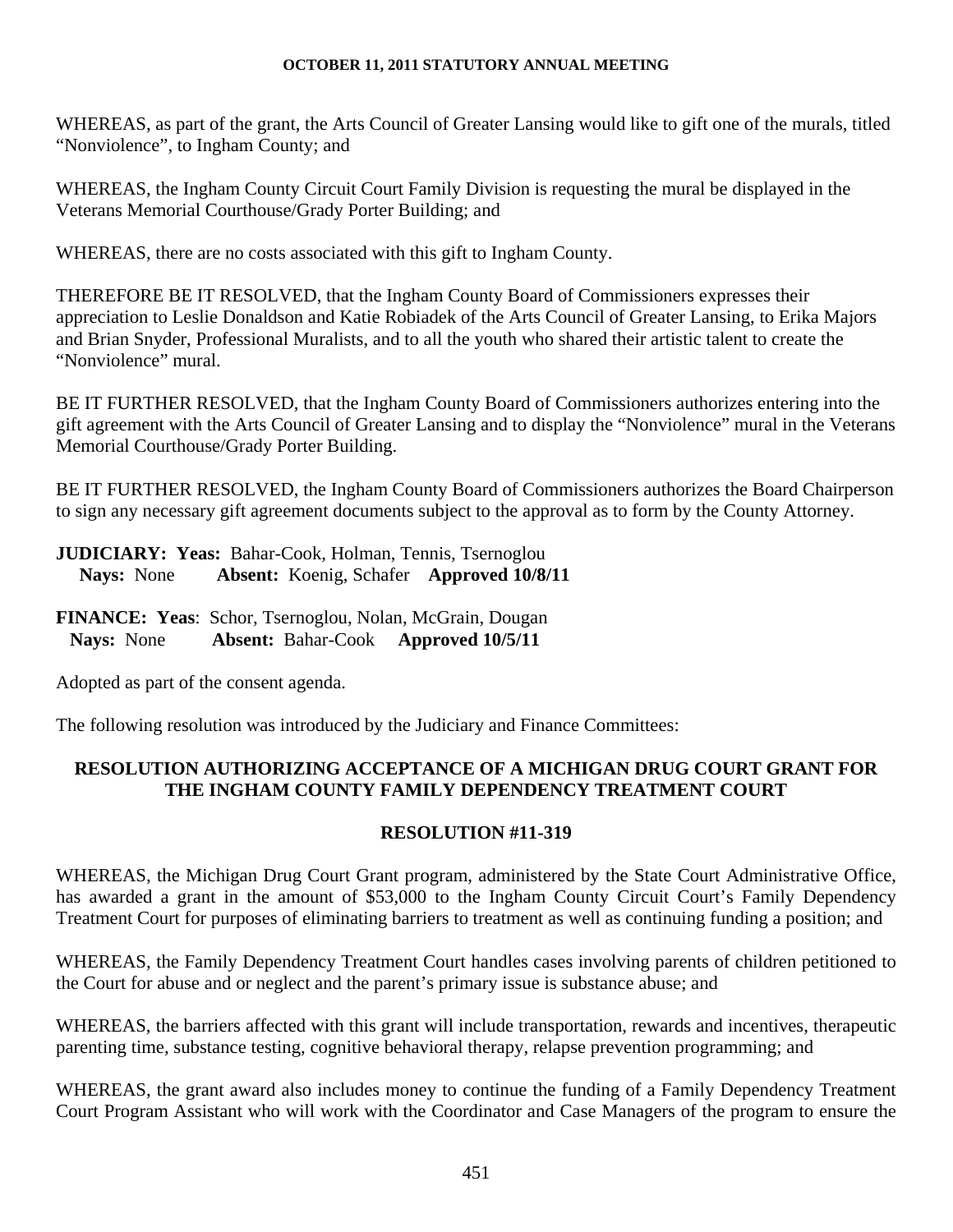specialty court participants attend testing and treatment, receive incentives and rewards, have additional professional contacts when needed and assist in data collection and input; and

WHEREAS, the FDTC Program Assistant position has been determined by Ingham County's Human Resource Department to be a Special Part Time position without benefits at a UAW B pay grade and will be funded for the duration of the grant which ends September 30, 2012; and

WHEREAS, the grant award will pay for up to three employees to attend the annual Drug Court conference held in Lansing, Michigan in 2012; and

WHEREAS, the acceptance of this award is recommended to the Ingham County Board of Commissioners in order to enhance the work of the Family Dependency Treatment Court.

THEREFORE BE IT RESOLVED, that the Ingham County Board of Commissioners hereby authorizes accepting a grant from the Michigan Drug Court Grant Program to the Ingham County Circuit Court's Family Dependency Treatment Court for the sum of \$53,000 for the purposes of eliminating barriers to treatment, providing rewards and incentives, participation in the annual Drug Court conference and continued employment of a Special Part Time Family Dependency Treatment Court Program Assistant Grant position without benefits at a UAW B pay grade for the time period of October 1, 2011 through September 30, 2012.

BE IT FURTHER RESOLVED, that a grant subcontract with Dr. Kathleen Burns Jager, PH.D., LMFT, LLP is authorized to provide therapeutic parenting time at a cost of \$63.00 per hour, not to exceed \$13, 230 for the duration of this grant period.

BE IT FURTHER RESOLVED, that a grant subcontract with the National Council on Alcoholism is authorized to provide cognitive behavioral therapy/relapse prevention programming at a cost of \$25.00 per person, per session, not to exceed \$13,000 for the duration of this grant period.

BE IT FURTHER RESOLVED, that the Ingham County Board of Commissioners authorizes the Board Chairperson and the County Clerk to sign any necessary contract documents that are consistent with this resolution and approved as to form by the County Attorney.

BE IT FURTHER RESOLVED, that the Controller/Administrator is directed to make the necessary adjustments to the 2011 and 2012 Circuit Court Family Division budget and Position Allocation List.

**JUDICIARY: Yeas:** Bahar-Cook, Holman, Tennis, Tsernoglou **Nays:** None **Absent:** Koenig, Schafer **Approved 10/8/11**

**FINANCE: Yeas**: Schor, Tsernoglou, Nolan, McGrain, Dougan Nays: None **Absent:** Bahar-Cook **Approved 10/5/11** 

Adopted as part of the consent agenda.

The following resolution was introduced by the Law Enforcement, County Services and Finance Committees:

# **RESOLUTION TO ESTABLISH THE POSITION OF INGHAM COUNTY 911 CENTRAL DISPATCH DIRECTOR WITHIN THE CONTROLLER'S OFFICE**

# **RESOLUTION #11-320**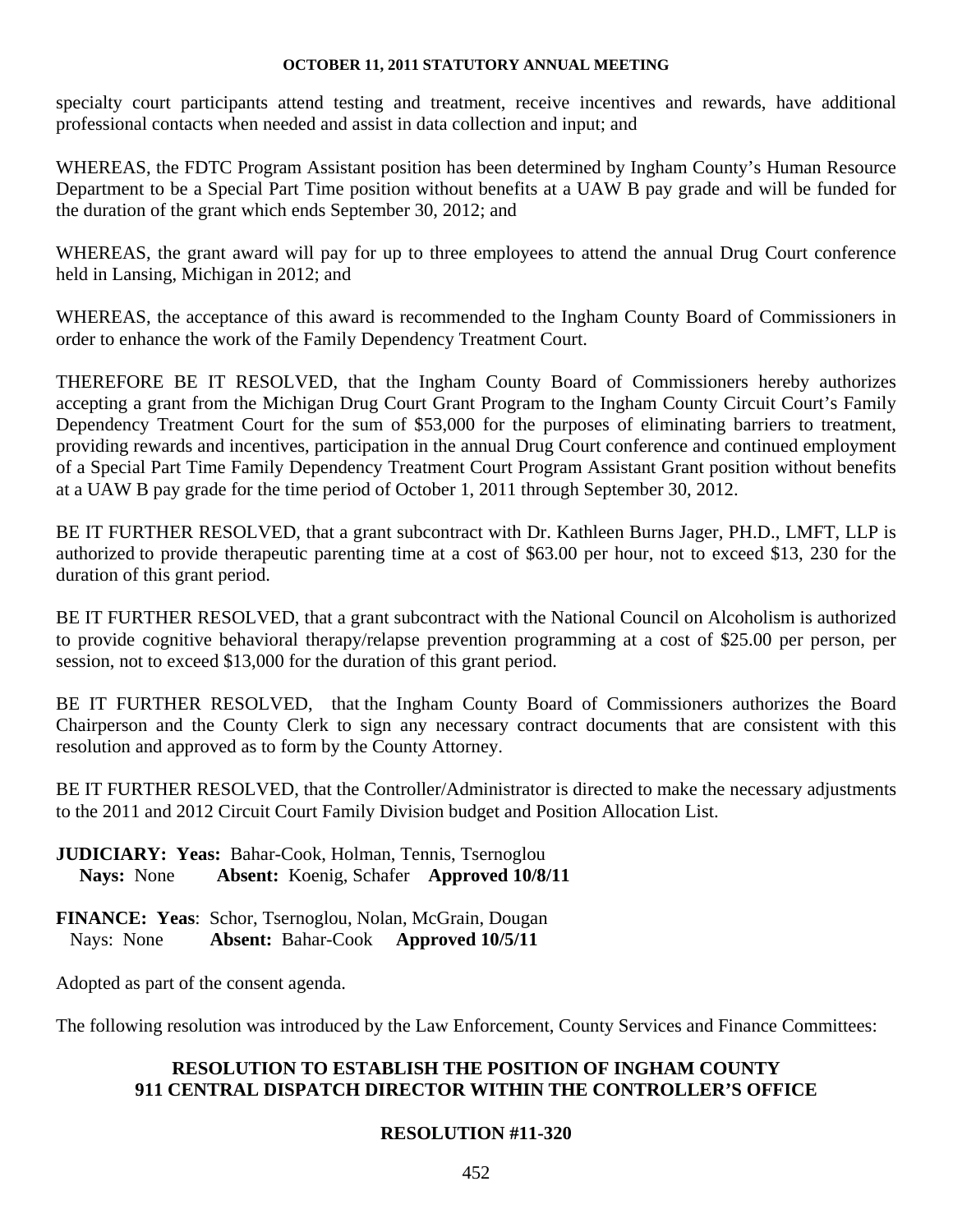WHEREAS, that the Ingham County Board of Commissioners has approved the recommendation of the Ingham County Building Authority and authorized the Ingham County Consolidated 911 Central Dispatch Center Project to proceed with a revised project design and budget; and

WHEREAS, the current Construction Schedule has established a effective date of integration of April 17, 2012 to begin operations at the new 911 Central Dispatch Center; and

WHEREAS, the 911 Steering Committee is recommending to start the new Ingham County 911 Central Dispatch Director approximately ninety to sixty days before the effective starting date of operations at the new 911 Central Dispatch Center to oversee the many details necessary to have a successful consolidation of the two current 911 Centers; and

WHEREAS, the County Controller's Office concurs with this recommendation.

THEREFORE BE IT RESOLVED, that the Board of Commissioners hereby establishes the position of Ingham County 911 Central Dispatch Director at the following Salary and Grade Level:

MCF 13 (\$73,099 – 87,739, Salary Range)

BE IT FURTHER RESOLVED, that the hiring freeze and hiring delay are hereby waived for this position and it may be posted immediately.

BE IT FURTHER RESOLVED, that the position may start anytime on or after January 17, 2012.

**LAW ENFORCEMENT: Yeas:** Celentino, Holman, De Leon, Dragonetti **Nays:** None **Absent:** Copedge, Schafer **Approved 10/6/11** 

**COUNTY SERVICES: Yeas:** De Leon, Celentino, Vickers, Dragonetti  **Nays**: None **Absent:** Copedge, Schor **Approved 10/4/11** 

**FINANCE: Yeas**: Schor, Tsernoglou, Nolan, McGrain, Dougan Nays: None **Absent:** Bahar-Cook **Approved 10/5/11** 

Adopted as part of the consent agenda.

The following resolution was introduced by the Law Enforcement, County Services, and Finance Committees:

# **RESOLUTION AUTHORIZING A LEASE FOR THE USE OF OFFICE SPACE AT THE GRADY PORTER BUILDING FOR THE CHILDREN'S ASSESSMENT CENTER**

# **RESOLUTION #11-321**

WHEREAS, the Children's Assessment Center is a coordinated and timely community response to an investigation, intervention and management of serious child physical sexual abuse and severe child neglect cases in Ingham County; and

WHEREAS, the Children's Assessment Center of Ingham County was awarded a VOCA grant for a Crisis Counselor; and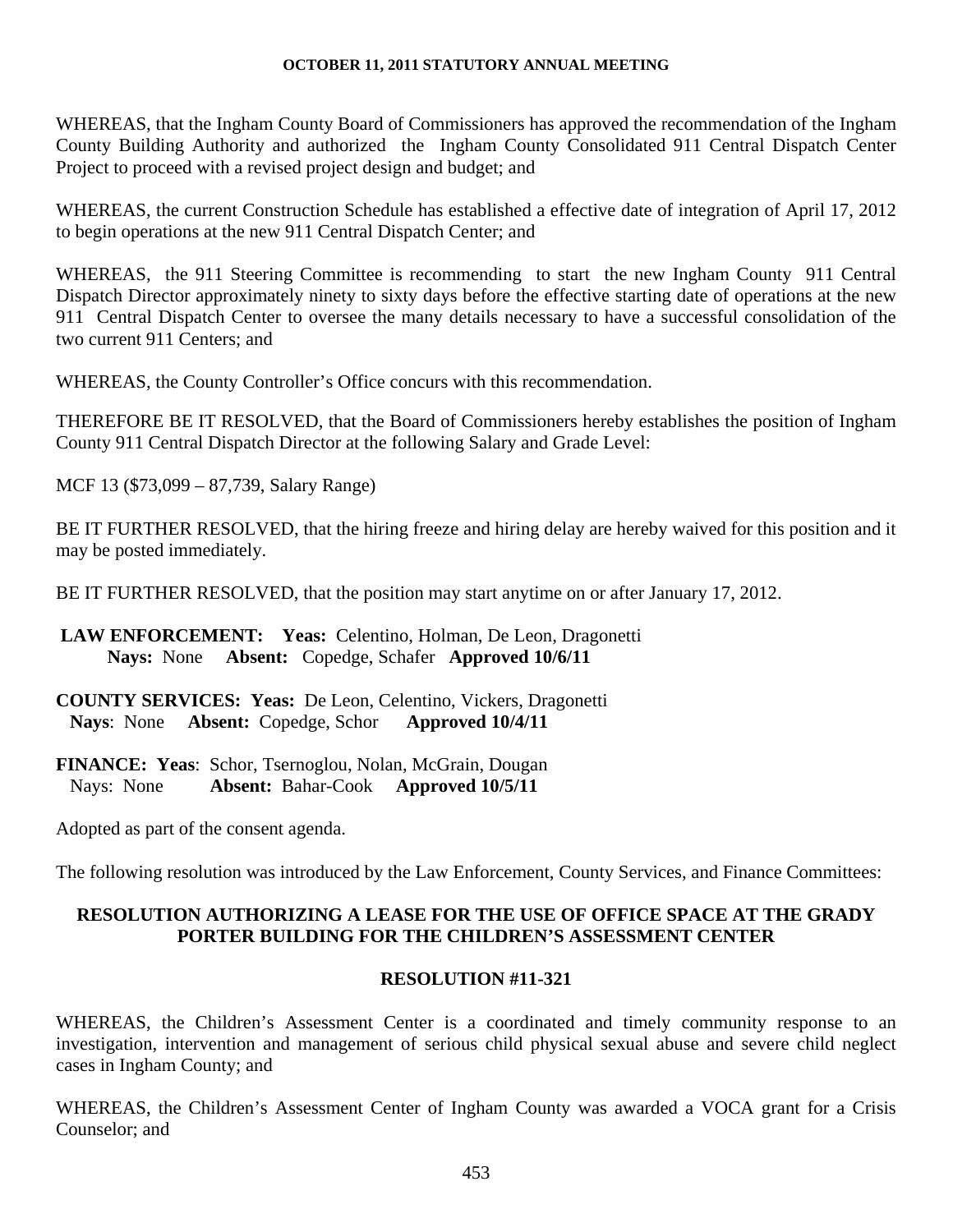WHEREAS, the Children's Assessment Center needs office space for the Crisis Counselor in order to provide services for Ingham County residents.

THEREFORE BE IT RESOLVED, that the Ingham County Board of Commissioners authorizes an annual lease with Shiawassee Council for Child Abuse Prevention at the cost of one dollar (\$1.00) and in return for providing Ingham County residents with the Children's Assessment Center Program services.

BE IT FURTHER RESOLVED, that the lease space will be 160 square feet on floor 3R of the Grady Porter Building effective October 1, 2011 through September 30, 2012.

BE IT FURTHER RESOLVED, that the lease will annually renew subject to the program continuing unless either party terminates the lease with 60 days written notice.

BE IT FURTHER RESOLVED, that the Ingham County Board of Commissioners authorizes the Board Chairperson and County Clerk to sign any lease documents necessary to implement this resolution upon approval as to form by the County Attorney.

**LAW ENFORCEMENT: Yeas:** Celentino, Holman, De Leon, Dragonetti **Nays:** None **Absent:** Copedge, Schafer **Approved 10/6/11** 

**COUNTY SERVICES: Yeas:** De Leon, Celentino, Vickers, Dragonetti  **Nays**: None **Absent:** Copedge, Schor **Approved 10/4/11** 

**FINANCE: Yeas**: Schor, Tsernoglou, Nolan, McGrain, Dougan Nays: None **Absent:** Bahar-Cook **Approved 10/5/11** 

Adopted as part of the consent agenda.

The following resolution was introduced by the Law Enforcement and Finance Committees:

# **RESOLUTION TO EXTEND TWO CURRENT SERVICE AGREEMENTS AT THE INGHAM COUNTY SHERIFF'S OFFICE WITH CANTEEN SERVICES**

## **RESOLUTION #11-322**

WHEREAS, the County of Ingham has two contracts with Canteen Services to provide both Inmate Commissary services and Food and Laundry Service Management Jail Kitchen services to the Ingham County Jail; and

WHEREAS, Canteen Services has honored all terms of the contracts and wishes to continue service to the Ingham County Jail; and

WHEREAS, the Canteen Services Contract for the Food and Laundry Service Management Jail Kitchen Services expires September 30, 2011; and

WHEREAS, the Canteen Services Contract for Inmate Commissary Services expired on February 28, 2011, and the County has the ability to exercise two one-year contract extensions; and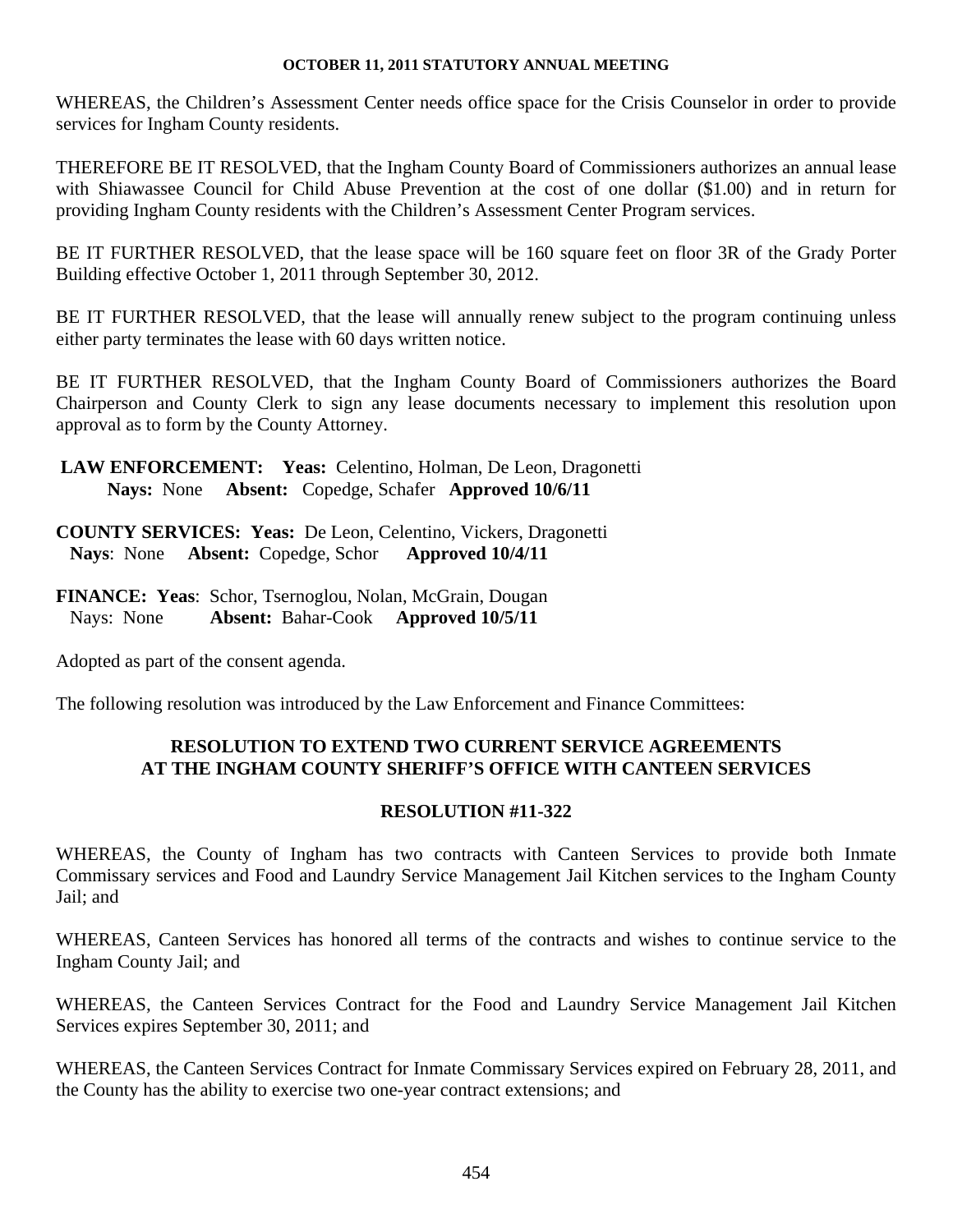WHEREAS, the Sheriff's Office is recommending that both agreements be extended through February 29, 2012.

THEREFORE BE IT RESOLVED, the Ingham County Board of Commissioners authorizes the extension of both contacts through February 29, 2012, under the same terms and conditions as the current agreements.

BE IT FURTHER RESOLVED, the Ingham County Board of Commissioners authorizes the Board Chairperson and County Clerk to sign any necessary contract documents to extend the current two contracts, subject to the approval as to form by the County Attorney.

**LAW ENFORCEMENT: Yeas:** Celentino, Holman, De Leon, Dragonetti **Nays:** None **Absent:** Copedge, Schafer **Approved 10/6/11** 

**FINANCE: Yeas**: Schor, Tsernoglou, Nolan, McGrain, Dougan Nays: None **Absent:** Bahar-Cook **Approved 10/5/11** 

Adopted as part of the consent agenda.

The following resolution was introduced by the Law Enforcement Committee:

# **RESOLUTION AUTHORIZING THE APPOINTMENT OF THE GENERAL PUBLIC REPRESENTATIVE TO THE INGHAM COUNTY/CITY OF LANSING COMMUNITY CORRECTIONS ADVISORY BOARD**

## **RESOLUTION #11-323**

WHEREAS, the Ingham County Board of Commissioners authorized participation of Ingham County with the City of Lansing in a joint City/County Community Corrections Advisory Board through Resolution 90-51; and

WHEREAS, the make-up of the Community Corrections Advisory Board must represent various criminal justice and community interests as specified in Public Act 511; and

WHEREAS, the general public position is currently vacant; and

WHEREAS, Malekka Maki, 3219 Christine Drive, Lansing, 48911 is interested in being appointed to the Community Corrections Advisory Board.

THEREFORE BE IT RESOLVED, that the Ingham County Board of Commissioners appoints Malekka Maki to serve on the Community Corrections Advisory Board as the general public representative to a term expiring September 17, 2012.

BE IT FURTHER RESOLVED, that the County Clerk forward a copy of this resolution to the City of Lansing for consideration of this joint appointment.

BE IT FURTHER RESOLVED, that the City of Lansing is requested to review and confirm the above appointment as soon as possible.

**LAW ENFORCEMENT: Yeas:** Celentino, Holman, De Leon, Dragonetti **Nays:** None **Absent:** Copedge, Schafer **Approved 10/6/11**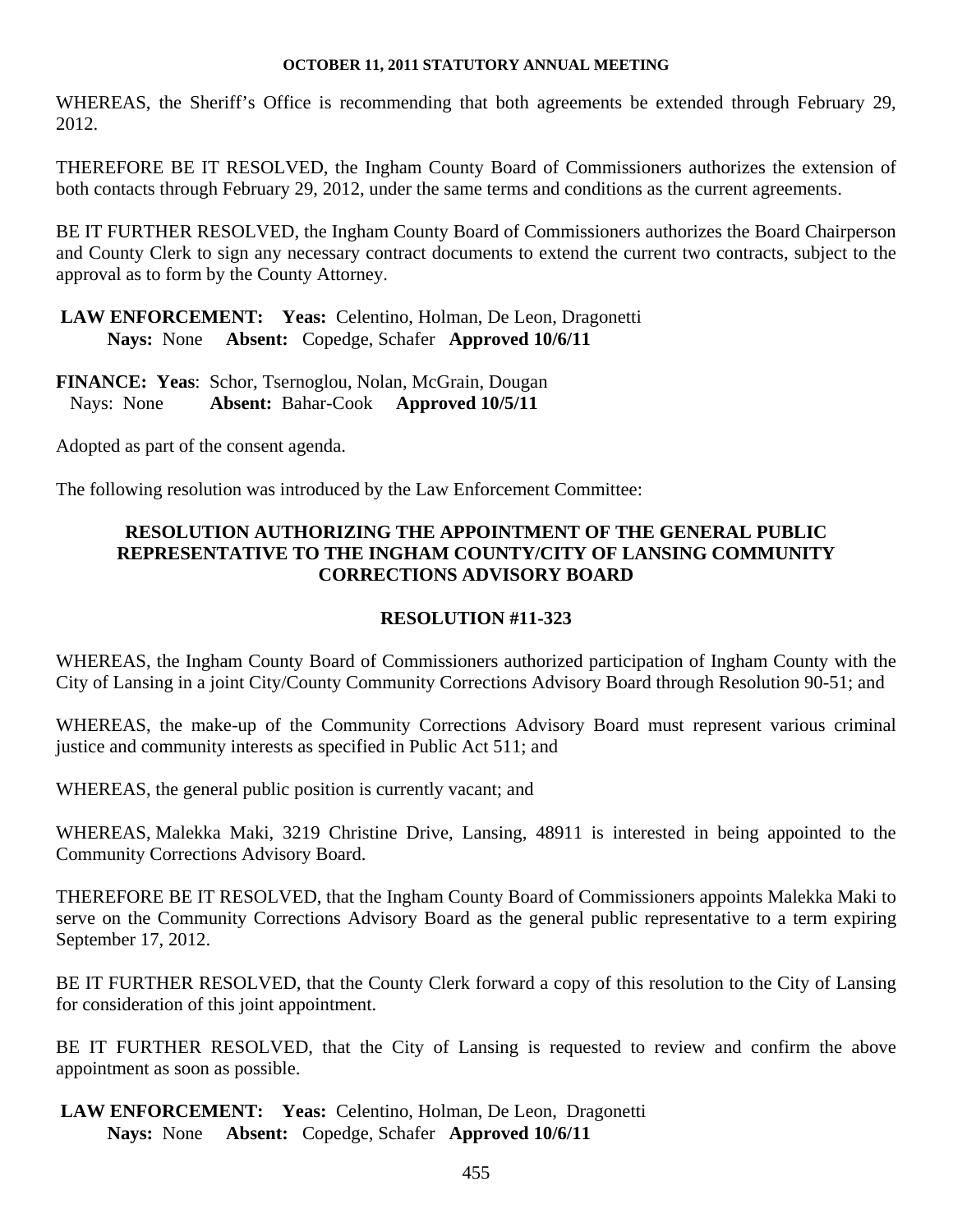Adopted as part of the consent agenda.

The following resolution was introduced by the Ingham County Board of Commissioners:

# **RESOLUTION HONORING THOMAS MITCHELL**

# **RESOLUTION #11-324**

WHEREAS, Tom Mitchell has been a lifelong resident of the Williamston area and was the owner/manager of Barrett's Store for Men; and

WHEREAS, Tom Mitchell was a County Commissioner from January, 1977 through December, 1980, where he served as an effective leader; and

WHEREAS, Tom also served on the Ingham County Road Commission from January, 1981 through December, 1992, and again in January of 2009 through December of 2010, where he was valued for the history he brought to the Commission and his knowledge as a former County Commissioner and business owner; and

WHEREAS, Tom was also a member of the Ingham County Fair Board from January, 1994 through December, 2001; and

WHEREAS, he was also very actively involved in the Williamston Downtown Development Authority (DDA) and St. Mary's Church of Williamston, as well as various charities; and

WHEREAS, Tom devoted his life to helping others and his community, Ingham County is a better place as a result.

THEREFORE BE IT RESOLVED, that the Ingham County Board of Commissioners hereby honors Thomas Mitchell for his many years of outstanding service and the contributions he has made to the County of Ingham and its citizens.

BE IT FURTHER RESOLVED, that Tom has touched the lives of many and will live forever in the hearts of colleagues, friends and family – especially his loving wife Shirley, his children Sarah, Beth, Mary and granddaughter Darby.

Adopted as part of the consent agenda.

# **SPECIAL ORDERS OF THE DAY:**

Moved by Commissioner McGrain, supported by Commissioner Nolan, to approve the following appointments: Reappoint and waive term limit to the Board of Canvassers; Mary Kay Scullion and Kathleen Prout. Reappoint Emily Dievendorf to the Women's Commission.

# **PUBLIC COMMENT:**

None

# **COMMISSIONER ANNOUNCEMENTS:**

Commissioner Celentino announced that Law Enforcement committee meeting has been cancelled for October 13, 2011. Next meeting will be October 27, 2011.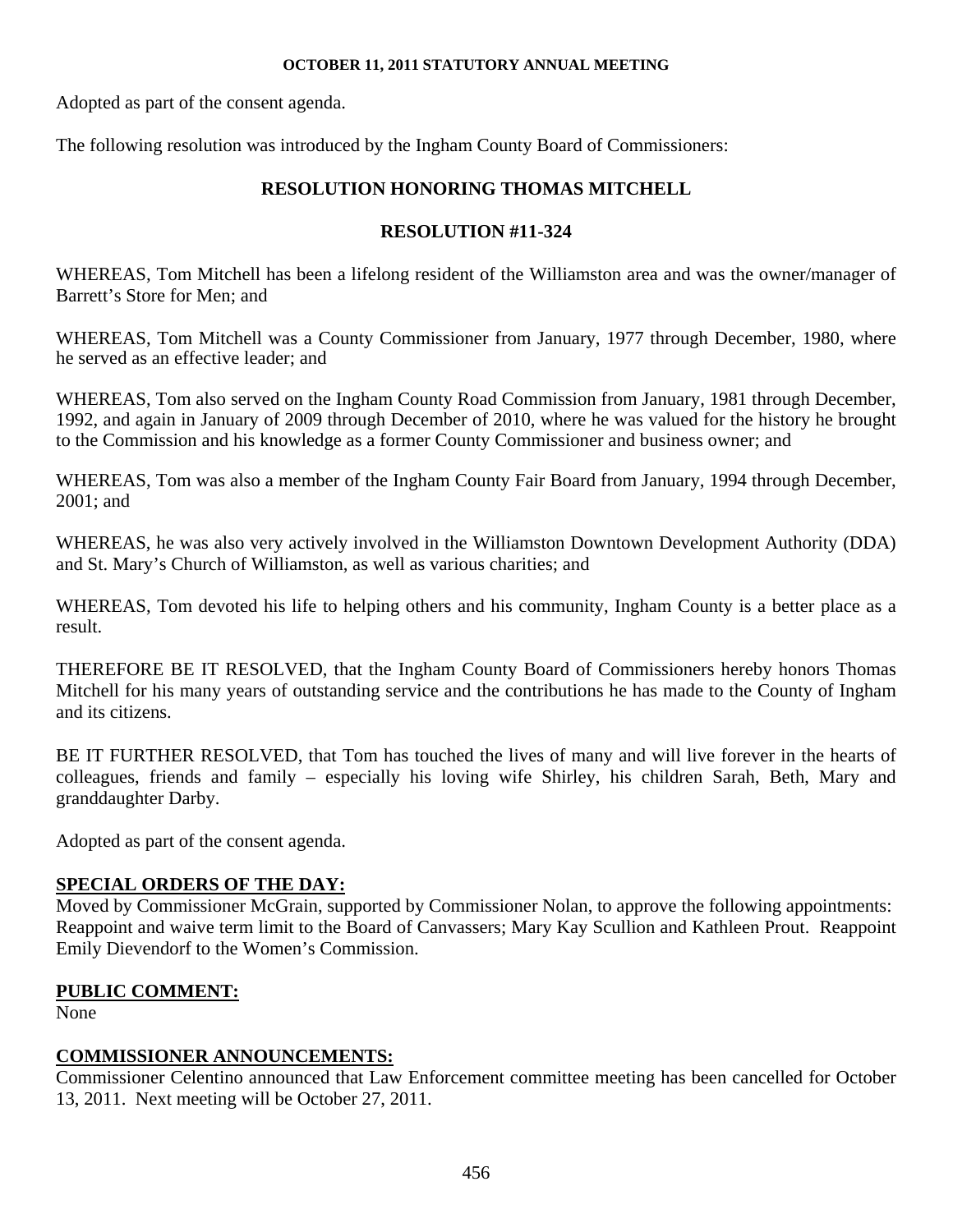Commissioner Bahar-Cook announced that Judiciary Committee meeting has been cancelled for October 13, 2011. Next meeting will be October 27, 2011. She also invited everyone to attend the opening of the new Rhino Exhibit on October 12, 2011 at 2:00 p.m.

Commissioner Tennis announced and congratulated, Dr. Renee Canady to the Health Officer position.

Commissioner Nolan expressed appreciation to the staff for the new position of 911 Central Dispatch Director within the Controllers Office.

Commissioner Copedge announced the Gourmet Gents AKA, Inc. at Trinity African Methodist Episcopal Church on Holmes Road, October 16, 2011, 3-5 p.m. tickets are \$20.00. United Missionary Baptist Church is holding a Health Care Summit on October, 18, 2011, 5-9 p.m. The Michigan Public Service Commission is holding a Community Forum on October 27, 2011, 6 p.m. and also congratulations to the NAACP on a great Freedom Fund Dinner.

Commissioner Koenig expressed condolences for Tom Mitchell.

Chairperson Grebner shared with the Board memories of Tom Mitchell and what a wonderful person he was.

Commissioner Dougan suggested updating the Commissioner's ethics policy and also thanked the Road Commission employment group and their families for coming out and sharing with the Board.

# **CONSIDERATION AND ALLOWANCE OF CLAIMS:**

Moved by Commissioner Tsernoglou, supported by Commissioner Koenig, to approve payment of the claims submitted by the County Clerk and Financial Services Department in the amount of \$2,251,586.11. Motion carried unanimously. Absent: Commissioner Schafer.

## **ADJOURNMENT:**

l

The meeting was adjourned 7:26 p.m.

# **MARK GREBNER, CHAIRPERSON MIKE BRYANTON, INGHAM COUNTY CLERK**

Cathy Haskins, Clerical Services Supervisor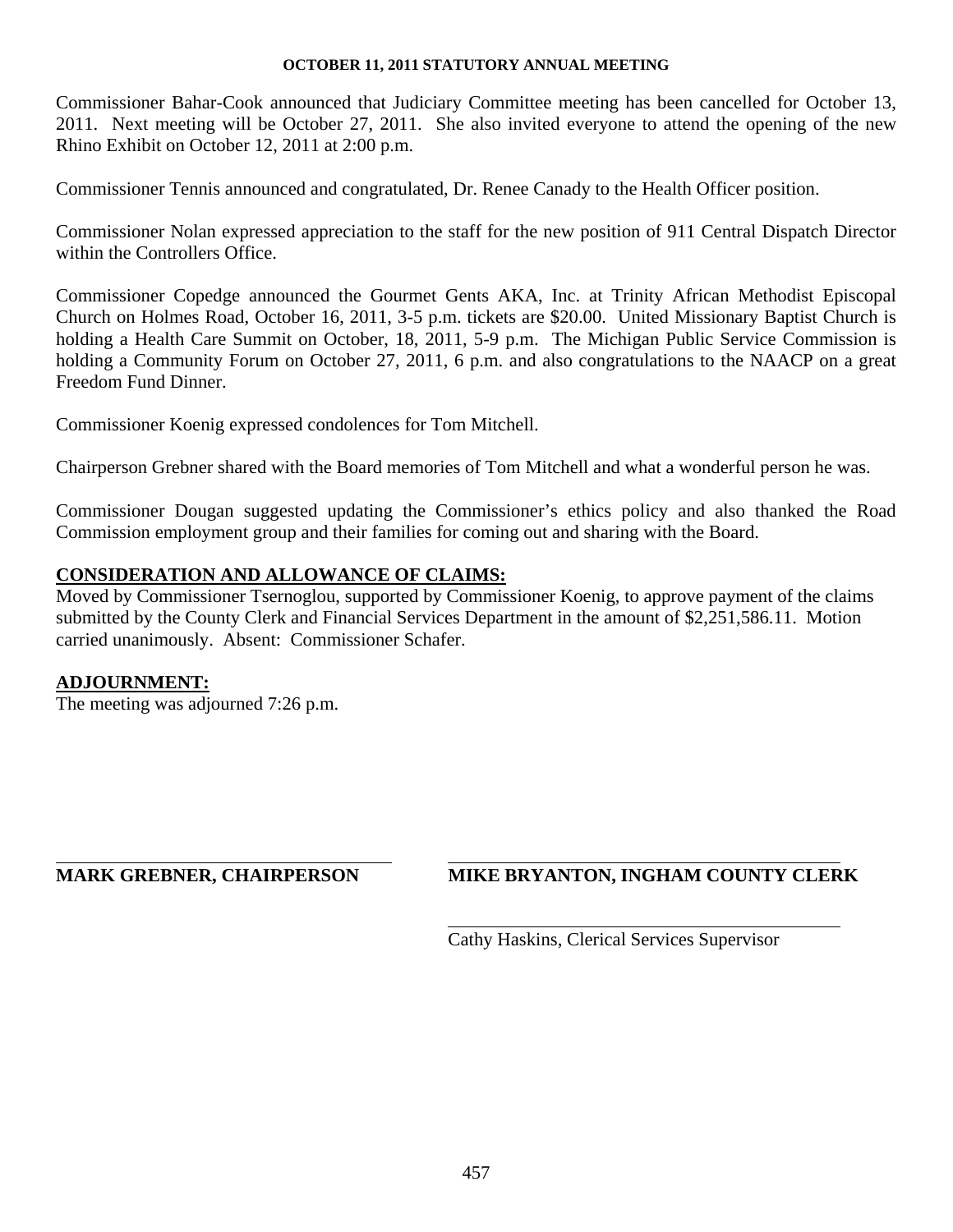<span id="page-41-0"></span>RECEIVED **OCT 12 2011** 



# AGENDA ITEM  $#$  /

STATE OF MICHIGAN

RICK snyder **GOVERNOR** 

MICHIGAN STATE HOUSING DEVELOPMENT AUTHORITY

GARY HEIDEL EXECUTIVE DIRECTOR

**LANSING** 

October 04, 2011

Mr. Mark Grebner Ingham County 121 E. Maple Street P.O. Box 319 Mason, Ml 48854

#### RE: Closeout of Grant # M-2008-0552

Dear Mr. Grebner:

The Michigan State Housing Development Authority (MSHDA) has reviewed the relevant financial and program documentation records related to the grant number referenced above.

Effective with this letter, MSHDA is recapturing the balance of available funds in the amount of \$400,000.00. Our office now considers this project complete.

Pursuant to the terms of the Grant Agreement, Ingham County shall remit any repayment, interest, or other program income to MSHDA and shall repay all funds due if the housing project does not meet the affordabiiity requirements for the specified time period.

Please retain grant records for a period of five years from the date of this letter and retain original mortgage and note documents in a fireproof cabinet for the entire loan term. MSHDA reserves the right to reopen this grant if circumstances deem it necessary.

Should any further information be desired, please contact Shawne Haddad at (517) 335-3081.

Sincerely,

Thanne Haddad

Shawne Haddad CD Operations Specialist Office of Community Development

cc: James Tischler, Director, Community Development Division Bruce Johnston Amy Smith, CD Specialist Jim Davis, Acting Director of Field Services Jermaine Ruffin, Cities of Promise Analyst Jess Sobel, Operations Director

> 735 EAST MICHIGAN AVENUE · P.O. BOX 30044 · LANSING, MICHIGAN 48909 WWW.MICHIGAN.GOV/MSHDA · (517) 373-8370 · FAX (517) 335-4797 · TTY (800) 382-4568

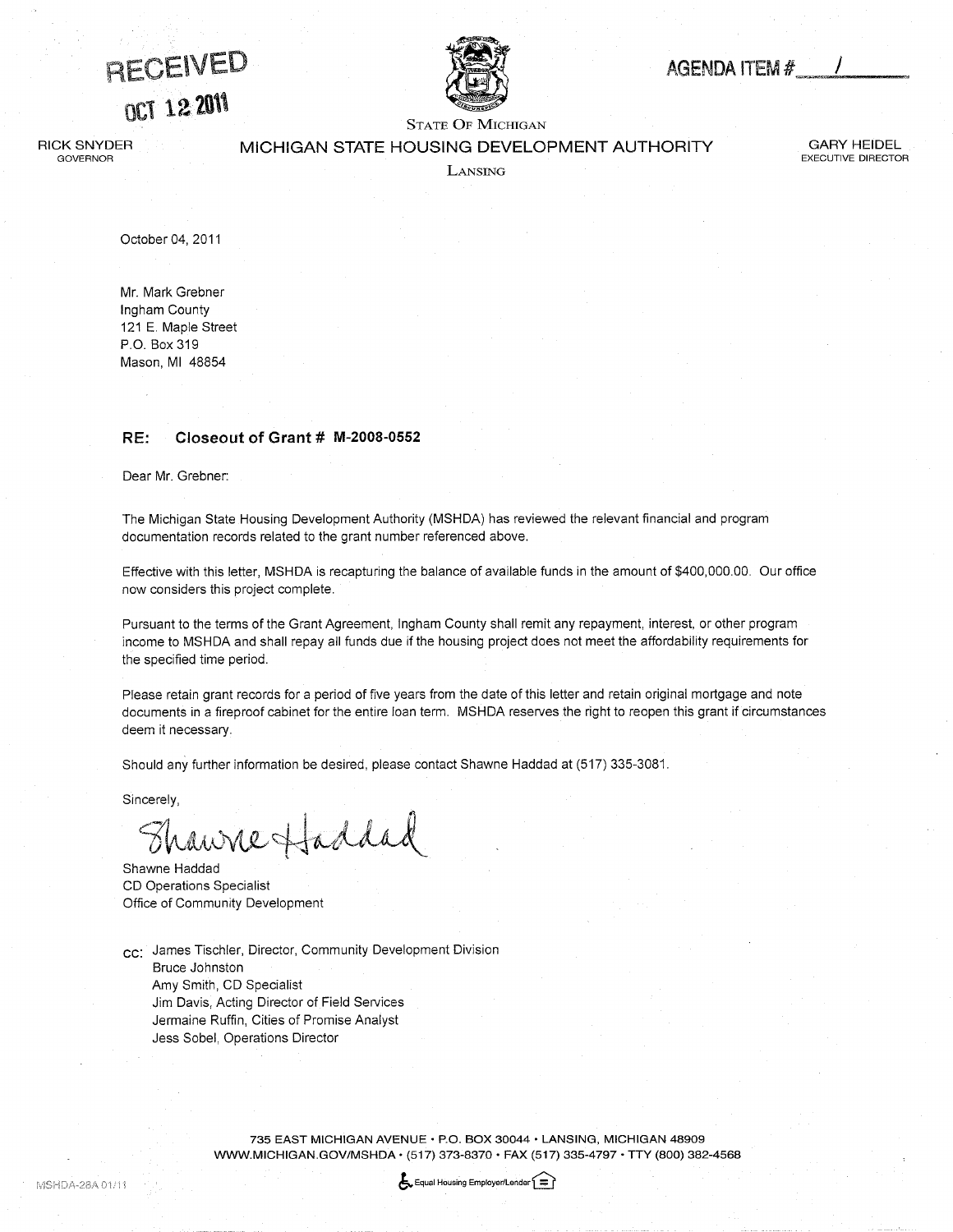# <span id="page-42-0"></span> $A 49/10 - 11 - 2011$ VAN BUREN COUNTY BOARD OF COMMISSIONERS

RESOLUTION II MOTION II REPORT OF ADMINISTRATIVE AFFAIRS COMMITTEE

#### HONORABLE BOARD OF COMMISSIONERS:

- WHEREAS, Michigan counties provide crucial services on behalf of state government, as evidenced by the delivery of road patrol services, corrections, foster care, clean water, food safety, the judicial system, etc, and;
- WHEREAS, Years of declining local revenues and cuts to state revenues to counties, coupled with unfunded state mandated services have placed Michigan counties in a position of financial stress, and;
- WHEREAS, The state has a poor track record of fulfilling its' statutory promises for its share of funding for things like revenue sharing, payment in lieu of taxes (PILT), public health, Medicaid reimbursement, and county jail reimbursement, and;
- WHEREAS, Personal property tax revenue represents 8% of \$1,400,000.00 of Van Buren County's total taxable value, and;
- WHEREAS, The elimination of personal property taxes would harm a county's ability to provide mandated services to the public, and;
- WHEREAS, Michigan counties are mandated by the state to pay for the state's court system with local taxpayer dollars, and;
- WHEREAS, Michigan counties cannot continue to operate if the revenue from personal property taxes is not fully replaced with a constitutionally guaranteed revenue source, and;
- NOW, THEREFORE BE IT RESOLVED, that the Van Buren County Board of Commissioners urges the legislature and the Governor to retain the personal property tax until such time as the Vest tiente-of repeal of personal property taxes, and; Michigan vote in favor of a constitutional amendment that will fully replace the revenues lost from the
- BE IT FURTHER RESOLVED, that this resolution be distributed to the Governor, Senators Tonya Schuitmaker and John Proos, Representative Aric Nesbitt, and the Michigan Association of Counties for the their consideration and action.

Signed: ZH2L

Date: October 11, 2011

MOTION BY: HAMSOM SECONDED BY: HAMMON

# FOR CLERK'S USE ONLY RECEIVE



ACT 13 2011

**NOT CARRIED II** 

**MGHAM COUNTY CLEAR**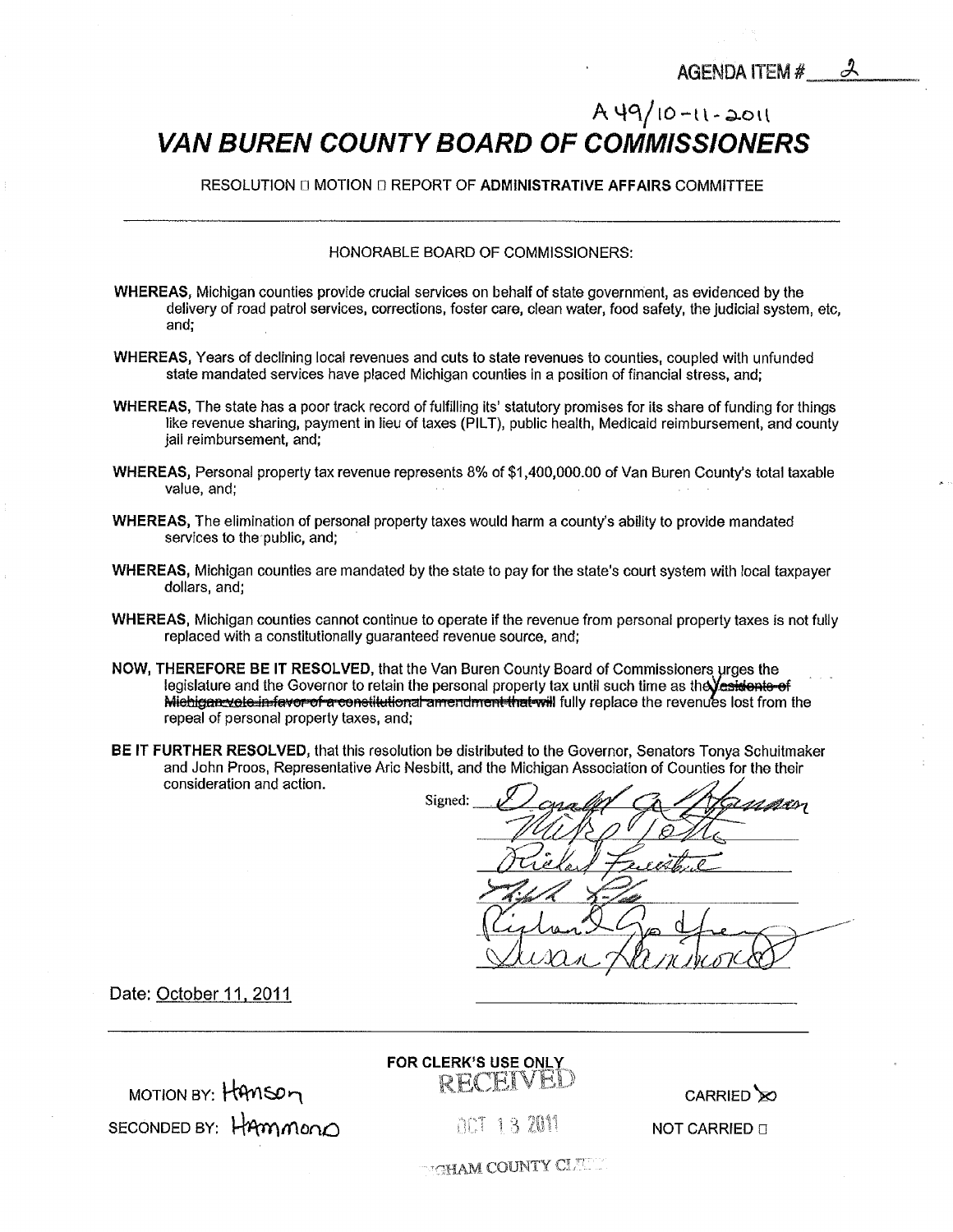

<span id="page-43-0"></span>

## STATE OF MICHIGAN DEPARTMENT OF ENVIRONMENTAL QUALITY Lansing



October 11, 2011

Dear Interested Party:

Pursuant to Act 451, Section 5511, the Michigan Department of Environmental Quality, Air Quality Division's Pending New Source Review Application Report is enclosed. This report lists all of the pending applications submitted for sources within your county.

The Pending New Source Review Applications Report includes the following information: county, city, date received, applicant's name, site address, application permit number, and brief description of the nature of the source or process.

This report will be sent to you on a monthly basis unless you request that your name be deleted from our mailing list. Please note that this information is updated weekly and is also available on the Internet. A query is accessible on the Permits page at the following address: http://www.deq.state.mi.us/aps. Click on "NSR Pending Application Query," select the county name from the drop down list, then click the "Submit Query" button. You may obtain information on sources located in neighboring counties by accessing the above query or by contacting me.

Thank you for your interest in this matter.

Sincerely,

Sue Thelen Permit Section Air Quality Division 517-373-7068

**Enclosure** 

RECEIVED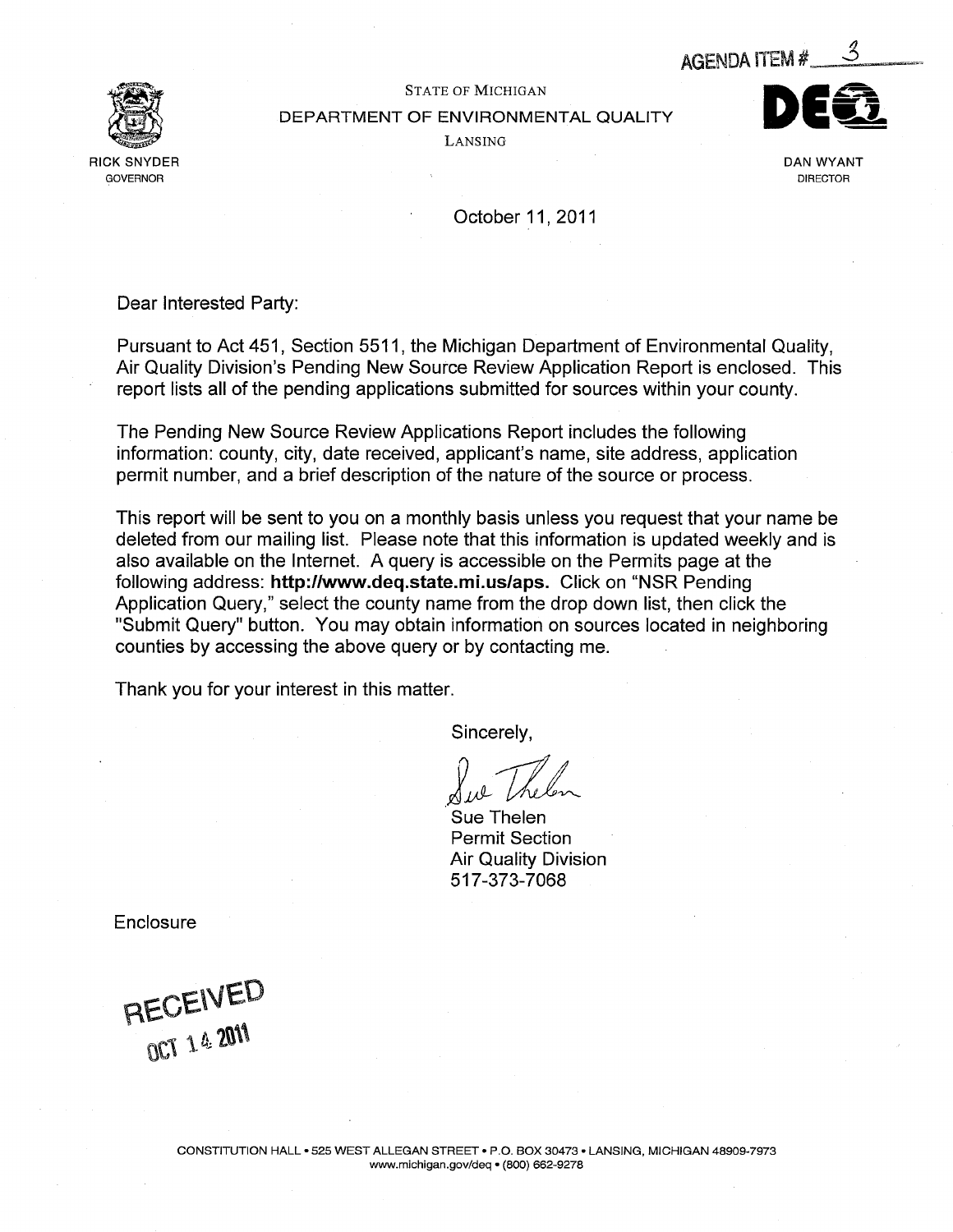| District: Lansing |                          |                                                                  |                                          |                      |                                |
|-------------------|--------------------------|------------------------------------------------------------------|------------------------------------------|----------------------|--------------------------------|
| EATON<br>County   | <b>LANSING</b><br>섭<br>히 | 8/28/2009 LANSING BOARD OF<br><b>Received Applicant</b><br>WATER | 3725 S CANAL ROAD<br><b>Site Address</b> | Permit No.<br>220-09 | COAL FIRED BOILER<br>Equipment |
| GENESEE           | <b>NITE</b>              | 5/13/2009 DELPHI AUTOMOTIVE<br>SYSTEMS                           | 1300 N DORT HIGHWAY 132-09               |                      | EMISSION UNITS                 |
| GENESEE           | <b>TNLI</b>              | 11/19/2009 GENESEE POWER<br>STATION                              | G-5310 NORTH DORT<br>HIGHWAY             | 265-06B              | EXTENSION OF TRIAL BURN        |
| GRATIOT           | ALMA                     | 9/1/2011 IAC ALMA, LLC                                           | 1965 WILLIAMS RD                         | 170-79E              | REMOVE THREE EMISSION UNITS    |
| NGHAM             | EAST LANSING             | 2/11/2011 MICHIGAN STATE<br><b>JNIVERSITY</b>                    | 65 SERVICE ROAD                          | 25-11                | USE OF BIOFUEL                 |
| APEER             | METAMORA                 | 1/1/1980 METAMORA PRODUCTS 4057 SOAK ST                          |                                          | 48-80F               |                                |
| APEER             | METAMORA                 | PRODUCTS CORP<br>1/1/1980 METAMORA                               | 4057 S OAK ST                            | 48-80F               |                                |
| LIVINGSTON        | BRIGHTON                 | 10/20/2009 BATTERY SOLUTIONS<br>$\frac{6}{5}$                    | 7266 KENSINGTON<br>ROAD                  | 248-09               | GRIND DRY CELL BATTERIES       |
| <b>LIVINGSTON</b> | <b>BRIGHTON</b>          | 10/7/2011 HEAVENLY ACRES PET<br>CREMATION                        | 4369 S OLD US-23                         | 231-09A              | PET CREMATORY                  |
|                   |                          |                                                                  |                                          |                      |                                |

**MDEQ Air Quality Pending Permit to Install Applications** 

Printed Tuesday, October 11, 2011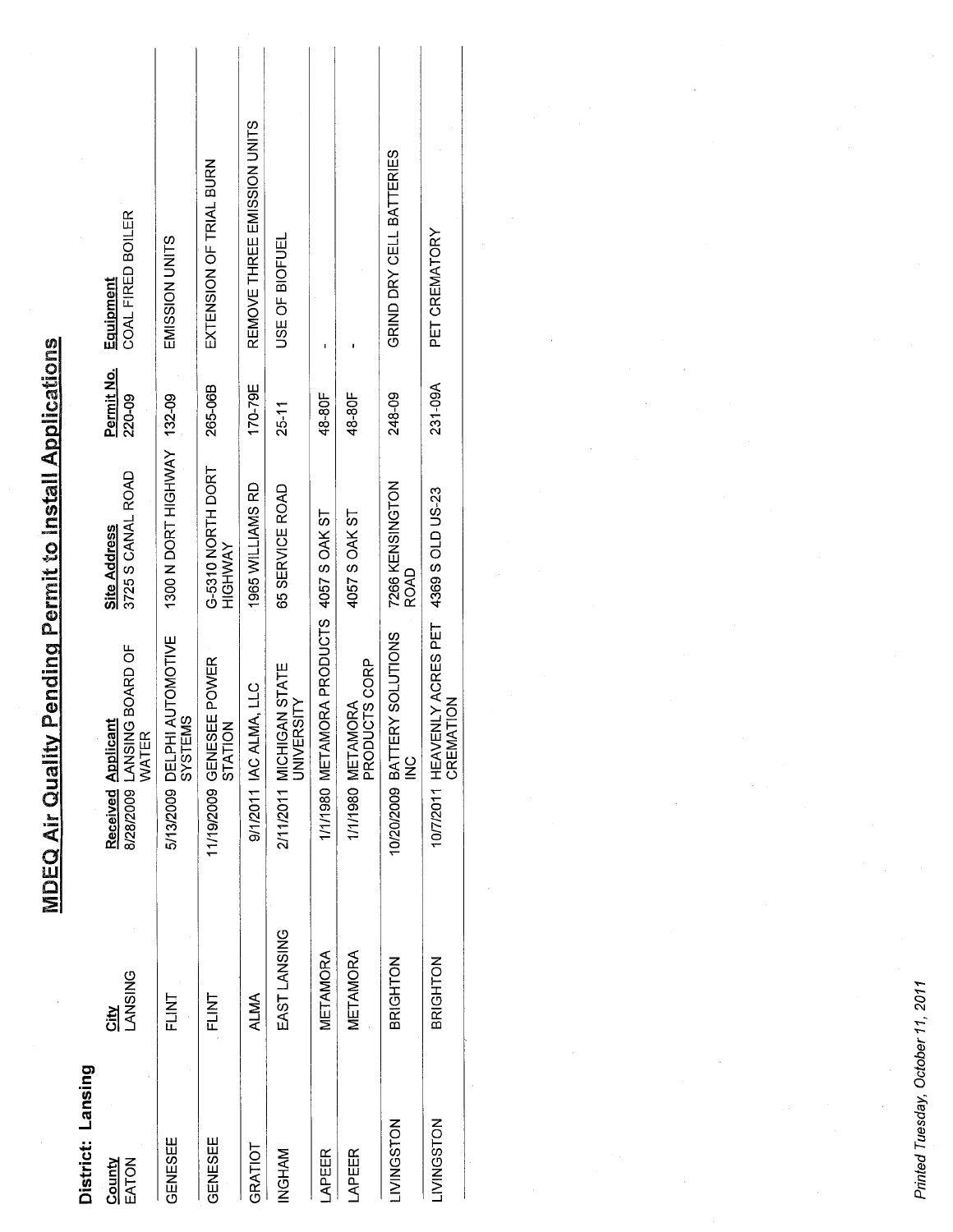<span id="page-45-0"></span>

VIRG BERNERO, MAYOR

# Department of Planning and Neighborhood Development

316 N. CAPITOL AVENUE ● LANSING, MI 48933-1236 ● (517) 483-4066 ● FAX: (517) 483-6036

Planning Office 316 N. CAPITOL AVE., SUITE D-1

## CITY OF LANSING PLANNING BOARD NOTICE OF PUBLIC HEARING 6:30 p.m. Wednesday, November 9, 2011 South Side Community Center Community Room, 5325 Wise Road, Lansing, Ml

#### DESIGN LANSING COMPREHENSIVE PLAN

The Lansing Planning Board will hold a public hearing on Wednesday, November 9, 2011, at 6:30 p.m. in the South Side Community Center Community Room, 5825 Wise Road, Lansing, MI, to consider the adoption of the proposed Design Lansing Comprehensive Plan. Copies of the proposed Plan are available on the web at: http://www.lansingmi.gov/pnd/planning/design\_lansing.isp.

This public hearing is being conducted in accordance with Section 43(1) of the Michigan Planning Enabling Act (P.A. 33 of 2008), as amended.

For more information regarding the proposed Plan, please contact Bill Rieske at the Lansing Planning Office, at 483-4066, on Monday through Thursday, between 8 a.m. and 5 p.m.

If you are interested in this matter, please attend the public hearing, or send a representative. Written comments will be accepted between 8 a.m. and 5 p.m. on City business days if received by the Planning Office before 5 p.m. on Monday, November 7, 2011, at the Lansing Planning Office, Department of Planning and Neighborhood Development, 316 N. Capitol Ave., Lansing, Ml 48933-1236, or if submitted by e-mail to brieske@lansingmi.gov by that date and time.

Bill Rieske, AICP Asst. Planning Manager

# **RECEIVED** oct 20 2011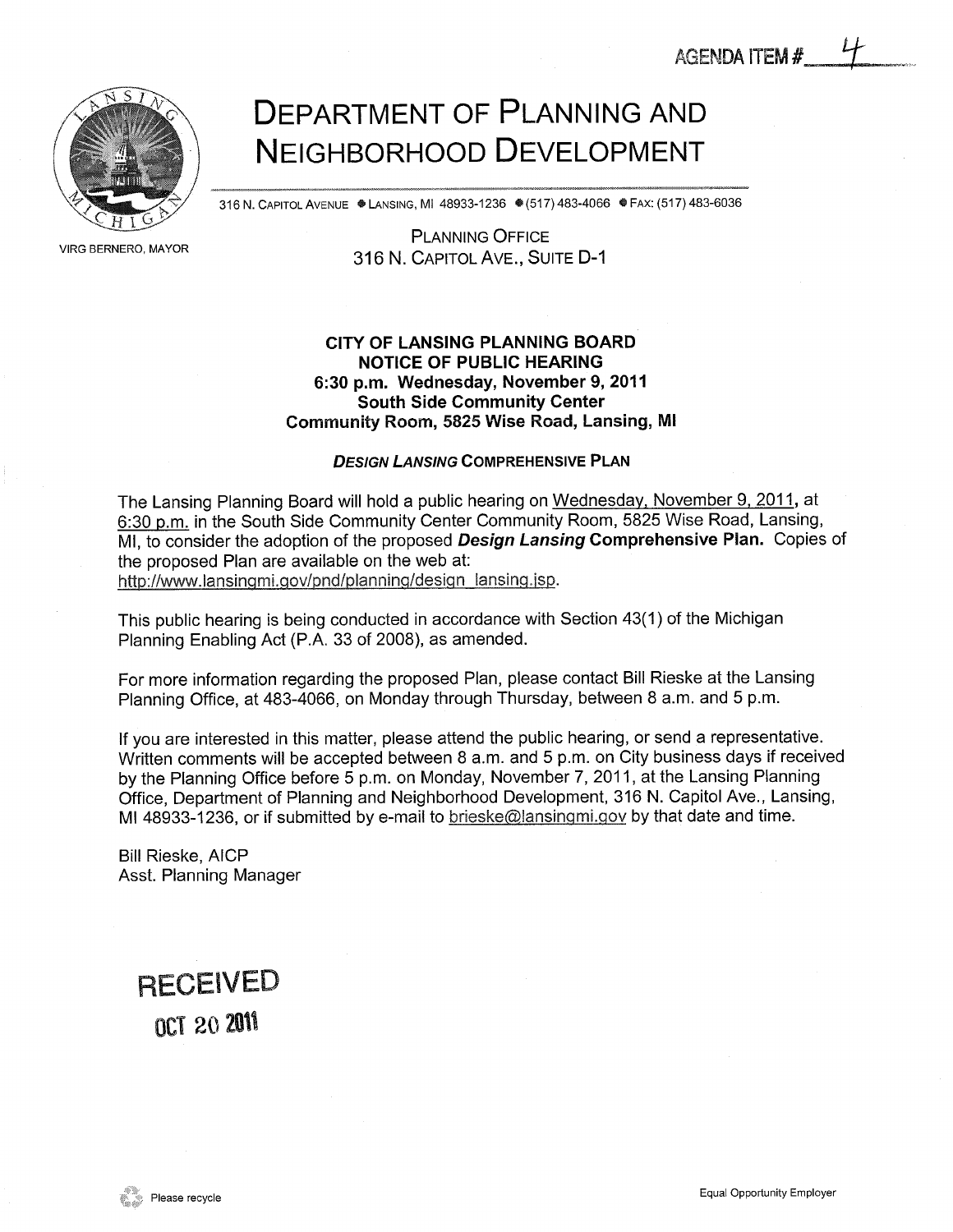<span id="page-46-0"></span>Introduced by Commissioners Vickers, Schafer, Dragonetti and Dougan of the:

# INGHAM COUNTY BOARD OF COMMISSIONERS

# **RESOLUTION ASKING FOR SHIRLEY RODGERS TO RESIGN FROM THE INGHAM COUNTY ROAD COMMISSION**

## **RESOLUTION #11-**

WHEREAS, there has been considerable controversy relative to the Ingham County Road Commission; and

WHEREAS, most has centered around the conduct of Chairperson Shirley Rodgers; and

WHEREAS, Ingham County has a very clear and progressive Ethics Policy forbidding the same; and

WHEREAS, there is a State law that allows for the removal; and

WHEREAS, the conduct of Shirley Rodgers is not reflective of the sentiment and expectations of the County. the service area, State law or Ingham County appointees.

THEREFORE BE IT RESOLVED, that the Ingham County Board of Commissioners, hereby asks Shirley Rodgers to resign immediately.

BE IT FURTHER RESOLVED, that in the event she does not resign the Ingham County Board of Commissioners will proceed with legal action to force the resignation in compliance with State law.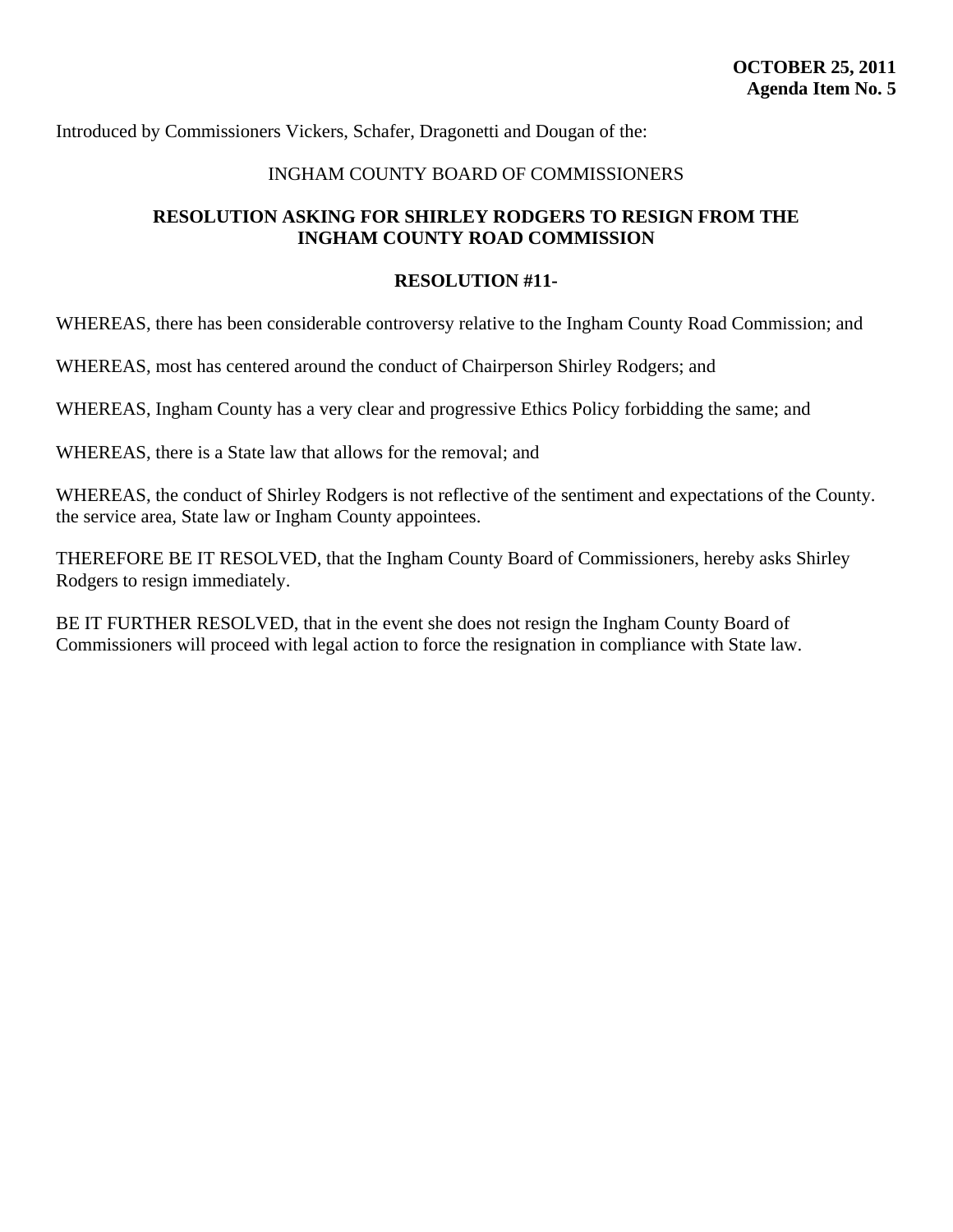<span id="page-47-0"></span>Introduced by the County Services Committee of the:

## INGHAM COUNTY BOARD OF COMMISSIONERS

# **RESOLUTION MAKING AN APPOINTMENT TO THE WOMEN'S COMMISSION**

#### **RESOLUTION #11-**

WHEREAS, a vacancy exists on the Ingham County Women's Commission; and

WHEREAS, the County Services Committee interviewed individuals interested in serving on this Commission.

THEREFORE BE IT RESOLVED, that the Ingham County Board of Commissioners hereby appoints

Valerie Keefe, 566 Hunter Boulevard, Lansing, 48910

to the Ingham County Women's Commission to a term expiring December 31, 2013.

**COUNTY SERVICES: Yeas:** De Leon, Copedge, Celentino, Schor, Vickers, Dragonetti **Nays**: None **Absent:** None **Approved 10/18/11**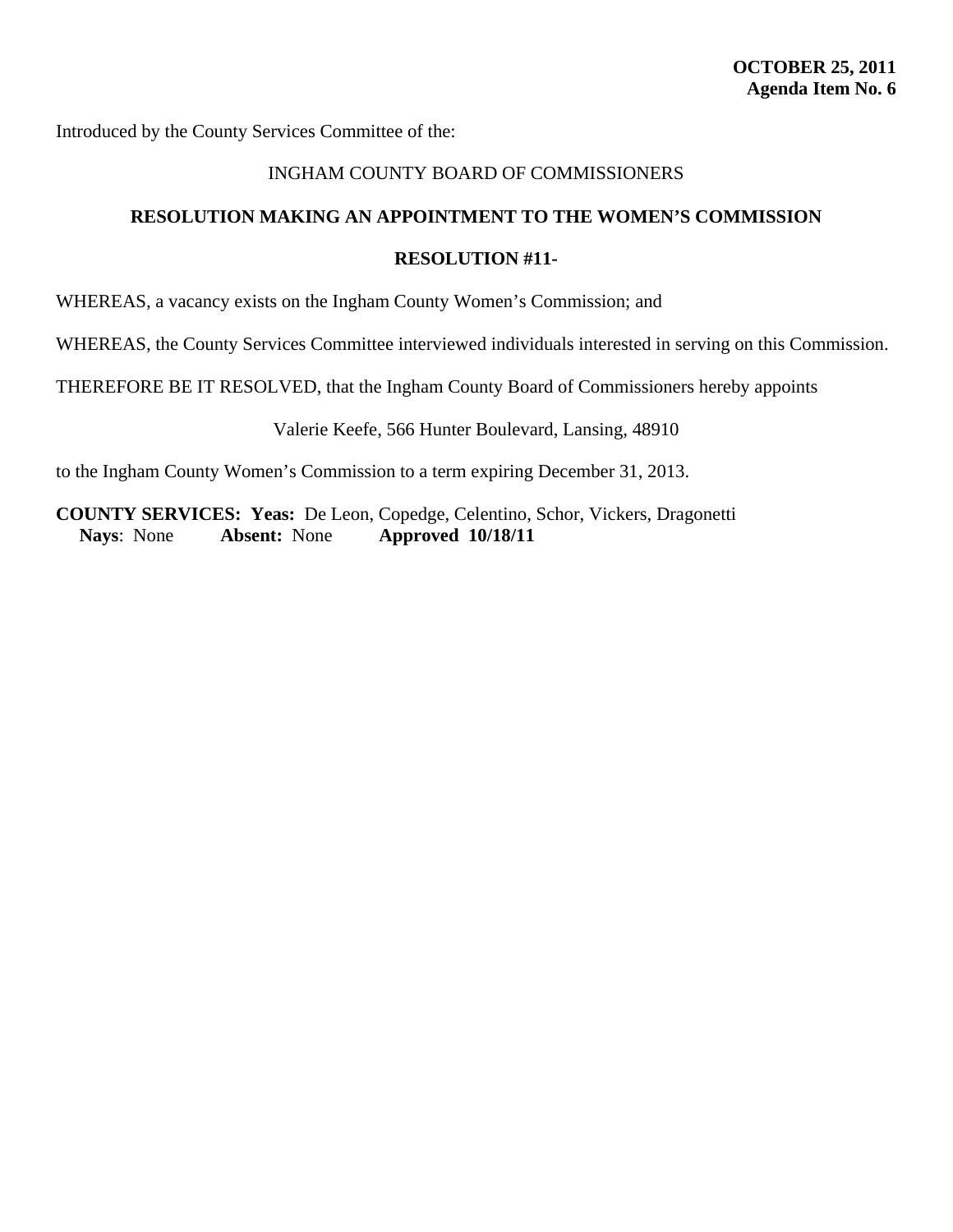# INGHAM COUNTY BOARD OF COMMISSIONERS

# <span id="page-48-0"></span>**RESOLUTION TO TRANSFER ALL UNSOLD TAX REVERTED PROPERTIES REJECTED BY LOCAL UNITS TO THE INGHAM COUNTY LAND BANK FAST TRACK AUTHORITY**

#### **RESOLUTION #11-**

WHEREAS, the Land Bank Fast Track Act, 2003 PA 258, being MCL 124.751 *et seq.*, ("the Act") establishes the State Land Bank Fast Track Authority; and

WHEREAS, the Ingham County Treasurer, with the Ingham County Board of Commissioners' approval, has entered into an intergovernmental agreement with the State Land Bank Fast Track Authority under the Act to form an Ingham County Land Bank Fast Track Authority; and

WHEREAS, tax reverted property not previously sold by the Ingham County Treasurer, acting as the foreclosing governmental unit (FGU), shall be transferred to the city, village, or township in which the property is located, except those parcels of property to which the city, village or township has objected to in accordance with 1999 PA 123, MCL 211.78M(6); and

WHEREAS, parcels rejected by a city, village or township become the property of Ingham County; and

WHEREAS, the Land Bank was established to assist in the strategic disposition of tax reverted property; and

WHEREAS, local units are encouraged to object so the parcels stay with the County for disposition by the Land Bank.

THEREFORE BE IT RESOLVED, that the County Board of Commissioners authorizes the Controller/Administrator to take appropriate action to transfer all rejected property to the Land Bank.

BE IT FURTHER RESOLVED, that this Resolution shall be renewed annually.

BE IT FURTHER RESOLVED, that the Ingham County Board of Commissioners authorizes the Board Chairperson and the County Clerk to sign any necessary documents that are consistent with this resolution and approved as to form by the County Attorney.

**COUNTY SERVICES: Yeas:** De Leon, Copedge, Celentino, Schor, Vickers, Dragonetti **Nays**: None **Absent:** None **Approved 10/18/11**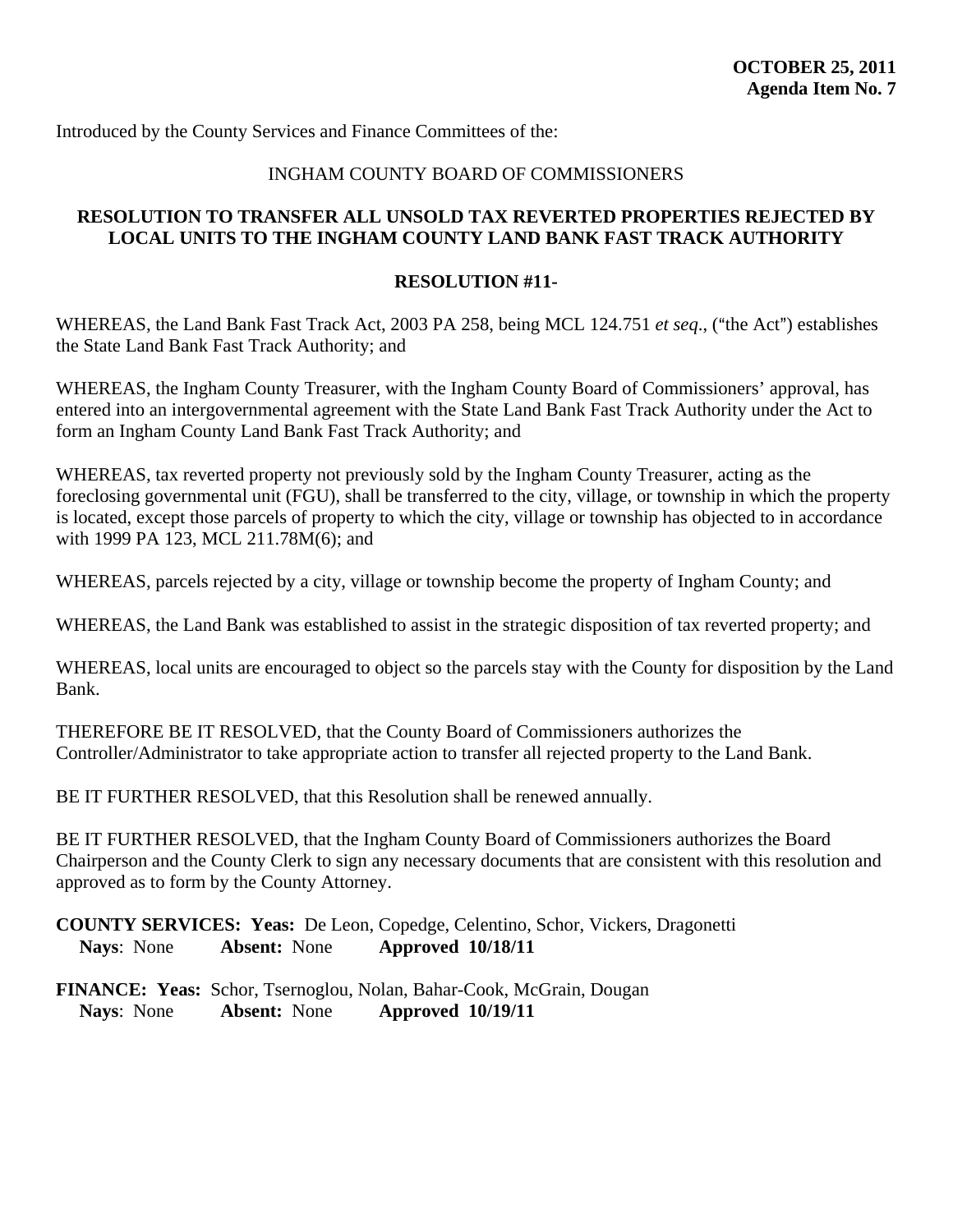## INGHAM COUNTY BOARD OF COMMISSIONERS

# <span id="page-49-0"></span>**RESOLUTION TO ENTER INTO A SETTLEMENT AGREEMENT TO RESOLVE PENDING LITIGATION, AND TO AUTHORIZE THE SIGNING OF DOCUMENTS TO SETTLE PENDING LITIGATION**

## **RESOLUTION #11-**

WHEREAS, in 2009, Ingham County, together with Genesee, Calhoun and Saginaw Counties, filed a lawsuit in the Ingham County Circuit Court against Hotels.com and several other online travel agencies, Ingham Circuit Court Case No. 09-265-CZ, for the collection of unpaid hotel and motel accommodations taxes; and

WHEREAS, on August 17, 2011, the parties to the litigation negotiated a proposed settlement, which has been reduced to writing in a Settlement Agreement; and

WHEREAS, the proposed Settlement Agreement requires the formal approval of each of the Plaintiff Counties; and

WHEREAS, legal counsel for the County recommends entry into the Settlement Agreement; and

WHEREAS, the Ingham County Board of Commissioners and the Ingham County Treasurer desire to settle the pending litigation by approval of and entry into the Settlement Agreement.

THEREFORE BE IT RESOLVED, that the Ingham County Board of Commissioners hereby approves entry into the Settlement Agreement as recommended by legal counsel.

BE IT FURTHER RESOLVED, that the Chairperson of the Board of Commissioners, the County Clerk, and the County Treasurer are authorized to sign the Settlement Agreement, on behalf of Ingham County, upon review and approval by legal counsel.

BE IT FURTHER RESOLVED, that upon the entry by all parties into the Settlement Agreement, legal counsel is authorized to enter into a Stipulation to Dismiss and sign any other necessary documentation to finally resolve the pending litigation.

BE IT FURTHER RESOLVED, that the proceeds be deposited into the Hotel Motel Tax Fund.

**COUNTY SERVICES: Yeas:** De Leon, Copedge, Celentino, Schor, Vickers, Dragonetti **Nays**: None **Absent:** None **Approved 10/18/11**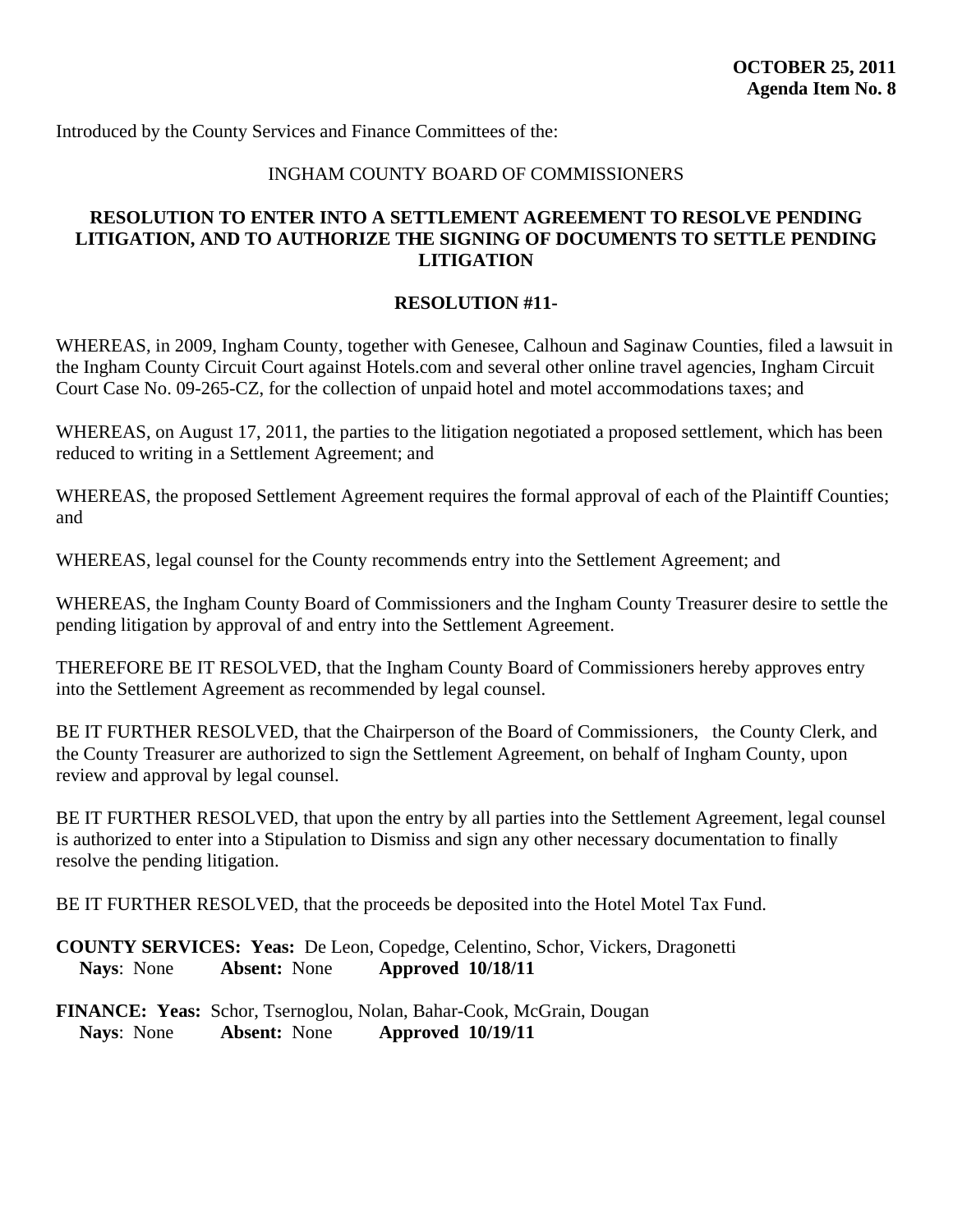# INGHAM COUNTY BOARD OF COMMISSIONERS

# <span id="page-50-0"></span>**RESOLUTION TO ACCEPT THE RECOMMENDATION OF THE INGHAM COUNTY HEALTH CARE COALITION FOR EMPLOYEE BENEFITS FOR 2012 AND AUTHORIZING LETTERS OF AGREEMENT WITH BARGAINING UNITS**

## **RESOLUTION #11-**

WHEREAS, the Ingham County Health Care Coalition investigated various plan designs and options for the County's health care plan for 2012; and

WHEREAS, after finishing it's review the Health Care Coalition does not recommend making any benefit or health insurance provider changes for 2012; and

WHEREAS, the benchmark used to determine the employee's contribution rate is recommended to be increased 2% from the amount used in 2011 in accordance with historical practice; and

WHEREAS, the change in the employee contribution level changed the requirements under Federal Health Reform Act resulting in the County no longer being eligible for grandfather status; and

WHEREAS, Governor Snyder recently signed into law Public Act 152 of 2011, which places limits on public employer's contributions towards their employee's health benefits; and

WHEREAS, based on the 2012 health insurance options recommended by the Health Care Coalition, the County will not be in compliance with the dollar caps established in Section 3 of Public Act 152 of 2011; and

WHEREAS, Section 4 of Public Act 152 of 2011 authorizes a public entity, by a majority vote of their board, to alternatively comply with the Act using a statutory percentage limit; and

WHEREAS, Section 4 requires that an employer's share of the costs for medical benefits shall not exceed 80% of the total medical benefit plan coverage costs; and

WHEREAS, based on current enrollment and the provider rates presented to the Health Care Coalition, Ingham County would be in compliance with Section 4 of PA 152 in 2012; and

WHEREAS, in the event the County is projected to exceed the 80% employer cost limitation provided in Section 4 of Public Act 152 of 2011, the County Controller shall notify the Health Care Coalition; and

WHEREAS, it is the intent of the Board of Commissioners that the County make continued progress to comply with all sections of Public Act 152.

THEREFORE BE IT RESOLVED, that the Ingham County Board of Commissioner approves the Letters of Understandings regarding the recommendations of the Health Care Coalition for 2012 health insurance options.

BE IT FURTHER RESOLVED, that the Board Chairperson is authorized to sign the said letters on behalf of the County, contingent upon final approval of the bargaining units.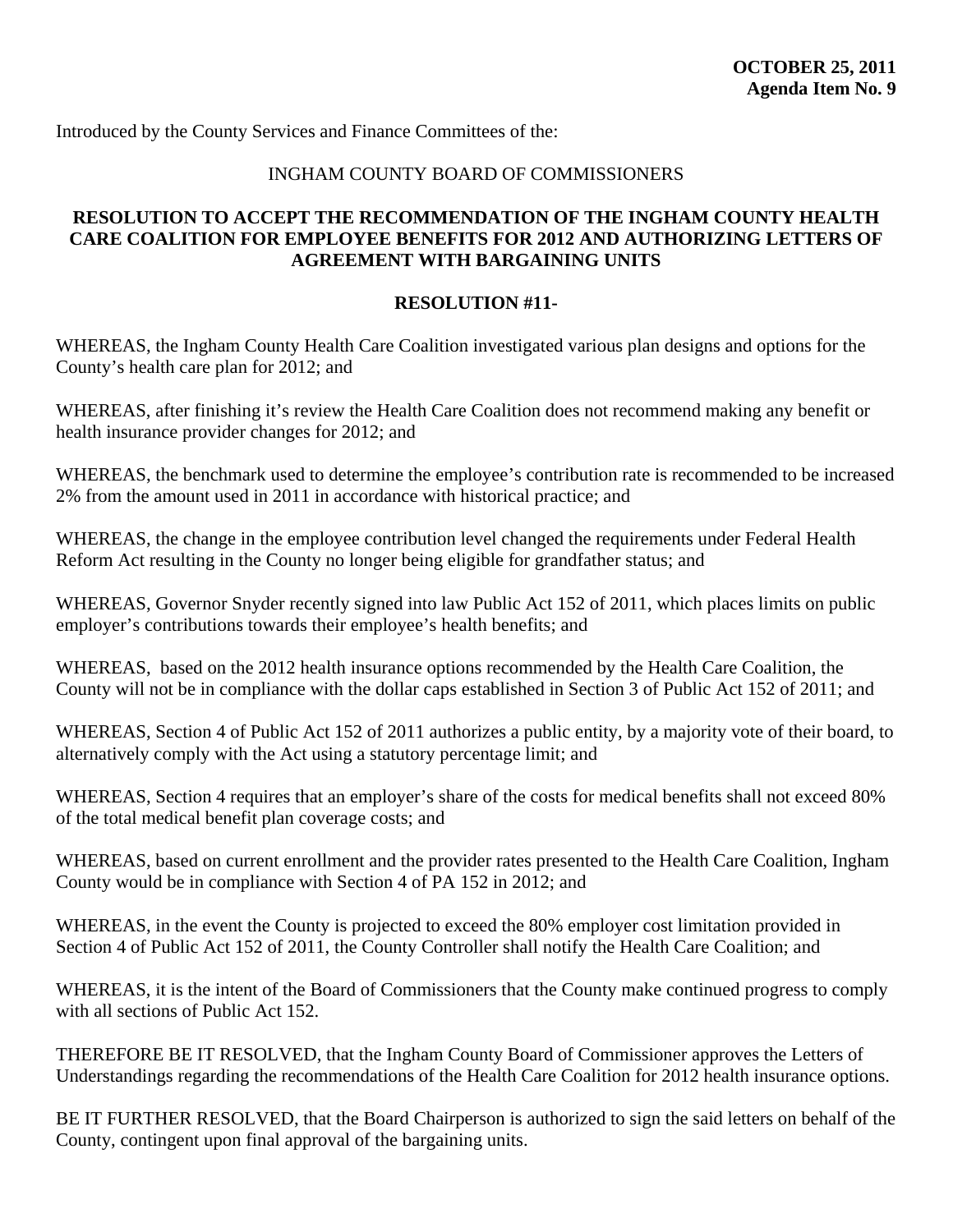BE IT FURTHER RESOLVED that the County will provide the recommended health insurance benefits to the Managerial and Confidential Employees effective January 1, 2012.

BE IT FURTHER RESOLVED, that the Managerial/Confidential Personnel Manual shall be updated to incorporate the revised Health Insurance Plan.

BE IT FURTHER RESOLVED, that the County will pay the portion of the premium which results from the change in the grandfather status.

BE IT FURTHER RESOLVED, that the Ingham County Board of Commissioners hereby elects to comply with Section 4 of Public Act 152 of 2011 for the 2012 medical benefit plan coverage year instead of the requirements of Section 3 in that same Act.

BE IT FURTHER RESOLVED, that the County Controller/Administrator shall ensure that the employer's share of the medical benefit plan premiums for each individual elected county official does not exceed 80%.

BE IT FURTHER RESOLVED, that the Board Chairperson and County Clerk are authorized to sign the appropriate documents after review by the County Attorney.

**COUNTY SERVICES: Yeas:** De Leon, Copedge, Celentino, Schor, Vickers, Dragonetti **Nays**: None **Absent:** None **Approved 10/18/11**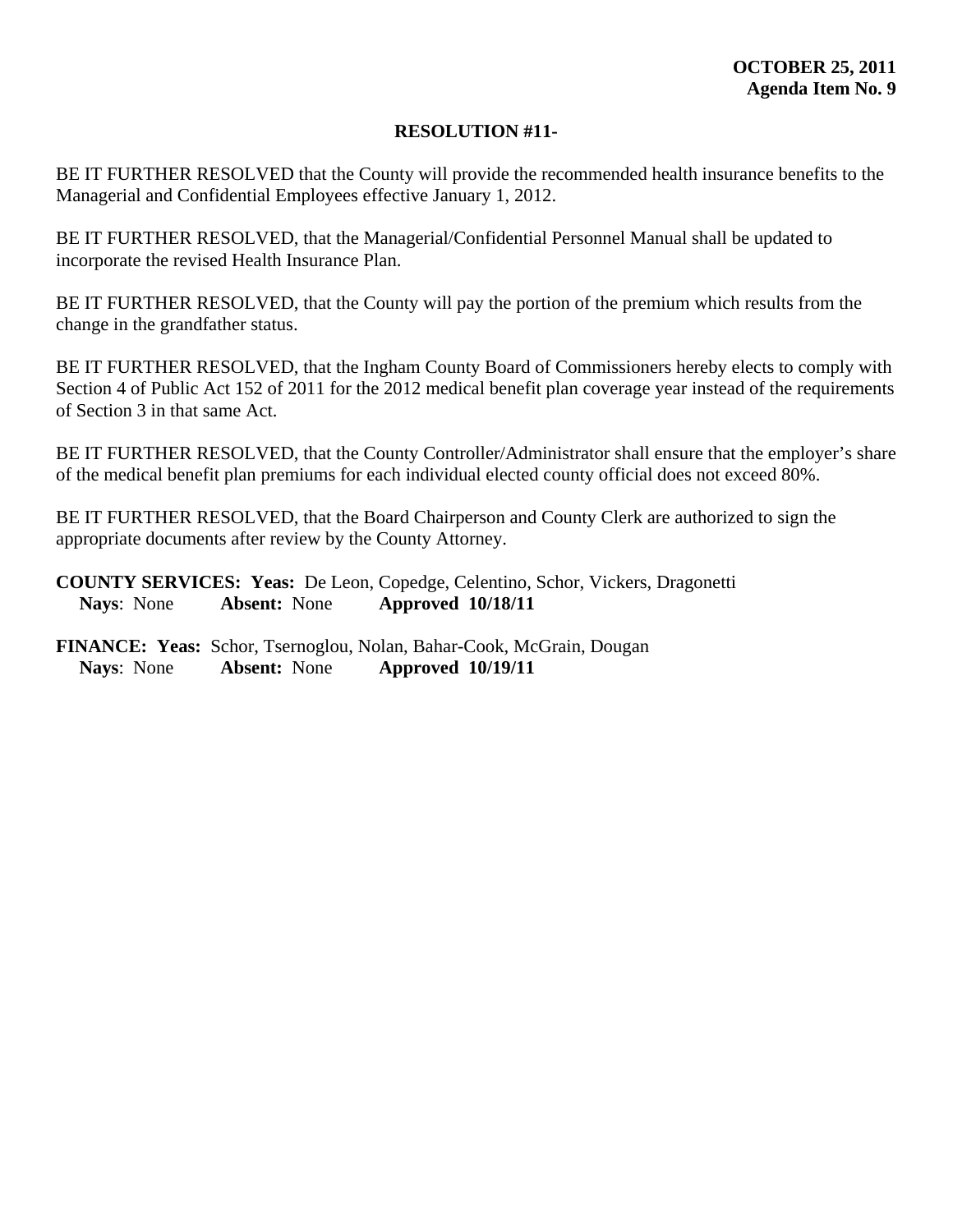<span id="page-52-0"></span>Introduced by the Finance Committee of the:

## INGHAM COUNTY BOARD OF COMMISSIONERS

# **RESOLUTION AUTHORIZING AN INCREASE IN ADMISSION RATES FOR THE POTTER PARK ZOO**

## **RESOLUTION #11-**

WHEREAS, Potter Park Zoo staff has researched zoo admission fees, using other zoos for comparison purposes and the fee changes noted below will continue to put the Potter Park Zoo in a favorable position relative to Detroit Zoo, Binder Park Zoo, and John Ball Zoo entry fees; and

WHEREAS, it is anticipated that the fee changes will provide an estimated \$90,000 in funding for the Potter Park Zoo and are deemed necessary to provide adequate funding for the Potter Park Zoo operations in order to offset rising costs and decreased millage amounts being collected; and

WHEREAS, the children's ages for admission will change from 3-16 to 3-12 years of age, as is common at other zoos and the Resident Adult, Non-Resident Adult, and Children (ages 3-12) admission rates will increase in the proposed fee structure.

THEREFORE BE IT RESOLVED, that the Board of Commissioners approves adoption of the following fee structure for admission to the Potter Park Zoo, effective January 1, 2012.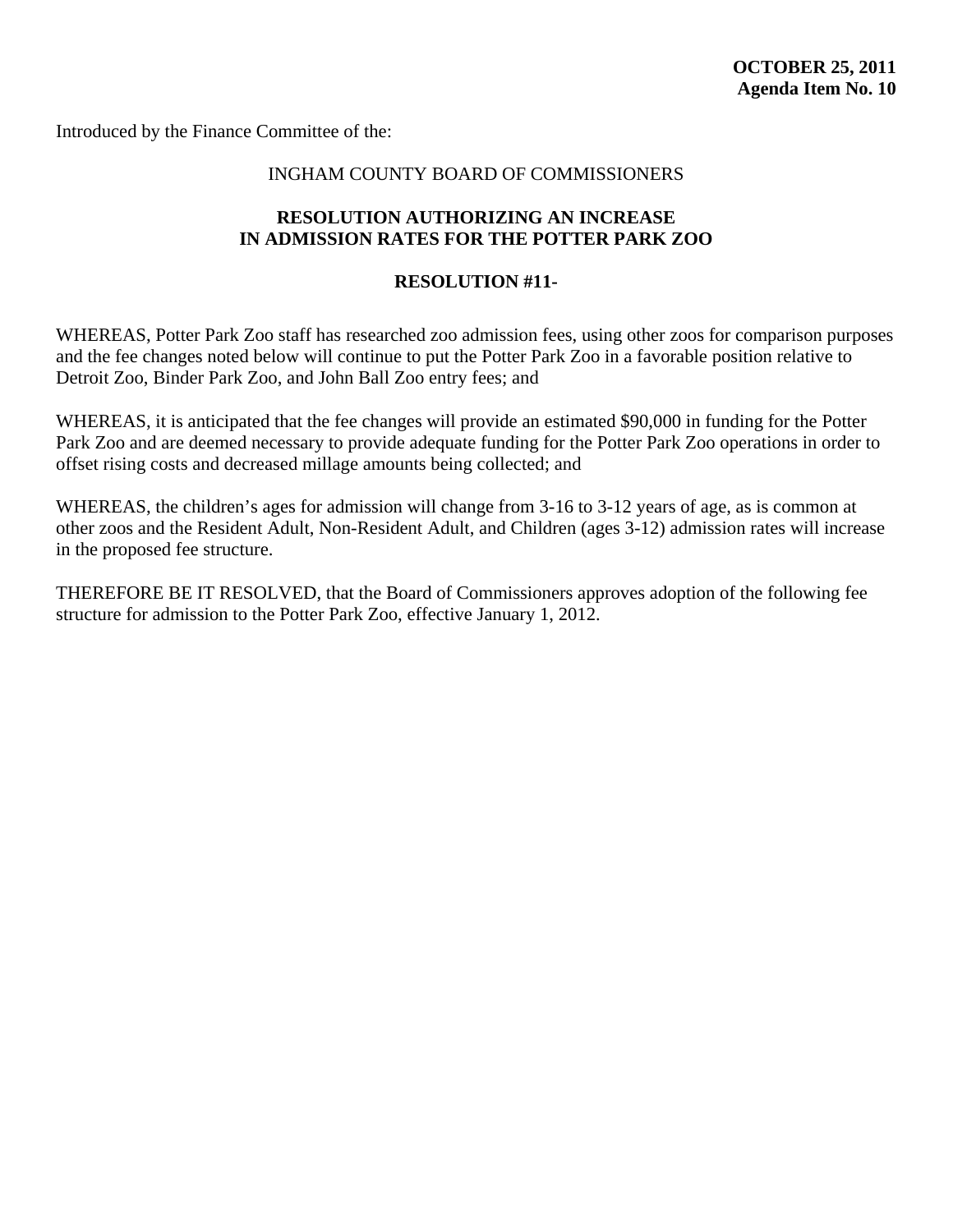|                                                                                                                                                                                                                          | <b>Current Fee</b>                 | 2012 Adopted Fee                     |
|--------------------------------------------------------------------------------------------------------------------------------------------------------------------------------------------------------------------------|------------------------------------|--------------------------------------|
| <b>PARKING FEES</b>                                                                                                                                                                                                      |                                    |                                      |
| Resident                                                                                                                                                                                                                 | \$3                                | Same                                 |
| Non-Resident                                                                                                                                                                                                             | $\overline{\$5}$                   | Same                                 |
| <b>Resident Annual</b>                                                                                                                                                                                                   | \$30                               | Same                                 |
| Non-Resident Annual                                                                                                                                                                                                      | \$40                               | Same                                 |
| <b>School Bus</b>                                                                                                                                                                                                        | Free                               | Same                                 |
| <b>ADMISSION FEES</b>                                                                                                                                                                                                    |                                    |                                      |
| <b>Resident Adult</b>                                                                                                                                                                                                    | \$4                                | $\overline{\$5}$                     |
| Non-Resident Adult                                                                                                                                                                                                       | \$10                               | $\overline{$13}$                     |
| <b>Resident Senior</b>                                                                                                                                                                                                   | $\overline{\$3}$                   | Same                                 |
| Non-Resident Senior                                                                                                                                                                                                      | \$8                                | Same                                 |
| Children (ages 3-16)                                                                                                                                                                                                     | \$2 (Age 3-16)                     | \$2 (Age 3-16)                       |
| Children under 3                                                                                                                                                                                                         | Free                               | Same                                 |
| Resident - Mondays                                                                                                                                                                                                       | \$1 off                            | Same                                 |
| Annual Free Day                                                                                                                                                                                                          | <sup>1st</sup> Saturday of October | Same                                 |
| All schools in the Ingham County School District,<br>(ICSD), non-profit Ingham County Schools on<br>classroom field trips and non-profit pre-schools                                                                     | Free                               | Same                                 |
| Non Education Group Rates - 20 or more individuals -<br>group payment required<br><b>Resident Adults</b><br><b>Resident Seniors</b><br>Children (ages 3-16)<br><b>Non-Resident Adults</b><br><b>Non Resident Seniors</b> | \$3<br>\$2<br>\$1<br>\$9<br>\$7    | Same<br>Same<br>Same<br>Same<br>Same |
| Self Guided School Field Trip – pre-pay three weeks in<br>advance<br><b>Resident Adults</b><br><b>Resident Seniors</b><br>Children (ages 3-16)<br><b>Non-Resident Adults</b><br>Non Resident Seniors                     | \$3<br>\$2<br>\$1<br>\$9<br>\$7    | Same<br>Same<br>Same<br>Same<br>Same |
| November - February<br>* with the exception of the Wonderland of Lights event                                                                                                                                            | Free                               | Same                                 |

# **COUNTY SERVICES: Yeas:** None

**Nays**: De Leon, Copedge, Celentino, Schor, Vickers, Dragonetti **Absent:** None **Failed 10/18/11** 

FINANCE: Yeas: Tsernoglou, Nolan, Bahar-Cook, McGrain<br>Nays: None Absent: Schor, Dougan Approved 10/19/11

**Absent:** Schor, Dougan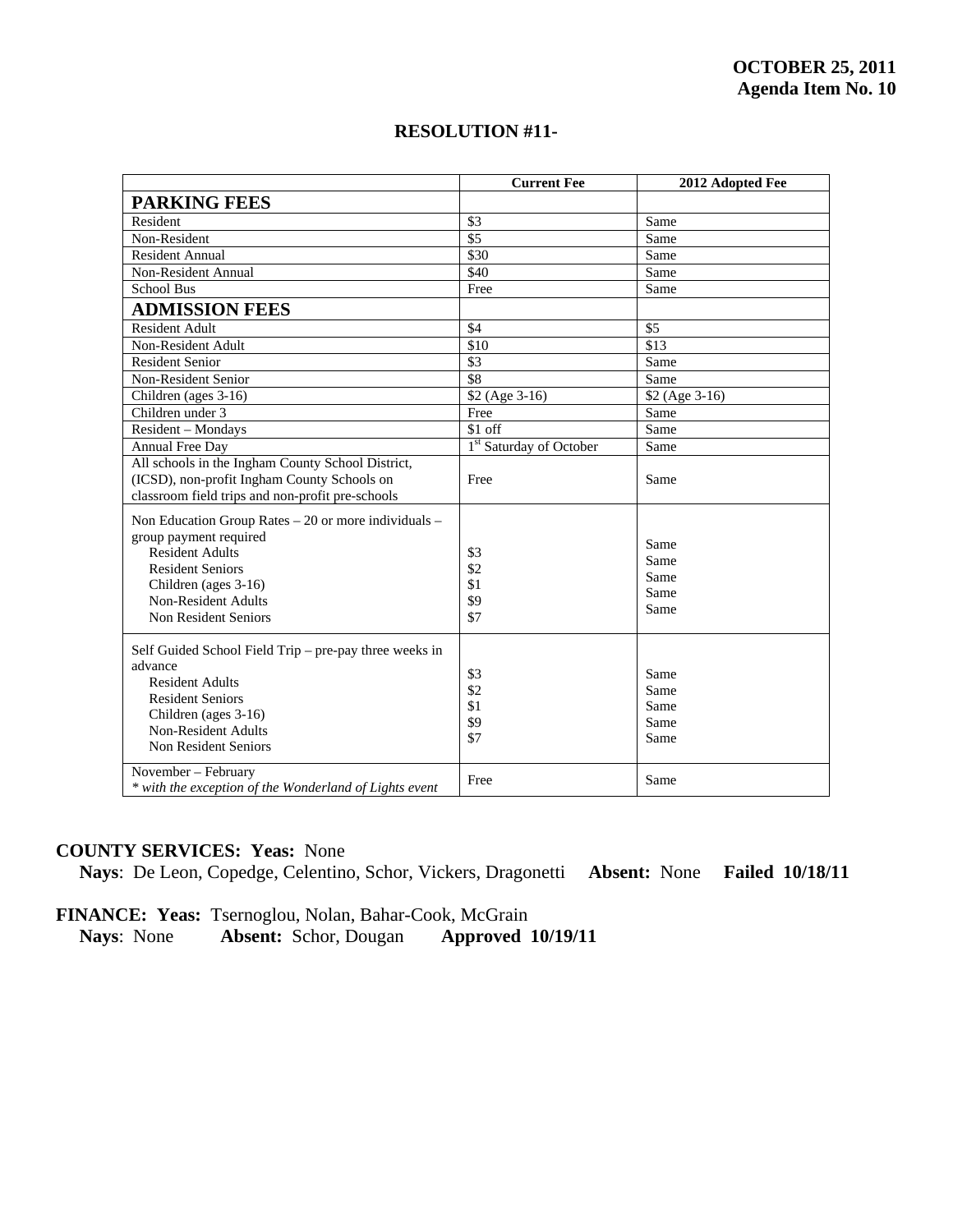<span id="page-54-0"></span>Introduced by the Finance Committee of the:

 $2011/12 350$ 

# INGHAM COUNTY BOARD OF COMMISSIONERS

# **INGHAM COUNTY 2012 GENERAL APPROPRIATIONS RESOLUTION**

# **RESOLUTION #11-**

WHEREAS, the Uniform Budgeting and Accounting Act, Public Act 621 of 1978, requires that each local unit of government adopt a balanced budget for all required funds; and

WHEREAS, county offices, the courts, county departments, and others have submitted requests for a county appropriation in the 2012 budget; and

WHEREAS, the County Controller has considered these requests and has submitted a recommended budget as required by statute and Board of Commissioners' resolution; and

WHEREAS, the various liaison committees of the Board of Commissioners have reviewed their section of the Controller's Recommended Budget and have made recommendations for approval or modification to the Finance Committee; and

WHEREAS, the Finance Committee has reviewed each liaison committees' recommendations and together with its own Strategic Planning Initiatives Fund allotment has presented a recommended balanced budget to the Board of Commissioners and to the public; and

WHEREAS, the Board of Commissioners annually adopts a balanced budget and authorizes appropriations subject to the conditions set forth in its annual General Appropriations Resolution.

THEREFORE BE IT RESOLVED, that the 2012 Ingham County Budget, as set forth in the Finance Committee Recommended Budget, dated September 14, 2011 and incorporated by reference herein, is hereby adopted on a basis consistent with Ingham County's Budget Adoption and Amendment Policies and subject to all county policies regarding the expenditure of funds and the conditions set forth in this resolution.

BE IT FURTHER RESOLVED, that the following tax levies are hereby authorized for the 2011 tax year/2012 budget year for a total county levy of 9.5463 mills, including authorized levies for General Fund operations, special purpose, and Airport Authority millage:

| 2011/12 Millage Summary                            |         |
|----------------------------------------------------|---------|
| Purpose                                            | Millage |
| <b>General Operations</b>                          | 6.3512  |
| General Operations – Indigent Veterans Support     | .0230   |
| Special Purpose - Emergency Telephone Services     | .8431   |
| Special Purpose - County-wide Transportation       | .4800   |
| Special Purpose - Juvenile Justice                 | .6000   |
| Special Purpose - Potter Park Zoo and Potter Park  | .4100   |
| Special Purpose – Farmland/Open Space Preservation | .1400   |
| Trust & Agency - Capital Region Airport Authority  | .6990   |
|                                                    |         |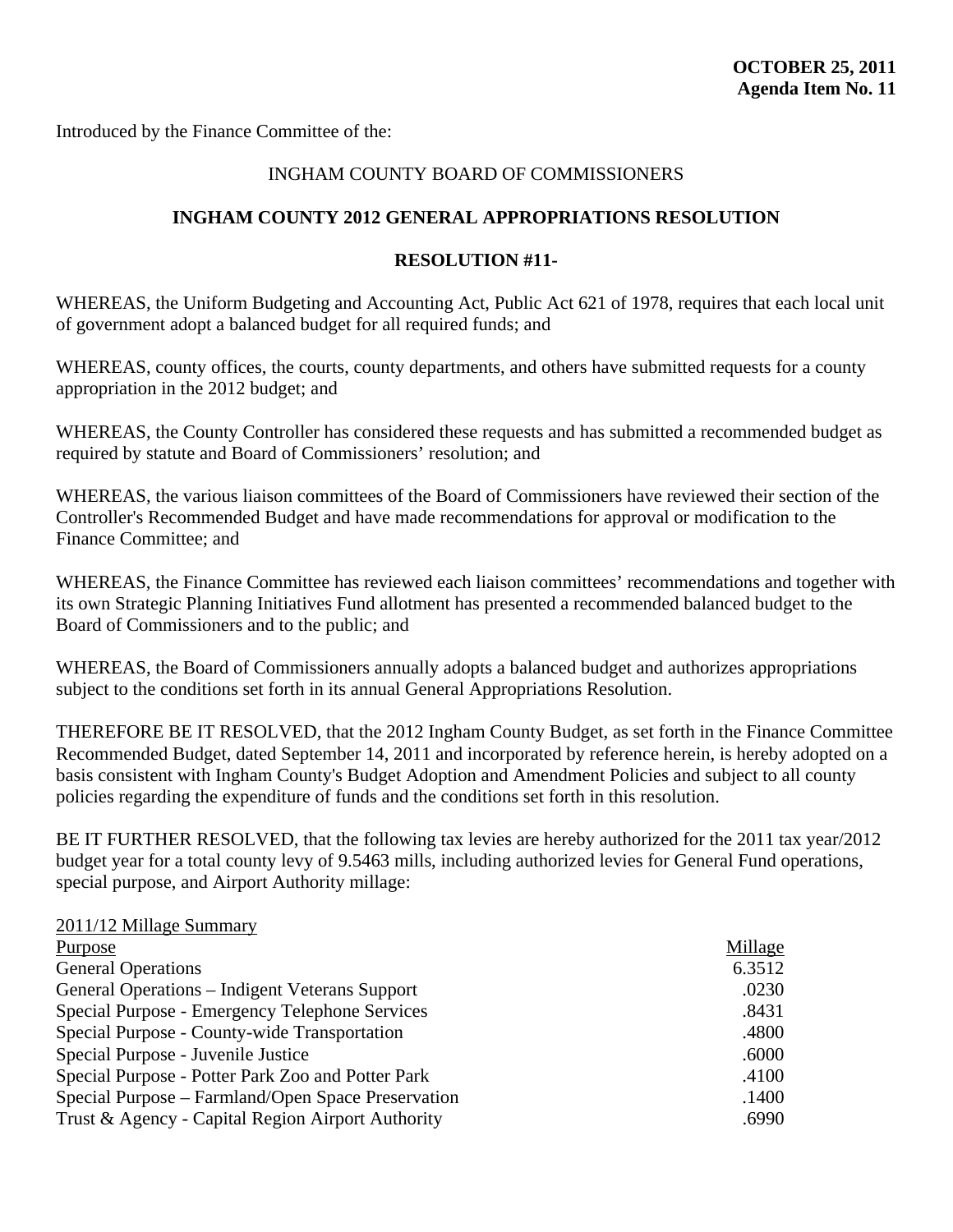BE IT FURTHER RESOLVED, that the revenues received by the County under Public Acts 106 and 107, 1985 (Convention Facility Tax revenue) shall not be used to reduce the County's 2011/2012 operating millage as defined by Public Act 2, 1986.

BE IT FURTHER RESOLVED, that in accordance with Public Act 2 of 1986, that 50% of the actual Convention Facility Tax revenue not used to reduce the County's operating tax rate shall be transmitted to the Mid-South Substance Abuse Commission, with the remaining revenues to be deposited in the County's General Fund.

BE IT FURTHER RESOLVED, that the revenues received by the County under Public Act 264 of 1987 (Health and Safety Fund Act) shall not be used to reduce the County's 2011/2012 operating millage levy, and that 11/17 of the actual Health and Safety Fund Act revenue not used to reduce the County's operating tax rate shall be appropriated to the Ingham County Health Department budget for those public health prevention programs and services whose costs are in excess of 1989 appropriation levels.

BE IT FURTHER RESOLVED, that in accordance with Public Act 264 of 1987, that 5/17 of the actual Health and Safety Fund Act revenue not used to reduce the County's operating tax rate shall be used for personnel and operating costs which are in excess of 1988 appropriation levels at the Circuit Court, Family Court, District Court, and Sheriff Department Law Enforcement with the remaining revenues generated by P.A. 264 of 1987 to be used for other General Fund expenditures.

BE IT FURTHER RESOLVED, that the adopted budget is based on current estimates of revenues and expenditures, and that the Board of Commissioners may find it necessary to adjust budgeted revenues and expenditures from time to time during the year.

BE IT FURTHER RESOLVED, that the County Controller is hereby authorized to make budgetary transfers within the various funds and authorize expenditures in accordance with the budgetary procedures established by the Board of Commissioners in Resolution #90-274, as amended by Resolutions #94-93 and #04-253, a summary of which has been forwarded by the Controller to each department head, court and elected official.

BE IT FURTHER RESOLVED, that expenditures shall not be incurred in excess of the individual budgets adopted herein without first amending the budget pursuant to the budgetary procedures established by the Board of Commissioners in Resolution #90-274, as amended by Resolutions #94-93 and #04-253**.** 

BE IT FURTHER RESOLVED, that all purchases made with funds appropriated in this budget shall be made in conformance with the County's Purchasing Procedures, as adopted and amended by the Board, and that these budgeted funds are appropriated contingent upon compliance with the County's Purchasing Procedures.

BE IT FURTHER RESOLVED, that the approved Position Allocation List contained in the budget shall limit the number of permanent employees who can be employed in all departments, offices, and the courts, and no funds are appropriated for any permanent position or employee not on the approved Position Allocation List.

BE IT FURTHER RESOLVED, that the Board of Commissioners may, from time to time during the year, change the approved Position Allocation List and/or impose a hiring freeze, as circumstances warrant, and that the same limitation as to the number of permanent employees who can be employed with a revised Position Allocation List.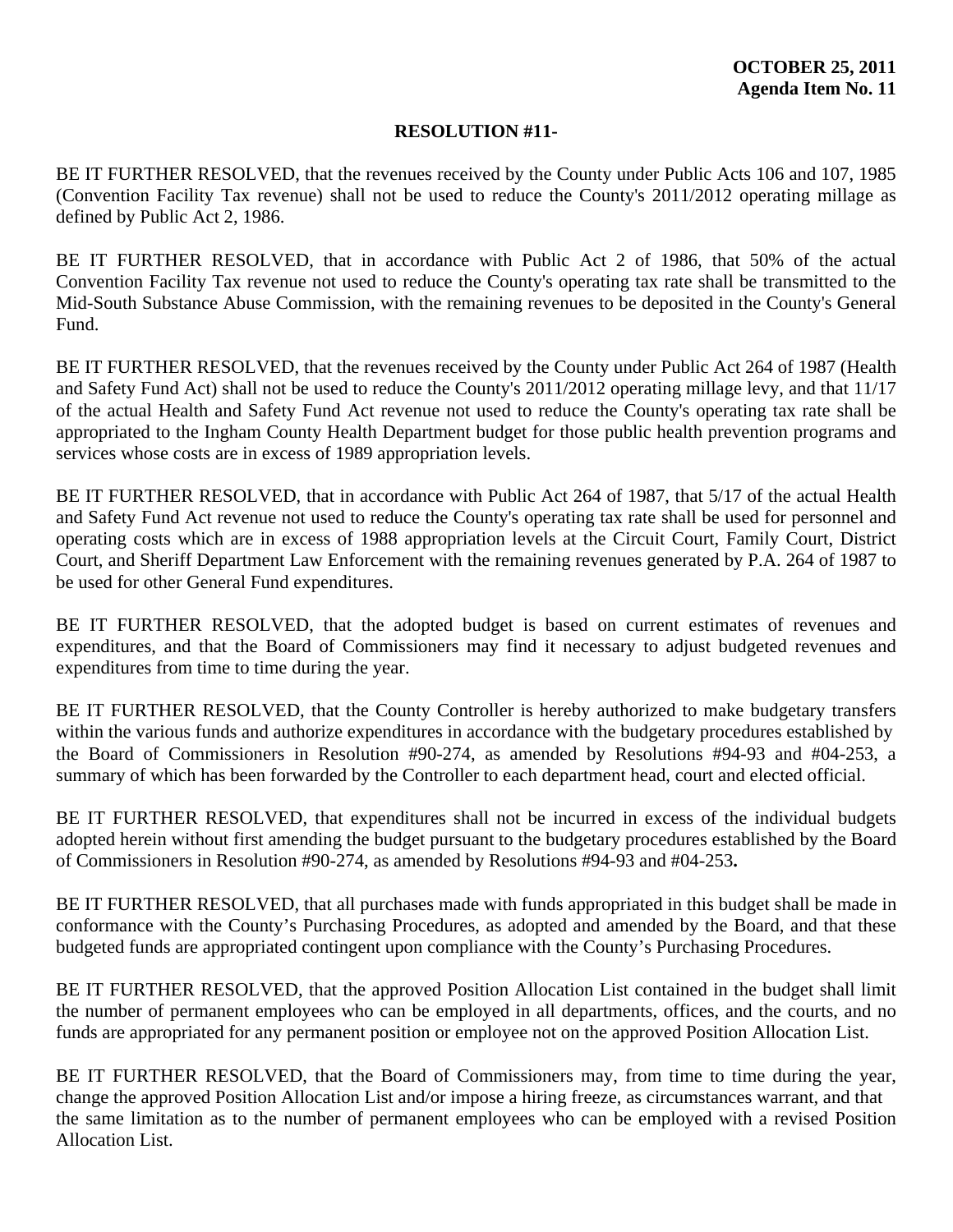BE IT FURTHER RESOLVED, that certain positions contained in the Position Allocation List which are supported in some part by a grant, cost sharing, reimbursement, or some other source of outside funding are only approved contingent upon the County receiving the budgeted revenues.

BE IT FURTHER RESOLVED, that in the event that such anticipated outside funding is not received or the County is notified that it will not be received, said positions shall be considered not funded and removed from the approved Position Allocation List.

BE IT FURTHER RESOLVED, that position #601210 in the Health Department be reclassified from a Clinic Assistant II (UAW/TOPS Grade E, salary range \$32,692 to \$38,940) to a Clinic Assistant I (UAW/TOPS Grade D, salary range \$30,681 to \$36,525), effective upon passage of this resolution.

BE IT FURTHER RESOLVED, that the Ingham County Board of Commissioners is extending the hiring freeze and eight week hiring delay on all permanent positions for Ingham County through December 31, 2012.

BE IT FURTHER RESOLVED, that the hiring freeze and delay will be in effect through December 31, 2012 for all funds, including those with a fiscal year ending September 30.

BE IT FURTHER RESOLVED, that the hiring freeze and delay will be effective for all departments, unless a position is funded primarily from non-General Fund sources and is exempted by the Controller/Administrator.

BE IT FURTHER RESOLVED, that Department Heads who believe it is necessary to fill a position to maintain vital county services can make a formal request to the County Services Committee.

BE IT FURTHER RESOLVED, that temporary employees, or members of a different bargaining unit if prohibited by a labor contract, will not be substituted to perform daily functions of any bargaining unit positions that are affected by the hiring freeze and delay.

BE IF FURTHER RESOLVED, that the two new positions created during the 2012 budget process are not subject to the hiring freeze and delay when being filled for the first time.

BE IT FURTHER RESOLVED, that the policies regarding temporary employees shall remain in full force and effect.

BE IT FURTHER RESOLVED, that the 2012 Ingham County Budget includes a 1% savings in personnel costs associated with employee bargaining concessions, totaling \$800,000 (\$480,000 in the general fund).

BE IT FURTHER RESOLVED, that this above referenced amount in no way represents the only cost cutting proposals that may be pursued by management as part of the collective bargaining negotiations for the 2012- 2014 contract period.

BE IT FURTHER RESOLVED, that the Controller is directed to re-evaluate the amount of the Parks Director's time allocated to the Potter Park Zoo budget as part of the 2013 budget process.

BE IT FURTHER RESOLVED, that budgets for all funds are adopted on a January 1st fiscal year, with the following exceptions: Friend of the Court Services Fund (215), County Health Fund (221), Community Corrections Fund (267), DHS - Child Care Fund (288), DHS - Social Welfare Fund (290), Family Division –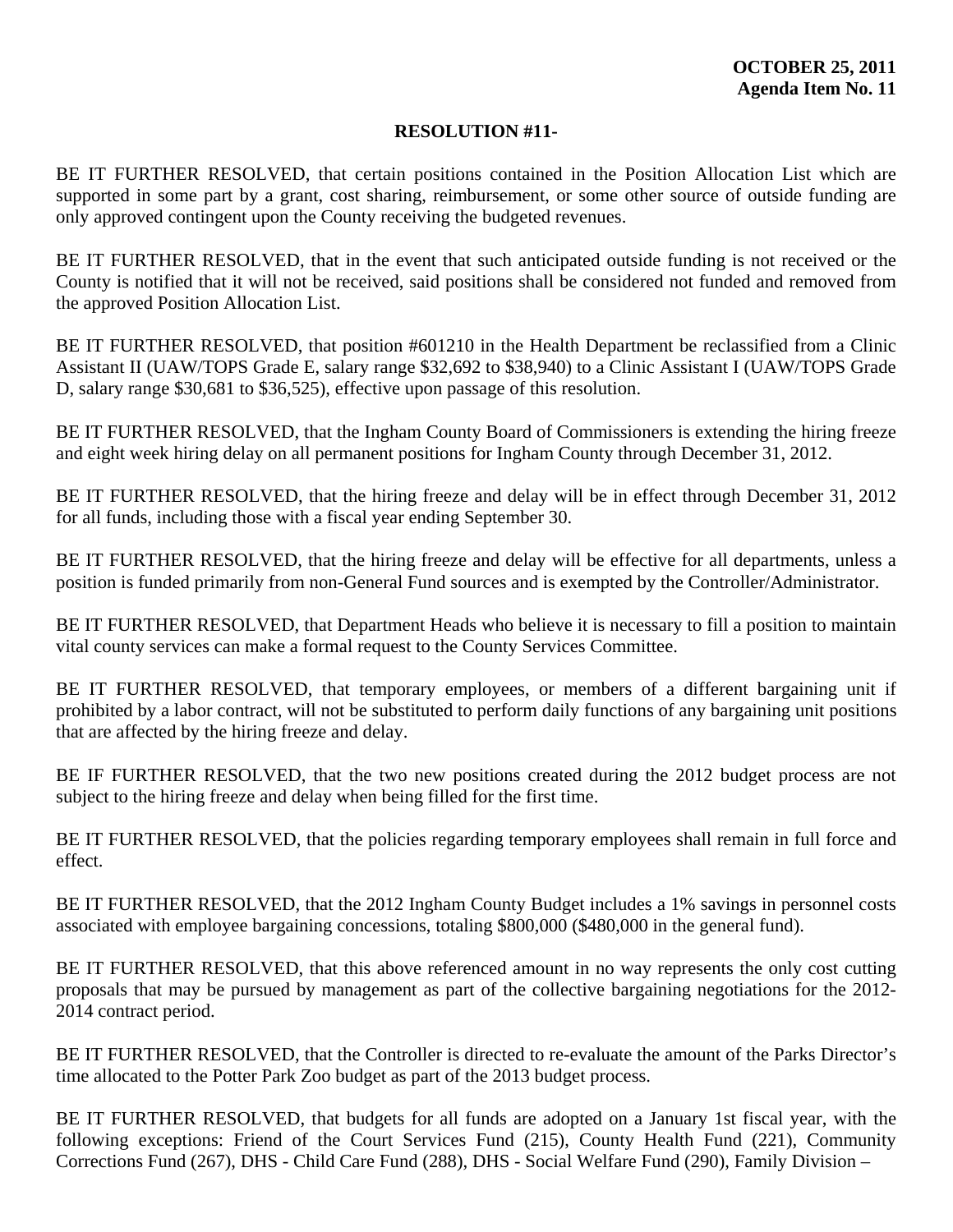Child Care Fund (292), and Prosecuting Attorney Cooperative Reimbursement Grant Fund (298), all of which are adopted on an October 1st fiscal year.

BE IT FURTHER RESOLVED, that funding for the current number of court reporters is contingent upon the Court's continuation of its policy to utilize an electronic means of capturing the record in the courtroom of one or more judges when the next reporter leaves the system consistent with the letter of agreement signed on May

10, 1992 between the Board of Commissioners, the Court, and the ICEA, provided however, that the electronic equipment will be operated by a court employee other than the Judge, as stated by the Circuit Court in its Policy and Procedure Manual (Section 6, Number 06.01.01, approved September 10, 2002).

BE IT FURTHER RESOLVED, that the Board of Commissioners authorizes the use of budgeted funds for the purchase of vehicles and necessary equipment such as marking kits, light bars, sirens, prisoner transport shields, radar, etc., from the State of Michigan and other municipal cooperative purchasing programs approved by the Purchasing Department.

BE IT FURTHER RESOLVED, that the vehicles being replaced are authorized to be transferred to another county department or agency for fair-market value established by the Purchasing Director, or are authorized to be sold at state auction or to a private company; the method of disposal shall be that which is deemed to be in the best interest of the County as determined by the Purchasing Director.

BE IT FURTHER RESOLVED, that all grants and funding arrangements with entities whose fiscal years do not coincide with the County's fiscal year be considered authorized providing that they have been authorized in the adopted budget, and the remaining portion of the time period and funds are included in the Controller's Recommended Budget for the succeeding fiscal year.

BE IT FURTHER RESOLVED, that funds appropriated to a community agency but not spent by the end of the fiscal year may be carried over into the next fiscal year without additional Board approval, provided the Controller and Budget Office certify that the funds are available, and that the agency wishing to have said funds reappropriated provides a definitive scope of work for review by the Controller's Office and the County Attorney.

BE IT FURTHER RESOLVED, that any request for reappropriation to the 2012 budget of funds not spent in 2011 for a specific project must be received by the Budget Office no later than March 15, 2012, otherwise the request for reappropriation will not be considered.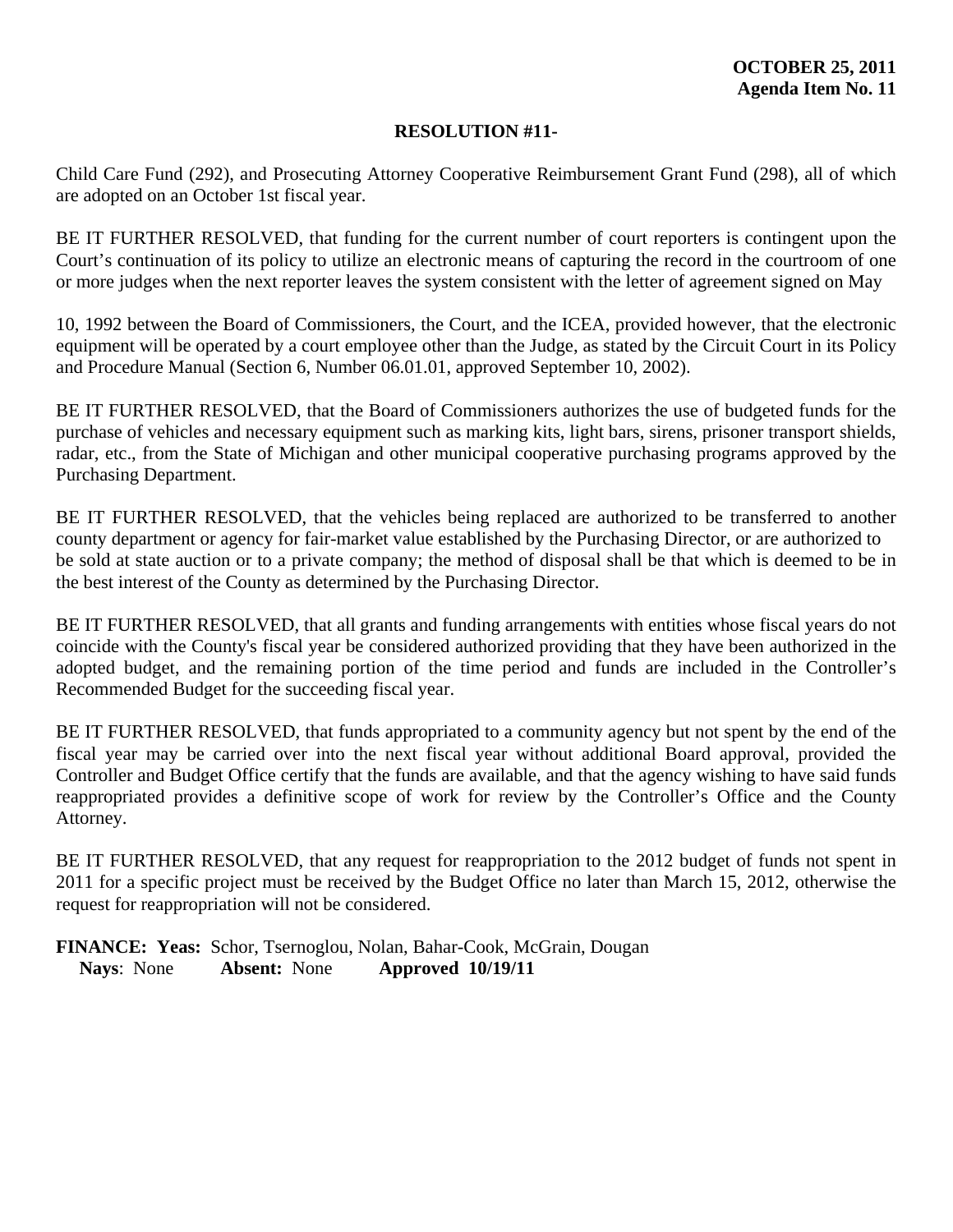<span id="page-58-0"></span>Introduced by the Human Services Committee of the:

# INGHAM COUNTY BOARD OF COMMISSIONERS

# **RESOLUTION HONORING DEAN G. SIENKO, M.D.**

# **RESOLUTION #11-**

WHEREAS, Dean Sienko has served as the Chief Medical Examiner and Medical Director for the Ingham County Health Department since December, 1988; and

WHEREAS, Dean Sienko has served as the Health Officer/Director of the Ingham County Health Department, Chief Medical Examiner, and Medical Director since February, 2007; and

WHEREAS, Dean's service to the community at the local, state, and national level has been exemplar quality; and

WHEREAS, in 1997, the Ingham County Child Death Review Team was established. This team, chaired by Dean Sienko, reviews all child deaths that fall under the Medical Examiner jurisdiction, and are reviewed by a team of local agency representatives which includes law enforcement, and protective services; and

WHEREAS, in 2004, Dean was named to *The Faces of Public Health*, recognizing his care for protecting the health of the troops overseas while serving his nation; and

WHEREAS, in 2006, Dean Sienko, established the Ingham County Elder Death Review Team. This group of professionals from various agencies, law enforcement, adult protective services agencies, and community safety agencies, reviews circumstances of suspicious deaths in the older or vulnerable adult population; and

WHEREAS, Dean championed public health's role in health information exchange as Secretary of the Executive Committee of the Great Lakes Health Information Exchange; and

WHEREAS, Dean embraced and promoted health equity and the Social Justice Project and encouraged the Department to become a national leader in this area; and

WHEREAS, during the outbreak of Novel Influenza A (H1N1), Dean led the Department in the adoption of the incident command system which enabled it to successfully mount numerous mass vaccination clinics; and

WHEREAS, Dean has served as a member of the Board of Directors of the Michigan Association for Local Public Health (MALPH) - currently in the capacity as president, the National Association for County and City Health Officials (NACCHO) and the Capital Area Health Alliance (CAHA).

THEREFORE BE IT RESOLVED, that the Ingham County Board of Commissioners hereby honors Dr. Dean G. Sienko, for 22 years of service with Ingham County and appreciates his dedication and the many contributions he has made toward improving the lives of the citizens of the County of Ingham.

BE IT FURTHER RESOLVED, that the Board wishes him continued success in all of his future endeavors.

**HUMAN SERVICES: Yeas:** Tennis, McGrain, Koenig, Nolan, Vickers, Dougan  **Nays**: None **Absent:** None **Approved 10/17/11**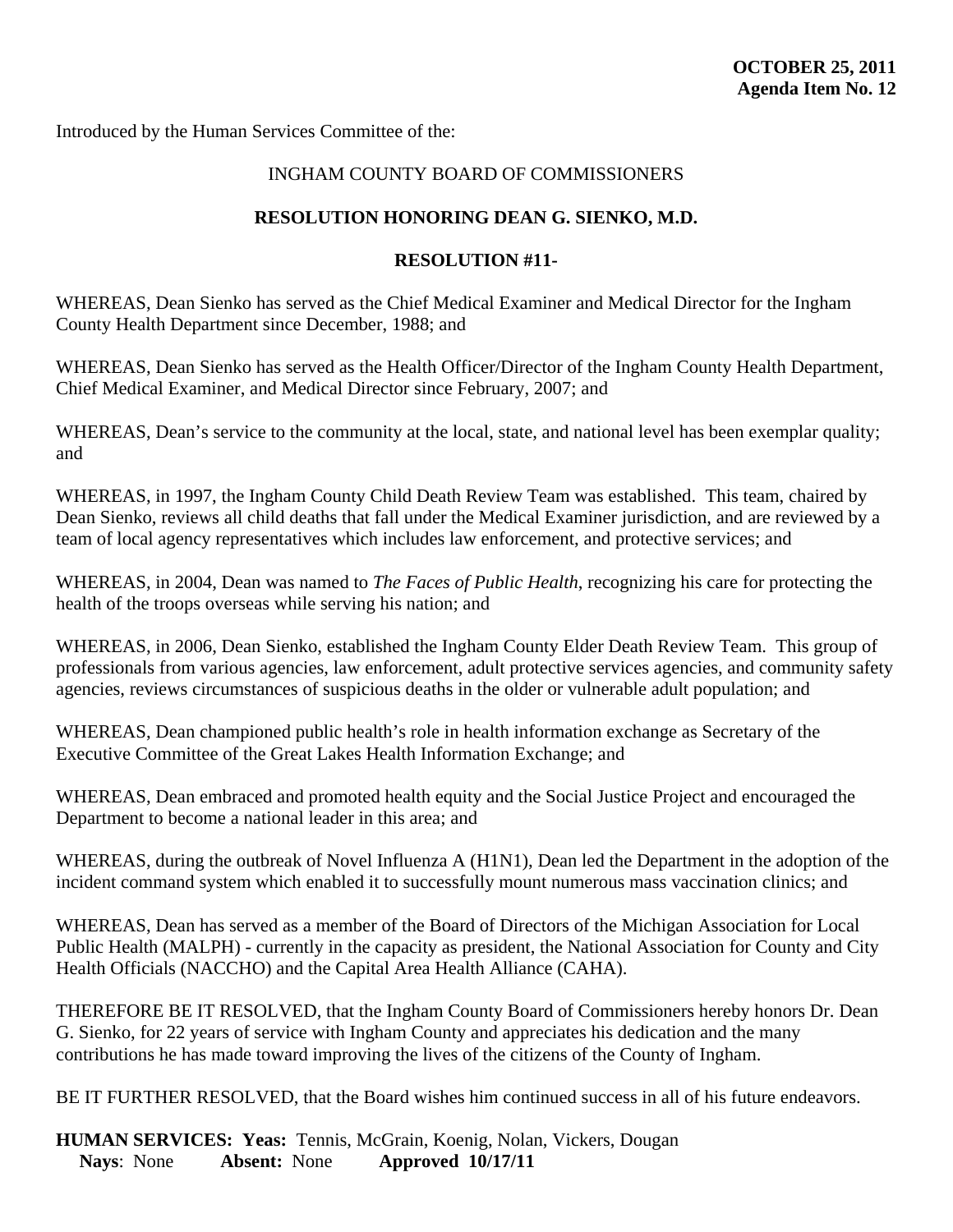## INGHAM COUNTY BOARD OF COMMISSIONERS

# <span id="page-59-0"></span>**RESOLUTION TO AUTHORIZE AN AGREEMENT WITH THE TRI COUNTY REGIONAL PLANNING COMMISSION TO WORK ON THE COMPLETE STREETS INITIATIVE**

# **RESOLUTION #11-**

WHEREAS, the MDCH and Ingham County have entered into a 2011-2012 Agreement for the delivery of public health services under the Comprehensive Planning, Budgeting and Contracting (CPBC) process as authorized by Resolution #11-283 and

WHEREAS, the CPBC Agreement for 2011-2012 will contain \$20,250 for a Complete Streets Initiative to make roadways safer for pedestrians and cyclists; and

WHEREAS, the current effort will extend Complete Streets ordinances to Delhi and Meridian townships and the City of Leslie; and

WHEREAS, the Tri-County Regional Planning Commission has provided technical expertise on the development of such ordinances throughout the Complete Streets process; and

WHEREAS, the Health Department wishes to engage these local governments and the Tri-County Regional Planning Commission to work on the current project.

THEREFORE BE IT RESOLVED, that subcontracts of \$4,500 are authorized with Delhi and Meridian townships and the City of Leslie.

BE IT FURTHER RESOLVED, that an agreement for \$6,750 is authorized with Tri-County Regional Planning Commission for planning services.

BE IT FURTHER RESOLVED, that the term of these four subcontracts shall be for the period October 1, 2011 through January 30, 2012.

BE IT FURTHER RESOLVED, that the Board Chairperson is authorized to sign the agreement after review by the County Attorney.

**HUMAN SERVICES: Yeas:** Tennis, McGrain, Koenig, Nolan, Vickers, Dougan  **Nays**: None **Absent:** None **Approved 10/17/11**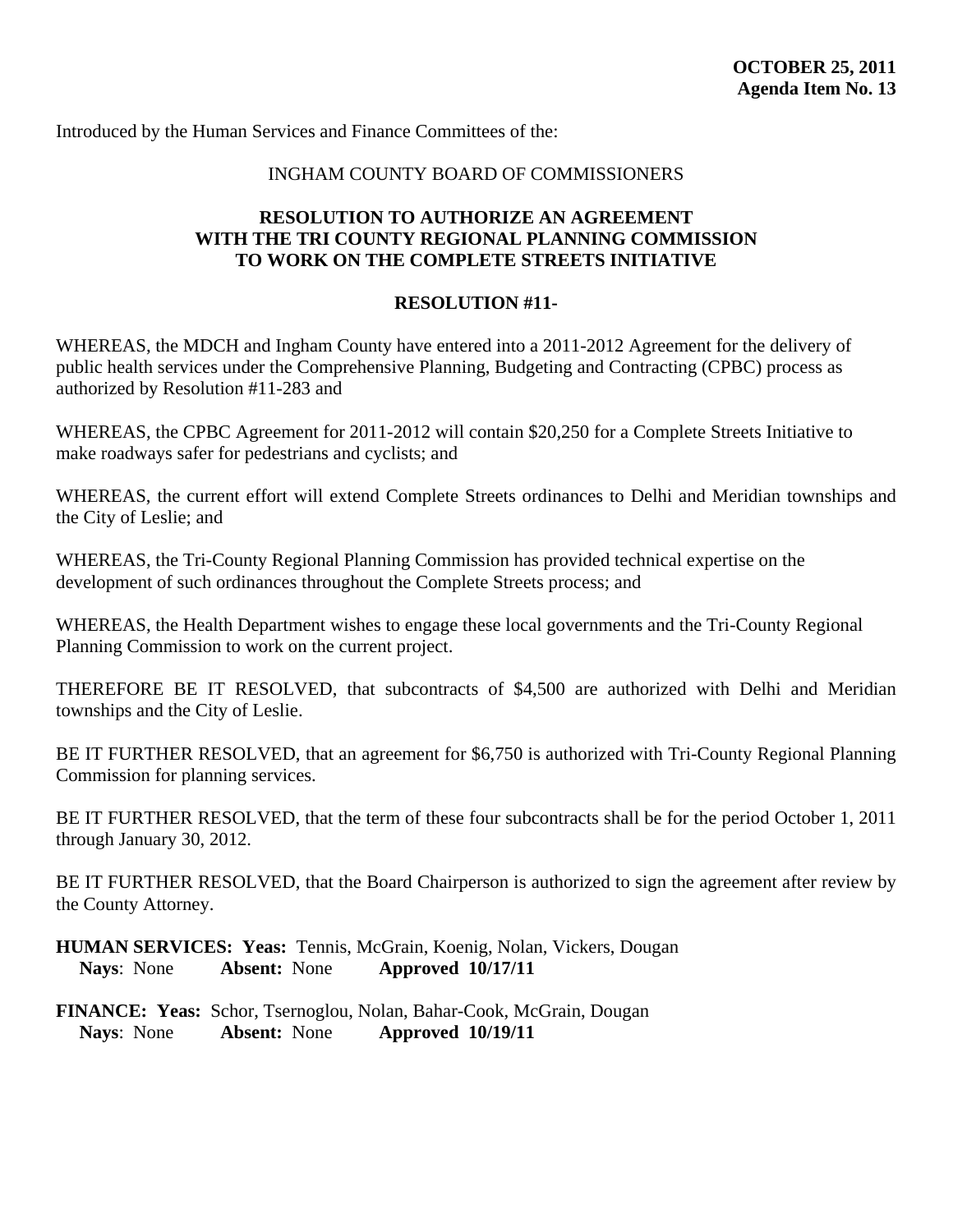## INGHAM COUNTY BOARD OF COMMISSIONERS

## <span id="page-60-0"></span>**RESOLUTION TO AUTHORIZE SERVICE CONTRACTS WITH LICENSED DENTISTS FOR 2012**

#### **RESOLUTION #11-**

WHEREAS, Ingham County's Community Health Center Network (CHCN) operates two dental health centers and uses a mix of employed and contracted dentists to provide services; and

WHEREAS, the Health Department's 2012 Budget includes \$159,120 to pay for contractual dentists; and

WHEREAS, the Health Officer has recommended that the Board of Commissioners authorize contracts with dentists at the rate of \$54.66 per hour.

THEREFORE BE IT RESOLVED, that the Ingham County Board of Commissioners authorizes dental services contracts with licensed dentists for the period January 1, 2012 through December 31, 2012.

BE IT FURTHER RESOLVED, that the dentists shall be paid at the rate of \$54.66 per hour, with total expenditures not to exceed \$159,120 during the agreement period.

BE IT FURTHER RESOLVED, that the County Attorney is authorized to prepare service contracts for licensed dentists recommended by the Health Department and that the County Board Chairperson is authorized to sign such contracts.

**HUMAN SERVICES: Yeas:** Tennis, McGrain, Koenig, Nolan, Dougan  **Nays**: Vickers **Absent:** None **Approved 10/17/11**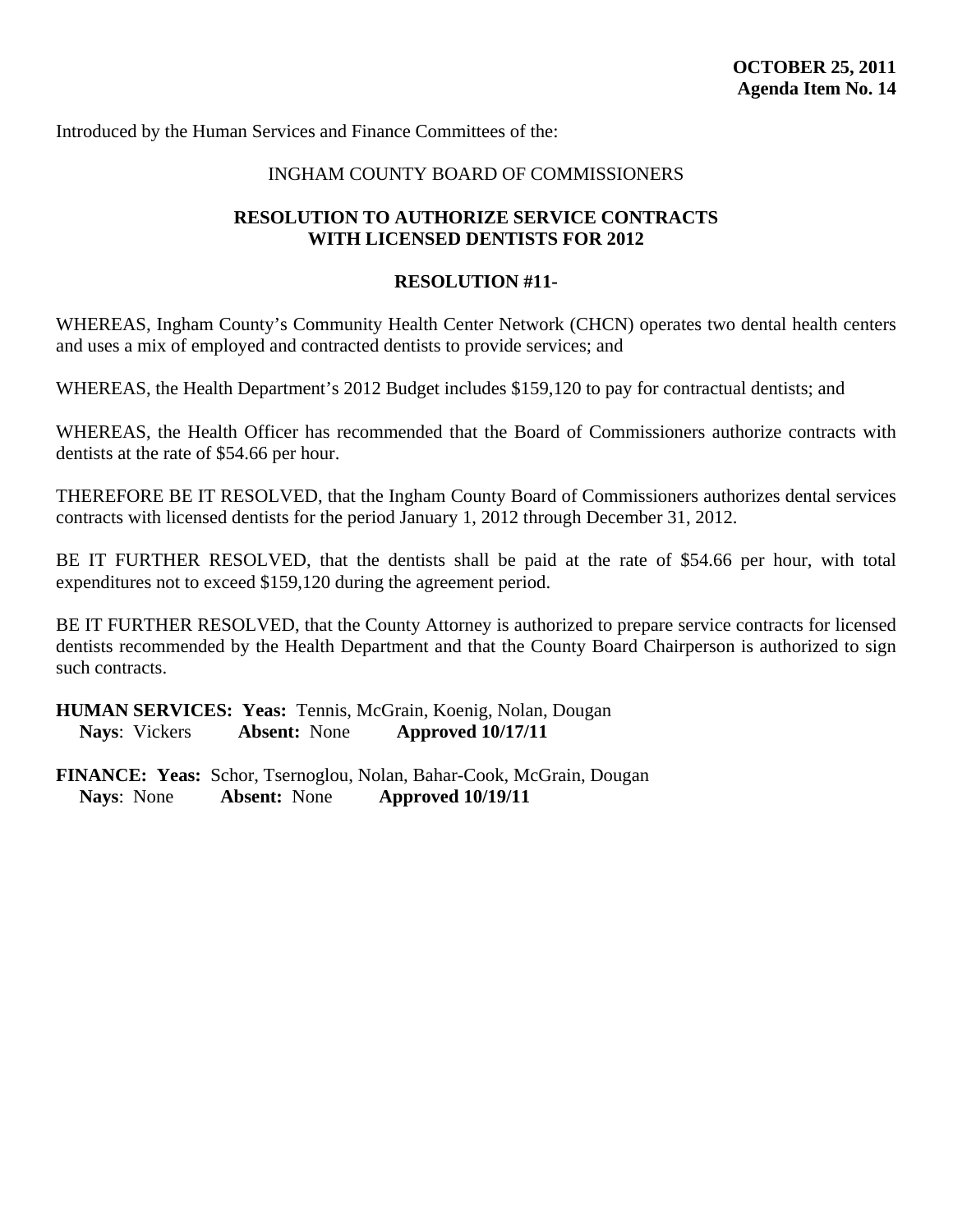## INGHAM COUNTY BOARD OF COMMISSIONERS

# <span id="page-61-0"></span>**RESOLUTION TO AUTHORIZE A PROFESSIONAL SERVICES AGREEMENT WITH DENTISTS FOR SERVICES AT THE JAIL**

#### **RESOLUTION #11-**

WHEREAS, Ingham County provides dental services to individuals incarcerated within the Ingham County Jail; and

WHEREAS, the Health Department coordinates medical and dental services provided to Jail inmates; and

WHEREAS, the Health Department utilizes professional services agreements to obtain the professional services of dentists to serve Jail inmates; and

WHEREAS, the Health Department's 2012 Budget includes \$24,487 for the purpose of contracting with dentists; and

WHEREAS, the pay rate for contracting with dentists has remained the same since 2009; and

WHEREAS, the Health Officer has recommended that 2012 professional services contracts be authorized with dentists to serve Jail inmates.

THEREFORE BE IT RESOLVED, the Ingham County Board of Commissioners authorizes professional services agreements with dentists to serve individuals incarcerated at the Ingham County Jail.

BE IT FURTHER RESOLVED, that the agreements shall compensate dentists at the rate of \$70 per hour for services provided in 2012.

BE IT FURTHER RESOLVED, that the period of the professional services agreements shall be January 1, 2012 through December 31, 2012.

BE IT FURTHER RESOLVED, that the Chairperson of the Ingham County Board of Commissioners is authorized to sign professional services agreements authorized by this resolution after review by the County Attorney.

**HUMAN SERVICES: Yeas:** Tennis, McGrain, Koenig, Nolan, Vickers, Dougan  **Nays**: None **Absent:** None **Approved 10/17/11**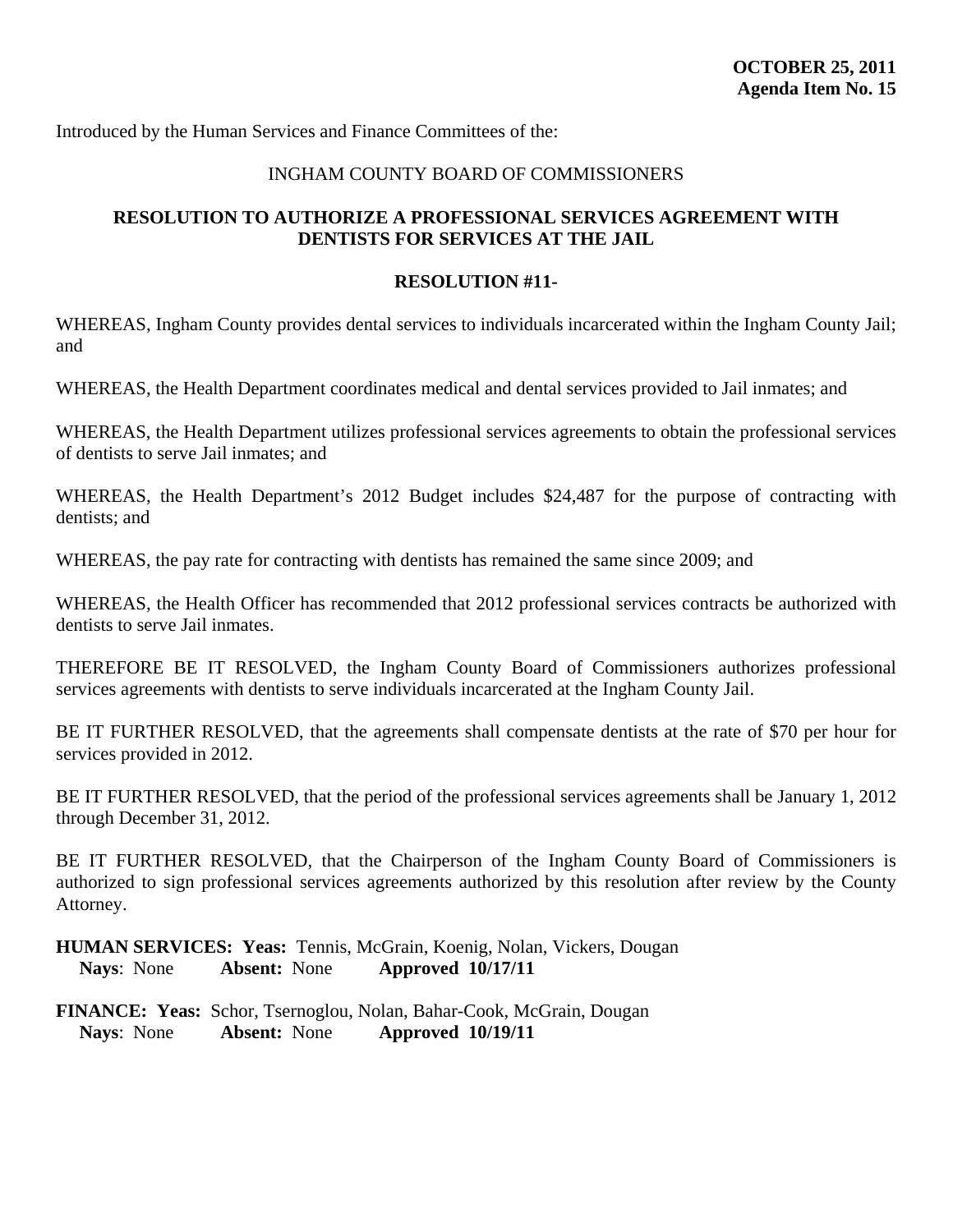# INGHAM COUNTY BOARD OF COMMISSIONERS

# <span id="page-62-0"></span>**RESOLUTION TO AMEND THE FEE FOR SPECIAL TRANSITORY FOOD UNIT LICENSE RENEWALS**

#### **RESOLUTION #11-**

WHEREAS, the Board of Commissioners establishes fees for services provided by the Health Department under the authority of the Public Health Code; and

WHEREAS, the Board of Commissioners established the schedule of fees for County services, including those provided by the Health Department, in Resolution #11-165; and

WHEREAS, the schedule established a fee for renewing the license of a special transitory food unit (STFU) of \$101 effective October 1, 2011; and

WHEREAS, the State of Michigan has mandated that the fee for STFU license renewals shall be \$106; and

WHEREAS, the Health Officer has recommended that the fee charged by Ingham County should be equal to the State mandated fee.

THEREFORE BE IT RESOLVED, that the Ingham County Board of Commissioners hereby amends Resolution #11-165 by establishing the STFU license renewal fee at \$106.

BE IT FURTHER RESOLVED, that all other fees as set in Resolution #11-165 will remain unchanged.

BE IT FURTHER RESOLVED, that this fee shall be effective for all STFU license renewals made after October 1, 2011.

**HUMAN SERVICES: Yeas:** Tennis, McGrain, Koenig, Nolan, Vickers, Dougan  **Nays**: None **Absent:** None **Approved 10/17/11**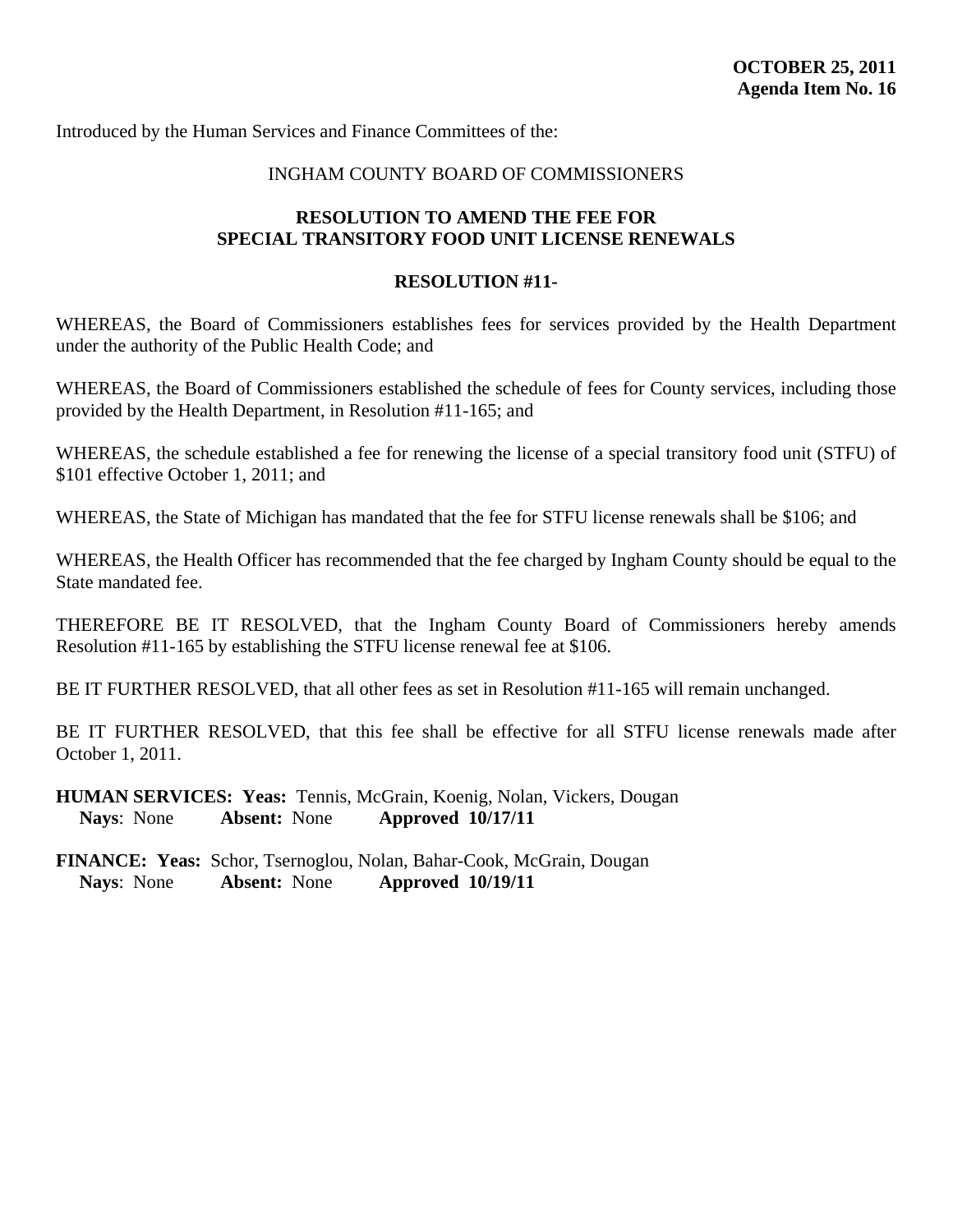## INGHAM COUNTY BOARD OF COMMISSIONERS

# <span id="page-63-0"></span>**RESOLUTION TO APPOINT DR. JOYCE DEJONG TO THE POSITION OF CHIEF MEDICAL EXAMINER AND TO AMEND THE EXISTING AGREEMENT WITH SPARROW HOSPITAL FOR MEDICAL EXAMINER SERVICES**

## **RESOLUTION #11-**

WHEREAS, P.A. 1953, No. 181, requires that Michigan counties appoint a Medical Examiner who "... shall make investigations as to the cause and manner of death in cases of all persons who die suddenly, unexpectedly, violently, as a result of any suspicious circumstances, while imprisoned in a county or city jail, or persons without medical attendance 48 hours prior to the time of death; or as the result of an abortion . . ."; and

WHEREAS, the current medical examiner, Dean Sienko, M.D., is retiring effective October 31, 2011; and

WHEREAS, a system for determining the cause and manner of death also requires professional forensic pathology services including staff to receive and follow up on death reports, physicians to provide medical oversight of the process, and pathologists to conduct autopsies, when necessary; and

WHEREAS, In Resolution #10-406, Ingham County entered into an agreement with Sparrow Hospital for Medical Examiner Services; and

WHEREAS, Dr. Joyce deJong, Medical Director of Sparrow Forensic Pathology Services serves competently as Medical Examiner of Allegan and Kalamazoo Counties; and

WHEREAS, Ingham County desires to amend certain terms and conditions of its current Medical Examiner Services Agreement with Sparrow Hospital.

THEREFORE BE IT RESOLVED, that the Ingham County Board of Commissioners appoints Dr. Joyce deJong to the position of Chief Medical Examiner.

BE IT FURTHER RESOLVED, that the term of her appointment shall be for the period November 1, 2011 through February 28, 2015.

BE IT FURTHER RESOLVED, that the Ingham County Board of Commissioners authorizes an Amendment to the Medical Examiner Services Agreement with Sparrow Hospital for forensic pathology services.

BE IT FURTHER RESOLVED, that the term of the agreement shall remain March 1, 2011 through February 28, 2015.

BE IT FURTHER RESOLVED, that Ingham County will reimburse Sparrow Hospital a base amount of \$355,000 per year provided that Sparrow Hospital investigated no more than 787 deaths and or no less than 644 deaths the previous year.

BE IT FURTHER RESOLVED, if Sparrow Hospital investigates more than 787 deaths for any 12 month period beginning on March 1 and ending on February 28, the annual amount paid to Sparrow for the following year will be increased by 10%, not to exceed \$390,500 in any one year.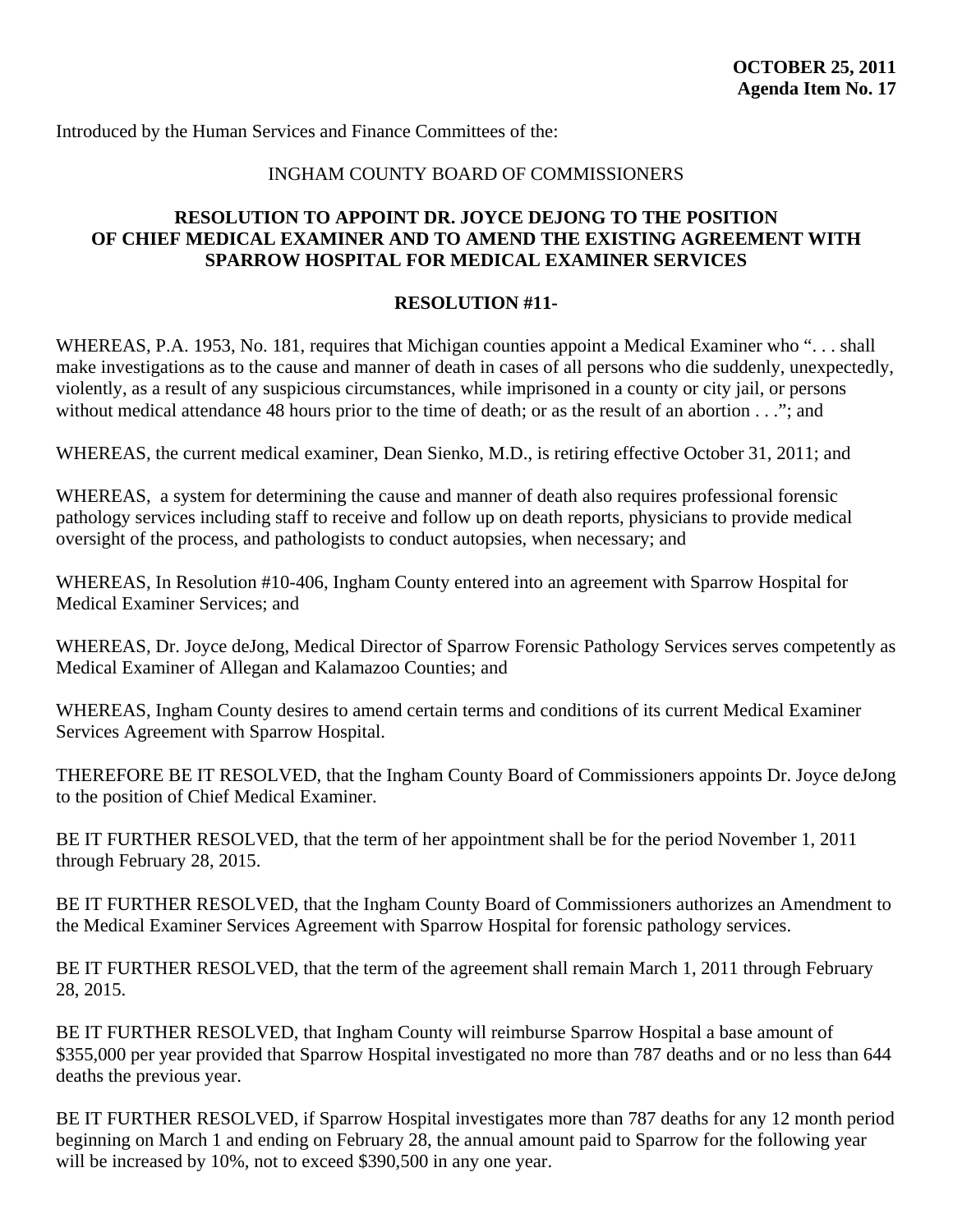BE IT FURTHER RESOLVED, that if Sparrow Hospital investigates less than 644 deaths for any 12 month period being on March 1 and ending February 28, the annual amount paid to Sparrow for the following year will be decreased by 10%, not to fall below \$319,500 in any one year.

BE IT FURTHER RESOLVED, that the increase in costs associated with this amendment in 2012 will come from the Health Department's existing general fund appropriation.

BE IT FURTHER RESOLVED, that the Board Chairperson is authorized to sign the amended agreement after review by the County Attorney.

**HUMAN SERVICES: Yeas:** Tennis, McGrain, Koenig, Nolan, Vickers, Dougan  **Nays**: None **Absent:** None **Approved 10/17/11**